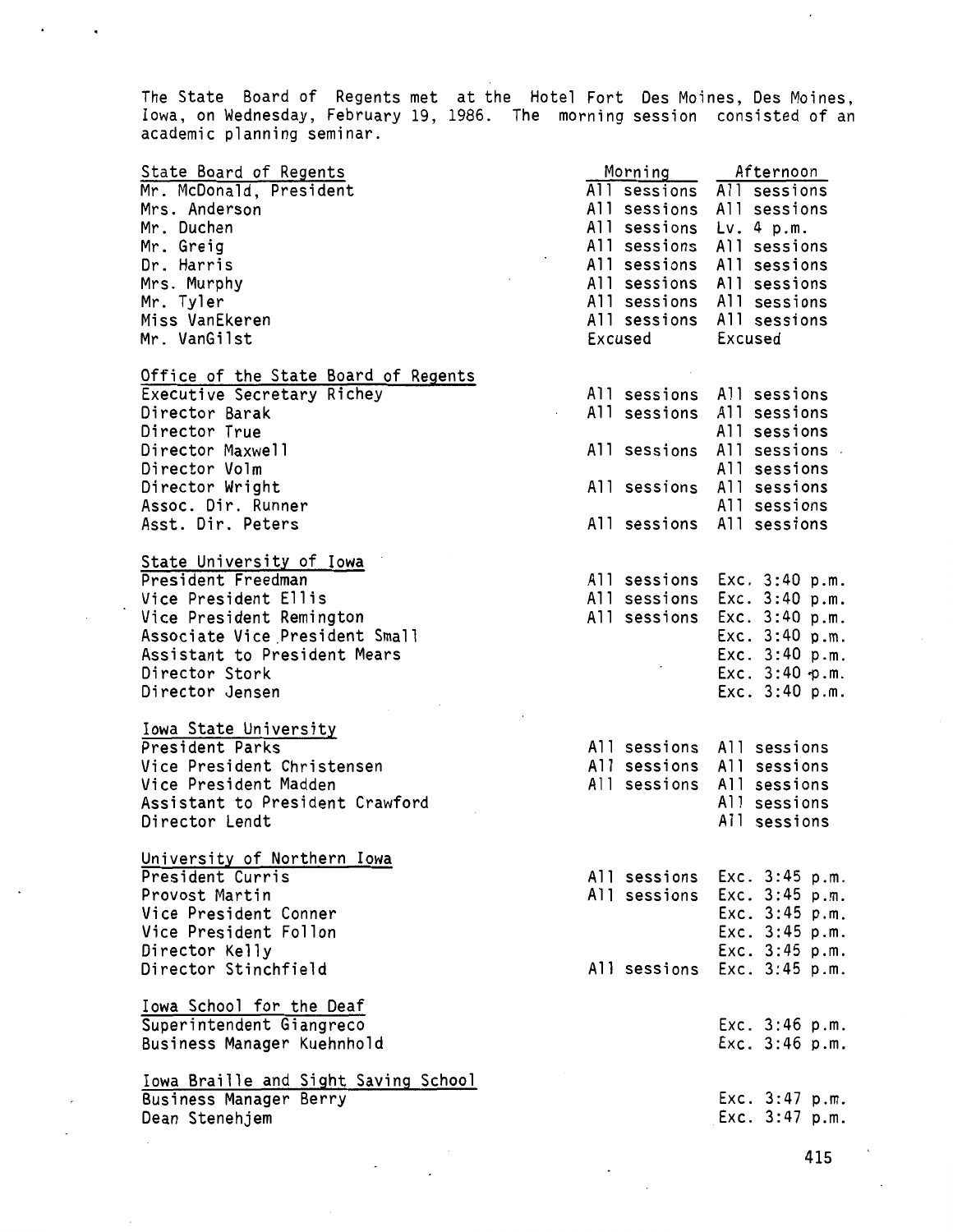#### GENERAL

The following business pertaining to general or miscellaneous business was transacted on Wednesday, February 19, 1986.

President McDonald stated that Regent VanGilst was excused from the meeting.

**ACADEMIC PLANNING SEMINAR.** Dr. Barak stated that the board members were surveyed two years ago following the last long-range planning process. Board members expressed several concerns: the plans were nothing but "wish lists;" there was a lack of clear direction; there was a lack of evidence that the plans were being followed; it appeared some of the institutions were not following the board's planning process; the plans should relate to budget; and the board members felt a lack of effective contribution to the plans.

Dr. Barak explained that the seminar was intended to address the board's concern about lack of input in the planning processes at each of the univer-<br>sities. He stated the present planning process was based on a document approved in May 1976. The process was recently reviewed by the Interinstitutional Committee on Educational Coordination, and the committee felt it was consistent with what needed to be done. The planning process focuses on planning under conditions of uncertainty. It notes the difficulties of planning through limitations of data. It notes techniques for anticipating change in program demand and emphasis and outlines criteria by which evaluation takes place and provides for the combining of the criteria and establishment of priorities among programs. It relates program priorities to resource allocation and provides for ongoing analysis of program based on quantitative data.

Dr. Barak presented the revised Strategic Planning Flow chart as it appears on the following page noting that the process did provide for input from the board back to the five institutions: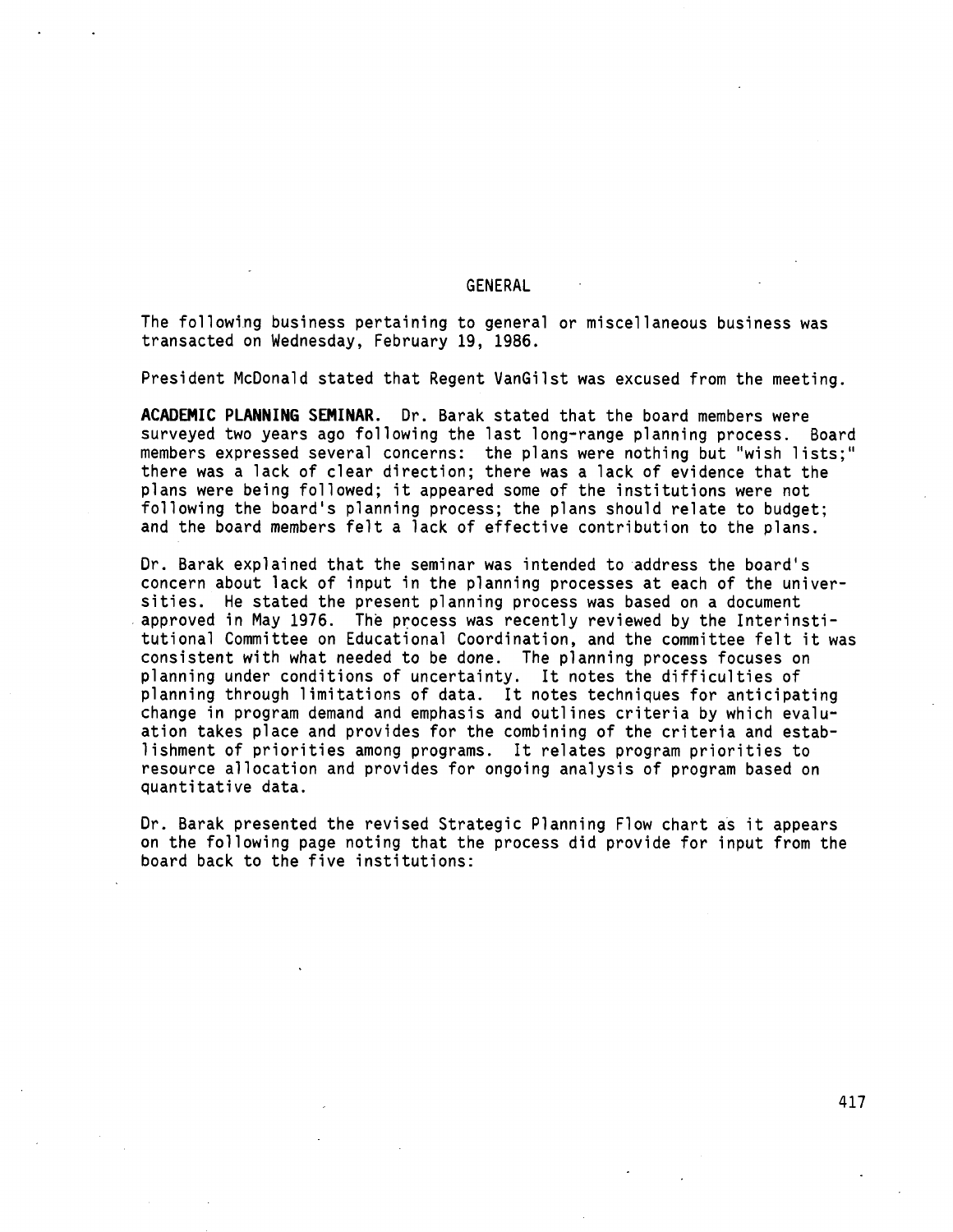

∞<br>⊄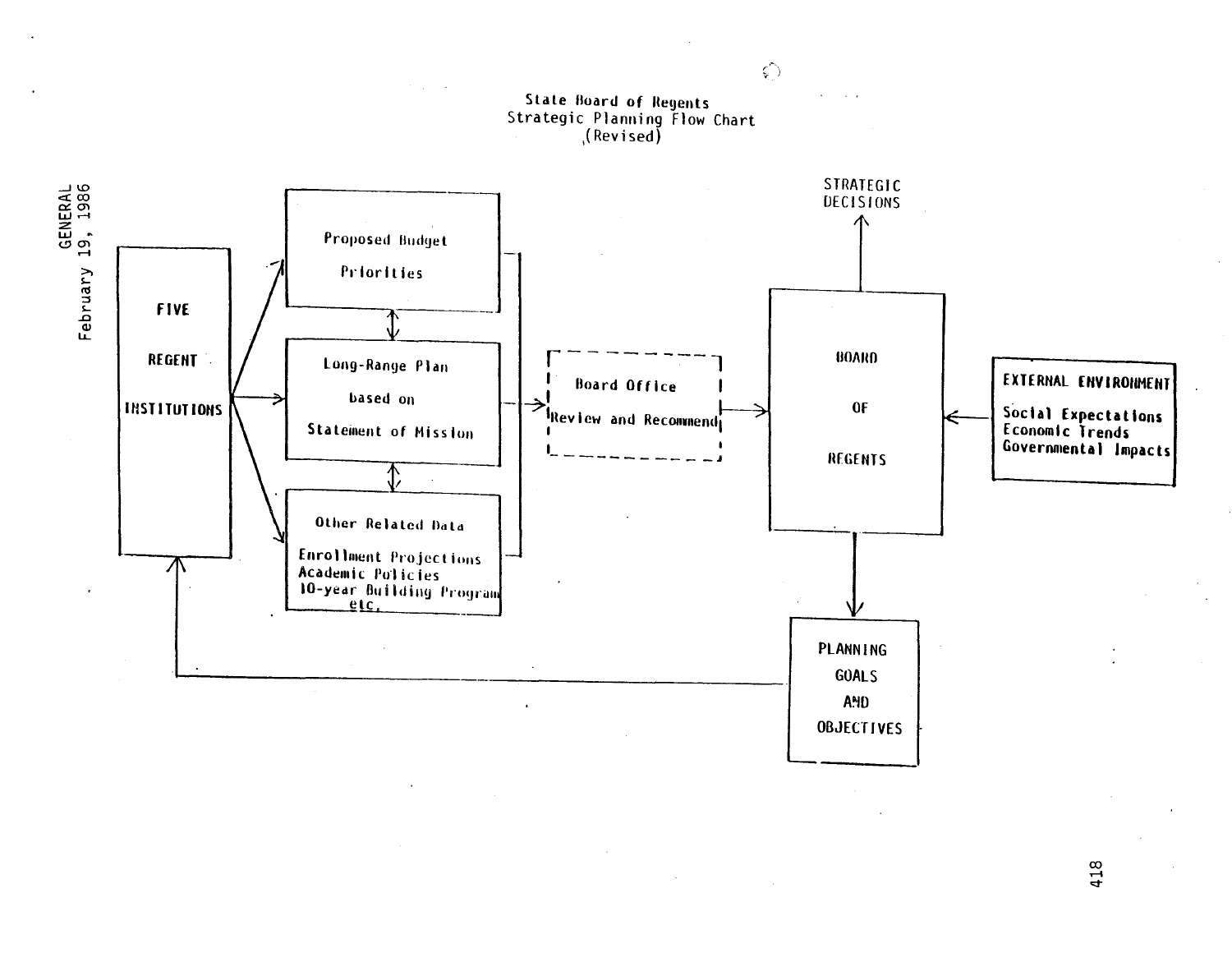Dr. Barak introduced Dr. Robert Cope of the University of Washington at Seattle.

Dr. Cope stated that strategic choices were not made very often, and the term should not be used loosely. There is a certain amount of both risk and opportunity associated with strategic planning. Strategic choices are made to attract outside resources.

President Parks asked why strategic planning in industry was held in such poor repute.

Or. Cope stated he believed it was because the process had become very narrow and number driven.

Regent Ouchen stated the plans could not take into consideration the very rapid social and economic changes affecting business.

Or. Cope stated that plans at one time used a road map approach outlining specific and precise steps. Due to such rapid change, a more of a compass approach where a general direction would be outlined is much more viable. He went on to say that he didn't want to the board to be seen as indifferent as to what is occurring on the campuses.

Dr. Cope then made a proposal to the board. He asked the Regents to tell the institutions the board thinks it is important that each institution examines itself and come back to the board with proposed themes (areas of distinctive competencies) to guide its decisions in resaurce allocation to the turn of the century. He added that in the development of themes the obvious may be missed. He then challenged the departments within each institution to build on those themes.

Regent Duchen stated in the business community the development of a manageable, meaningful mission statement--not just attractive words on a piece of paper--was most difficult.

Regent Anderson asked wasn't a mission statement more global than a strategic plan.

Dr. Cope stated that a mission statement was the driving force as to where an institution wants to go. A strategic plan looks at the outside environment. In a strategic sense, it is the marrying of the outside with the internal and in the process competing entities are also examined. The mission would be consistent with the strengths and there has to be an internal commitment. You have to determine to what the commitment will be made and determine what strategic choices you are willing to make.

Regent Greig stated that President Parks had instituted a strategic plan at Iowa State University 20 years ago. He changed the mission of Iowa State University. He went on to say that we were at the point now where ISU needs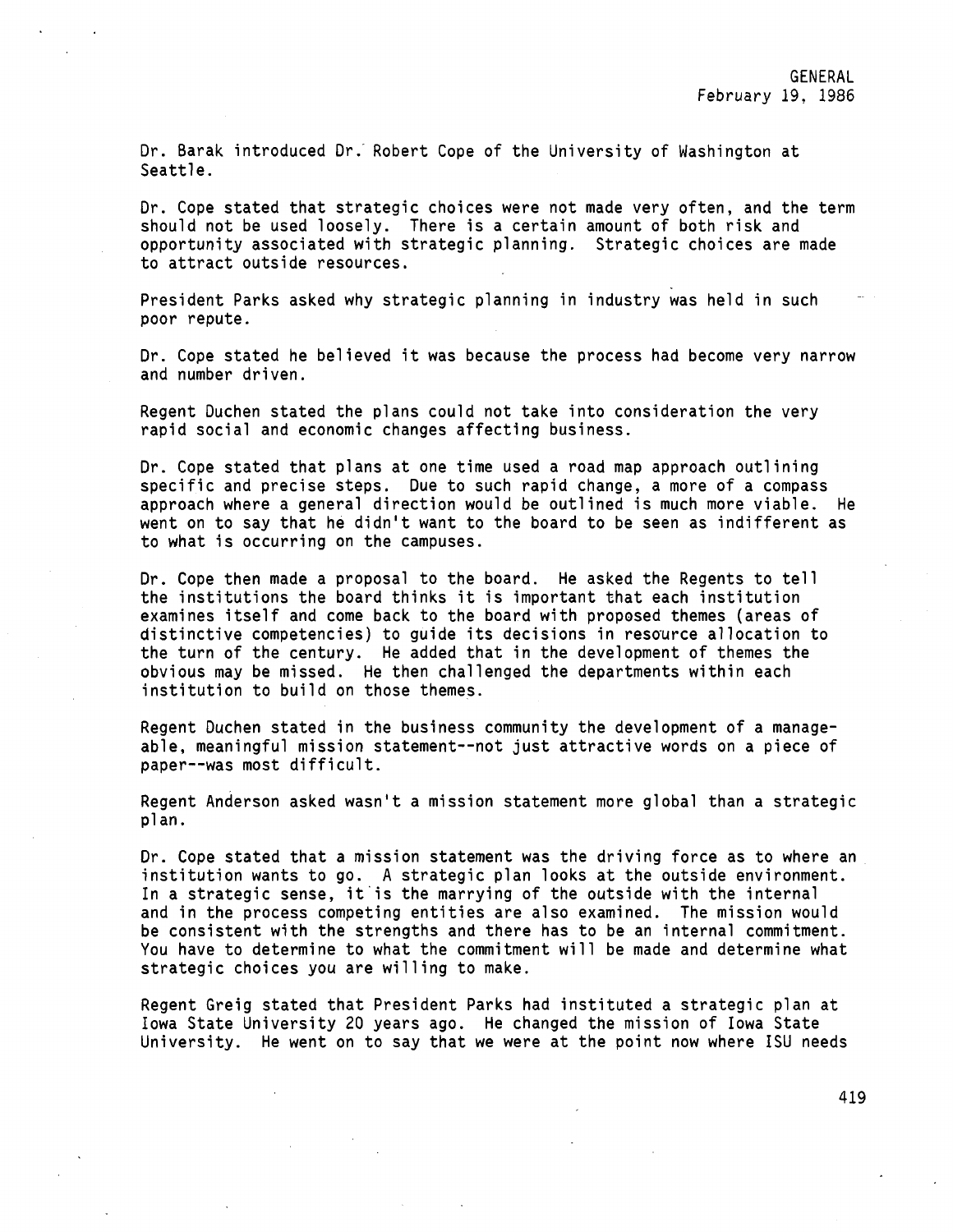to come in with a new mission statement and take a new direction because of the environmental things that were happening.

President Parks stated that perhaps it was impossible to talk about a theme in a great multi-university.

Dr. Cope stated the university would address multiple themes although four or five themes well understood across campus should be sufficient. He added the themes should be reviewed annually.

Dr. Cope explained program review in strategic planning would consist of four areas--two internal and two external. Internally, the programs would be reviewed according to centrality and quality. Externally, the review would examine comparative advantage at what cost and demand. The strategic planning perspective looks at the same·variables as other universities have used. For example, Illinois looks at quality, centrality, value to society, and potential; Washington examines quality, need, enrollment and services; Michigan looks at quality and centrality; and SUNY Albany, quality, need, and cost. The review criteria should be built into department evaluation, personnel, new course approvals, annual reports and budget requests as well as planning of all kinds.

Regent Anderson stated the board did not have a formalized approach, but the criteria presented by Dr. Cope was evident in the presentations by the institutions. She asked that each president speak to extent he had followed this approach.

President Parks stated that, although Iowa State had been broadened, the concentration has been on science and technology which is still the univer sity's strength. The university came in with a Ph.D. in history of agriculture; an MBA with an emphasis around agriculture and hopes to proliferate such offerings as resources are available to areas such as home economics. He stated the university wants to relate to the areas where it has comparative advantage.

President Freedman stated one of the University of Iowa's themes has been to stress international education and foreign languages. He added when such a theme is stressed on the campus, people who have had latent interests begin to come forward in support. The development of the Human Biology Research Facility has stressed the interdisciplinary approach.

President Curris stated the overall planning process at the University of Northern Iowa was remarkably consistent with some of the suggestions made by Dr. Cope.

Regent Murphy stated she felt whenever the board talked about developing themes, the presidents began to get paranoid. She asked the presidents if they thought the time had come because of fiscal restraints that the board had to become more involved.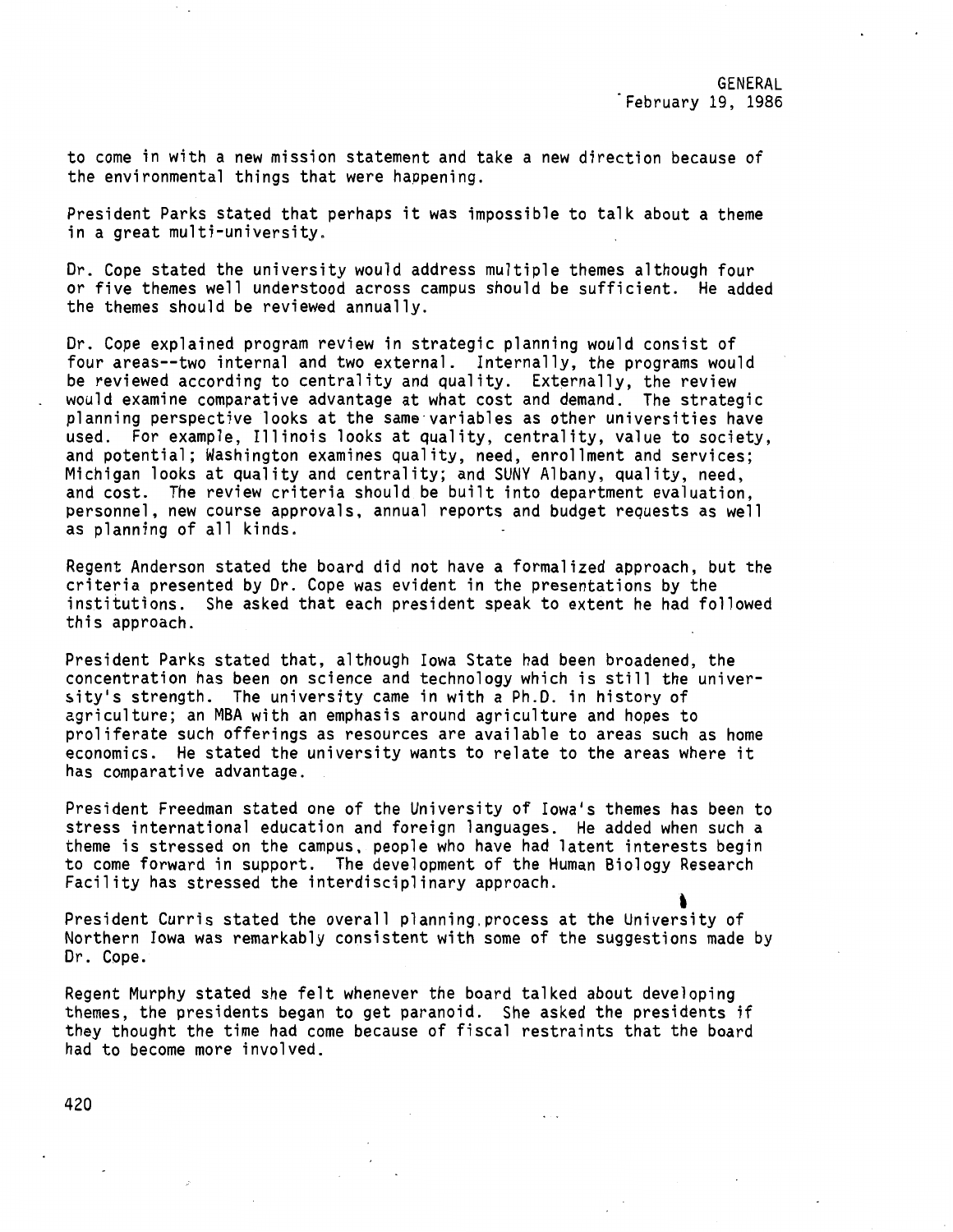President Parks stated he felt the time had come because of the economic conditions of the state and that they had to sharpen up their thrust. He added that he did not want to lose the whole concept of a university and go off blind and say that everything they did had to be built on that theme.

Regent Anderson asked, given the fact the universities were to some extent operating with some sense of a theme, did the presidents feel that the board needed to more publicly and forcefully state the themes and does there need to be more direction from the board itself.

President Freedman stated yes, that was the case.

Regent Duchen stated he would have a great hesitancy to push in that direction.

President Parks stated that direction from the board would help reinforce the themes on campus and with legislature.

President Curris stated priority decisions were made on the campus all the time. He stated that one of the roles of the board in the governance structure in this state is to point the general direction in which the institutions should be going; and, if there should be an emphasis in a given **area,** the board should state that. He added that one of their concerns is how far the board goes in that direction--that there should be some kind of balance. He stated a great deal of their concern is that the process as taken on in this state has moved beyond the board and the institutions. There is some concern on the campus that institutional excel1ence which the state already has may be supplanted by centers of excellence through downgrading of portions of the universities.

Vice President Christensen stated it would be very helpful to them if the board would look at its support in two ways. One way would be to the individual institution and the other to the three universities collectively.

Dr. Cope stated he had proposed to the board to have the institutions come in with themes relating to economic development that are consistent with the missions and would direct them for the next decade. He stated that he felt missions and would direct them for the next decade. the Regents had a role to ''interfere" with the institutions to help them recognize their strengths.

Regent Murphy stated the institutions are already identifying their strengths and that the problem is the perception of the public and the legislature. She asked how as Regents do they transfer the clarity of the missions of the institutions to the public and the legislature.

President Freedman stated in the lottery proposal, they put forth areas of great strength related to economic development and that people of the state do not appreciate the full extent of the strength at the universities.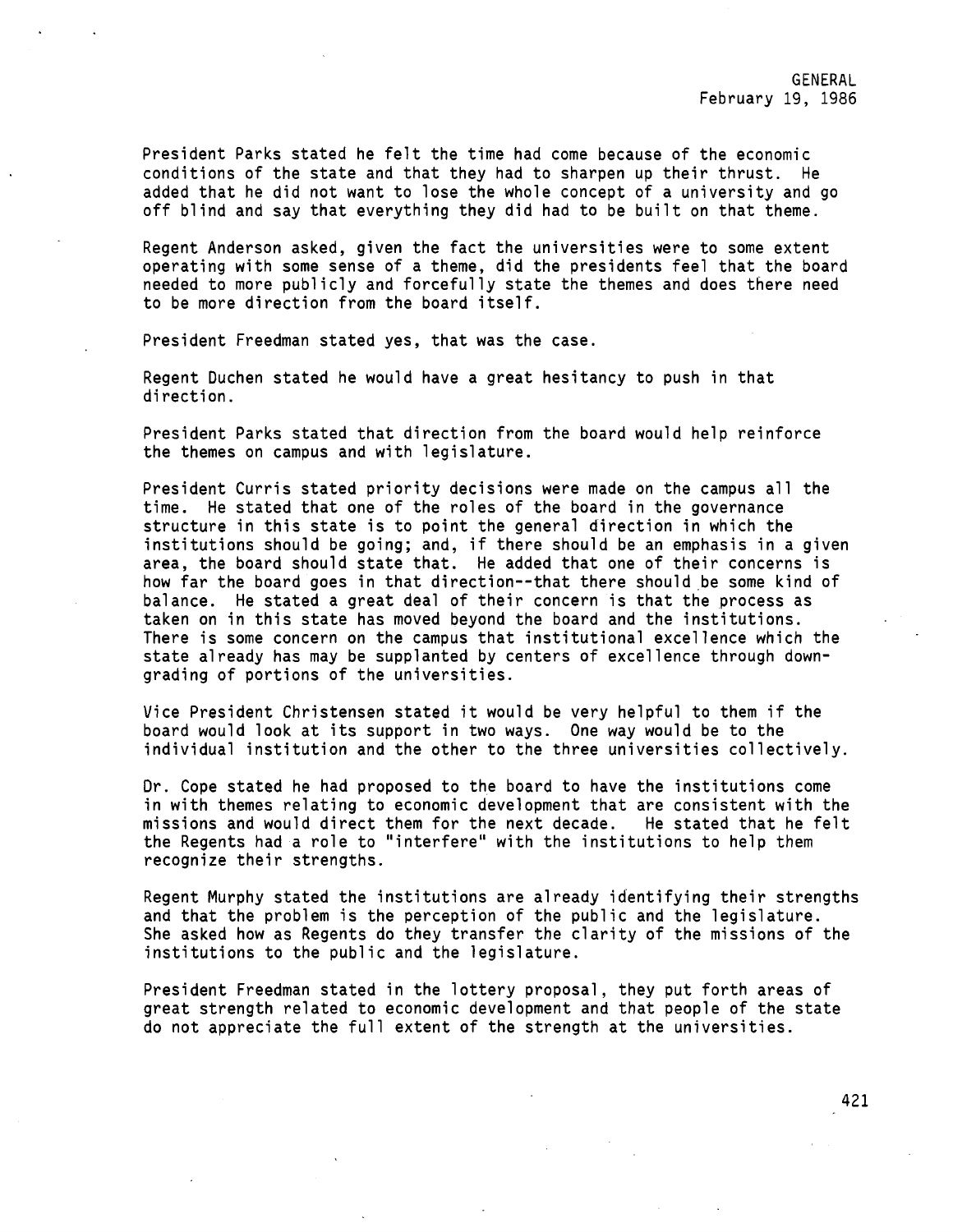President McDonald stated the public once it got beyond the professional level schools did not really identify differences in the universities.

Regent Murphy, addressing her question to Dr. Cope, asked if public perception was important.

Dr. Cope stated there was always an educating process taking place.

Regent Duchen stated he thought as Regents it was extremely dangerous to let the motives become economic development.

President Parks stated that President Curris had said that very well--that the universities were institutions of excellence.

Vice President Christensen stated they were talking about themes and about the Regents supporting those themes and that it was extremely important that everyone was of the same accord. He noted that within the campus when certain areas were identified as the theme areas, there was suspicion that other areas would be eliminated. He stated that they were currently meeting with faculty to begin the process to develop themes.

Mr. Richey stated the period for which we were planning at this moment was a period where we were talking about absorbing reductions and reallocating; and, if the board did not give guidance as to what it wants in the areas of quality as opposed to quantity, the reductions would be done on an ad hoc basis by the institutions.

Regent Harris stated he had been on the board long enough to know it was a reactive group. He stated that he felt as a board member he wanted a good Boa~d Office staff and good strong presidents. He stated he understood the board's policy making responsibility. He asked when we talk about planning, how would the board meeting as it did set the plans into motion. He stated he realized the shortcomings of the board and had hesitancy to do anything except set policy.

Mr. Richey stated that the board would not set the guidelines as to what the institutions would do without consultation and participation by the institutional administrators, but through that process the board would at the outset reach some conclusions about what it wants the institutions to be.

Regent Harris stated he had no problem with philosophical decisions.

Regent Anderson stated she was afraid that, if the board did not do some of that kind of decision making, the legislature or the Governor was going to do it and that would not be in the best interest of higher education.

Regent Harris asked for examples.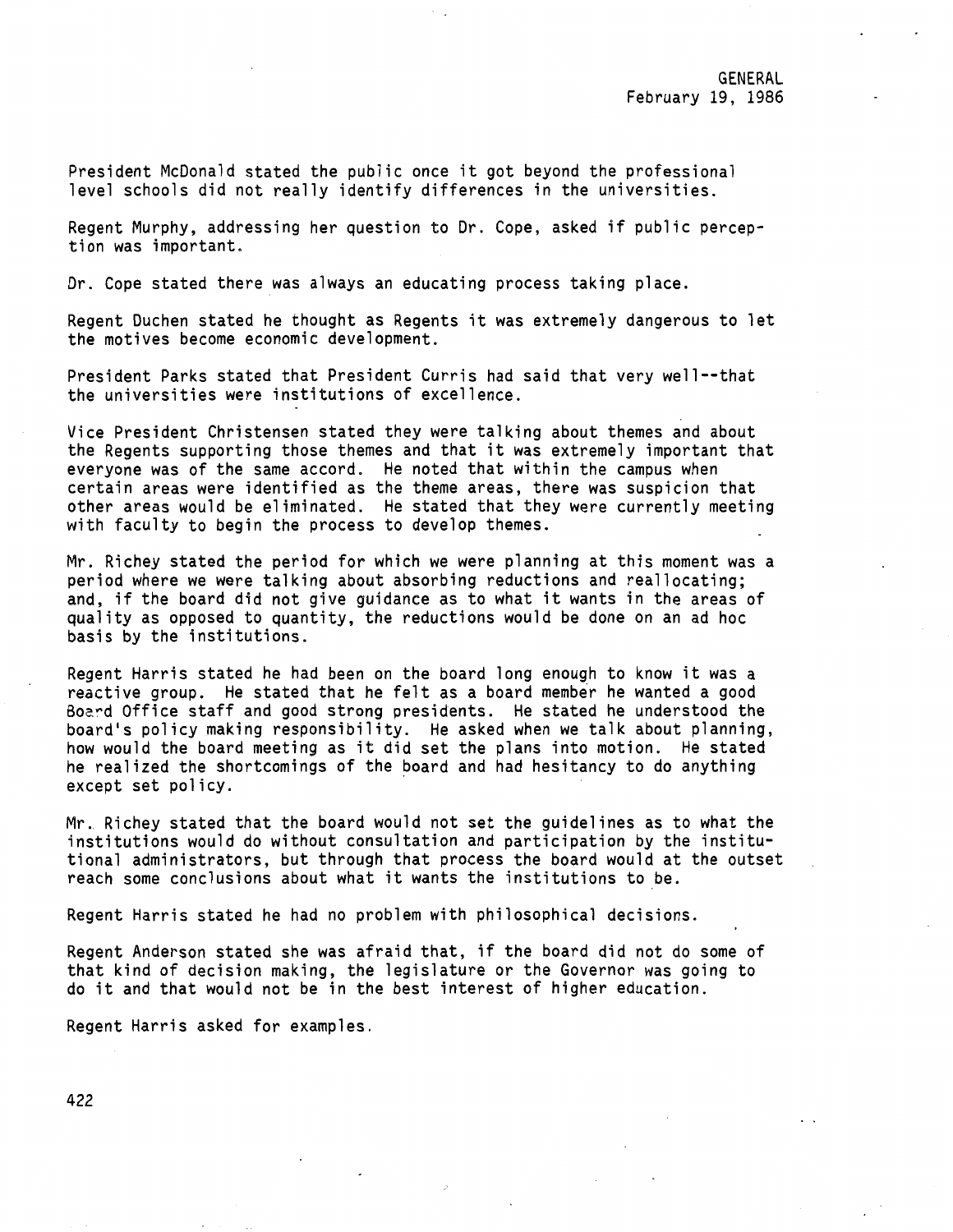Regent Anderson stated that she had an idea that she would like to see some sort of program developed in biotechnology which would be a Regent program put together with the resources of both Iowa State University and the University of Iowa in an identifiable project to show that the universities were working together. Such a program would be an example of the ability of the two universities to cooperate.

Regent Harris stated he saw that as being supportive, not creative.

Regent Greig stated that economic development should not be looked at as a road map but as a compass point--a direction in which to move. He asked when do we address the assumptions in the environmental section such as money and population to know where we are and where we are going.

Dr. Cope stated it wouldn't take the staff long to pull together information on technical trends and demographics. He said that the starting point in strategic thinking was to put those trends before the universities.

Regent Greig stated we would also need to make assumptions as to what the legislature is going to do with the money.

Regent Murphy stated that the Kentucky strategic plan which was sent to the board was very specific.

President Curris stated that, whenever Kentucky was mentioned, he felt compelled to respond. He said that the planning document was a product of a coordinating board which had no authority over the institutions. He noted it was much easier to be specific when you have no responsibility for implementation.

Regent Tyler stated we needed to get over this parochialism. He said it was evident the people in the state, except in those areas close to the universities, did not have the same perception of the universities.

Regent Harris stated he thought the strongest support came from the people of Iowa.

President Parks stated he agreed there was moral support.

Regent Anderson stated she felt there were key legislators in eastern Iowa who were not at all supportive of the universities.

Regent Greig stated our public image was badly tarnished in many areas.

Regent Anderson stated, as the emphasis was placed on economic development, she was afraid the board was raising the expectations of the state way beyond what the universities could provide. She said she was afraid we were setting ourselves up for failure.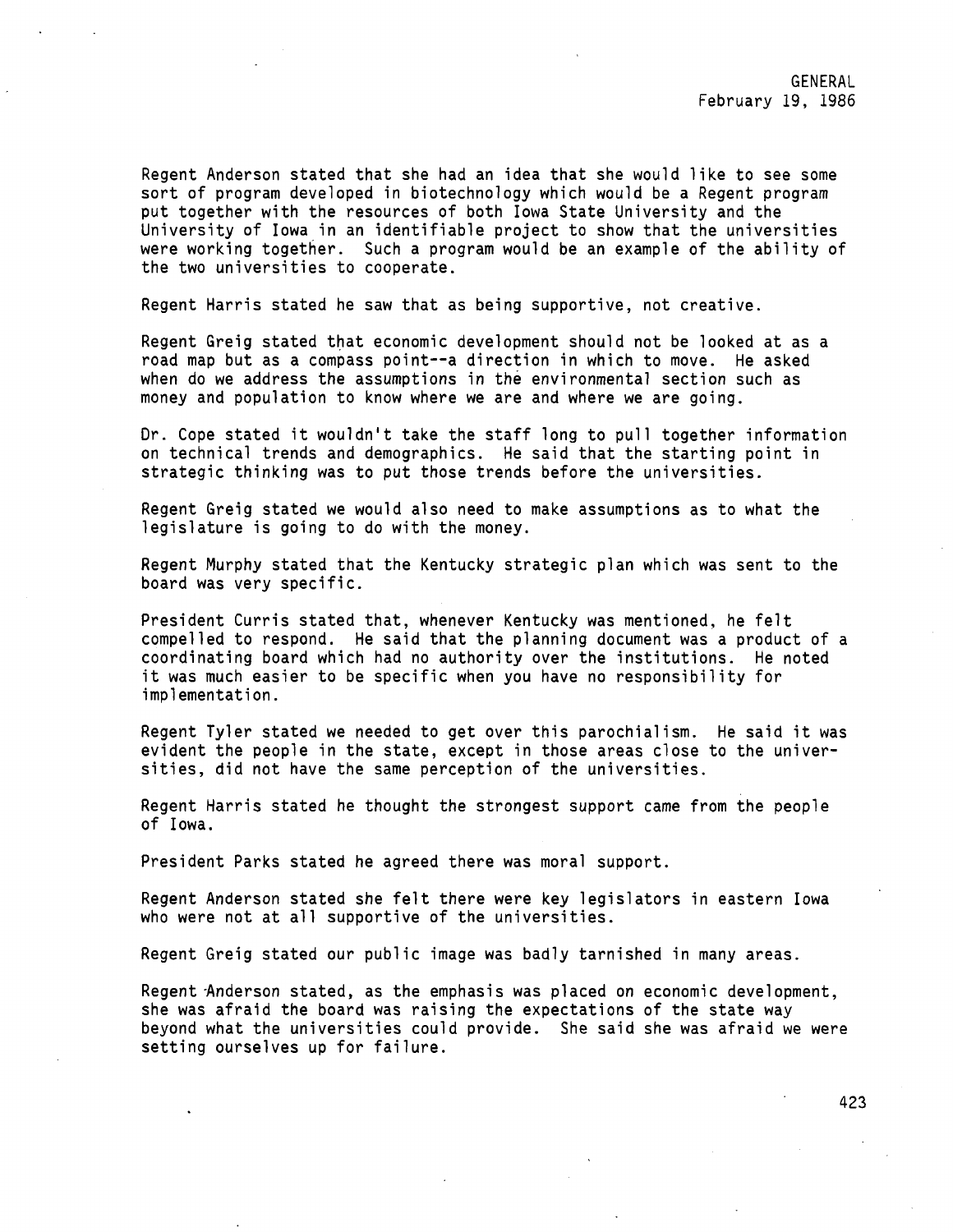President Parks stated a lot of people were looking for "quick fixes" and that people would have to be given a little longer view of the universities• contributions.

Regent Anderson stated one of the resources this state has is the human resources and it seemed like we should develop a theme that stresses the development of human resource leadership which feeds into what the missions of the universities are. The theme should focus on what that means for long term economic development and the future of. the state. She stated that the basic mission of the universities was the education of the people, and she would like to see the board find a way of putting that in terms that meet the strategic needs of the day.

Mr. Richey stated in the next three to five years, a question the board will have to address relates to Regent Anderson's statement concerning human resource development with respect to undergraduate and graduate programs and with the graduate program between the masters level and professional and what the board wants the institutions to be thinking about in professional education. The question would relate to whether the professional programs should be increased or reduced and unless that is addressed at the outset, these decisions would be made on an hoc basis or not be made.

Regent Anderson stated the bottom line would be that the board has to maintain quality of the institutions, colleges and the professional schools; and, if that means cutting back on the enrollment, then the board will have to do that.

Regent Greig stated we were making an assumption that we were going to get a lot less money but still that assumption is not in black and white and that was dangerous.

Dr. Cope stated the board, through its staff, could prepare something like a prospectus and look at certain trends that affect Iowa and then challenge the campuses to come back to the board with how they would respond to the predictions.

Regent Anderson asked if the institutions were not already doing that.

Mr. Richey stated that they were but not in a focused document.

President McDonald asked that, if strategic planning was a matter of positioning, should we be looking at nonresident enrollment and recruitment.

Regent Anderson stated that Iowa should be seen as a center of excellence for higher education both inside and outside the state and that we have to find ways to show that out-of-state students are a direct economic advantage to the state. We have to play into the economic development thing since it is the public relations thing of the present day.

Mr. Richey stated that the issue should be examined.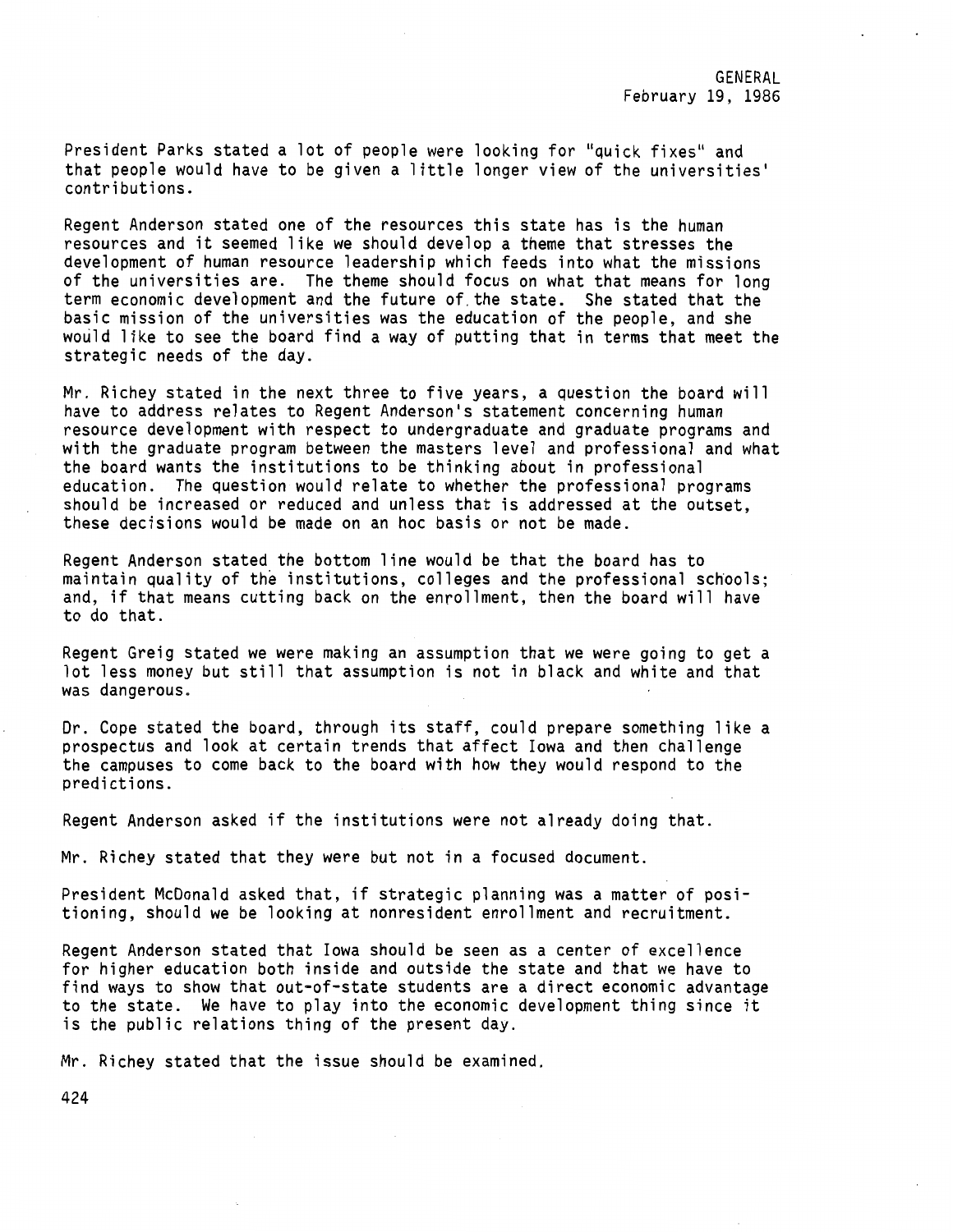President Parks stated he thought there were published studies on the economic impact of out-of-state students.

Vice President Madden stated there was a report published by the University of Iowa which had been localized to some extent by Iowa State.

President McDonald said that would certainly be an area where the Regents could help.

Dr. Cope stated the board could put out an academic prospectus saying there are strengths as well as opportunities in Iowa and identify particular emphases that are consistent with the strengths. This would be submitted to the state.

Regent Murphy asked how it would be presented to the state.

Dr. Cope stated he was not familiar enough with Iowa but in Washington it would be through particular legislators.

Mr. Richey stated that was delegated to the board.

Regent Anderson stated there was a lot to be said about consultation with the legislature before finalizing such a document.

President McDonald agreed there was some benefit to consultation.

Mr. Richey stated such consultation should be done with a degree of caution. If the board would get legislative committees or key legislators involved in these activities, it really could change the way those decisions were made.

Regent Anderson agreed.

Regent Greig suggested taking it to the people in a public relations statement.

President McDonald stated there was a strong interest with the media in education in Iowa; and, if such a program was well developed, he thought it would be received in a positive way.

Mr. Richey said the board would continue to work on the planning in process, and this statement would evolve through the planning process.

Vice President Martin asked how long a period would the projections cover.

Dr. Cope stated that.planning frames are getting shorter all the time and currently it is about three years and not more than seven that you can see with reasonable clarity.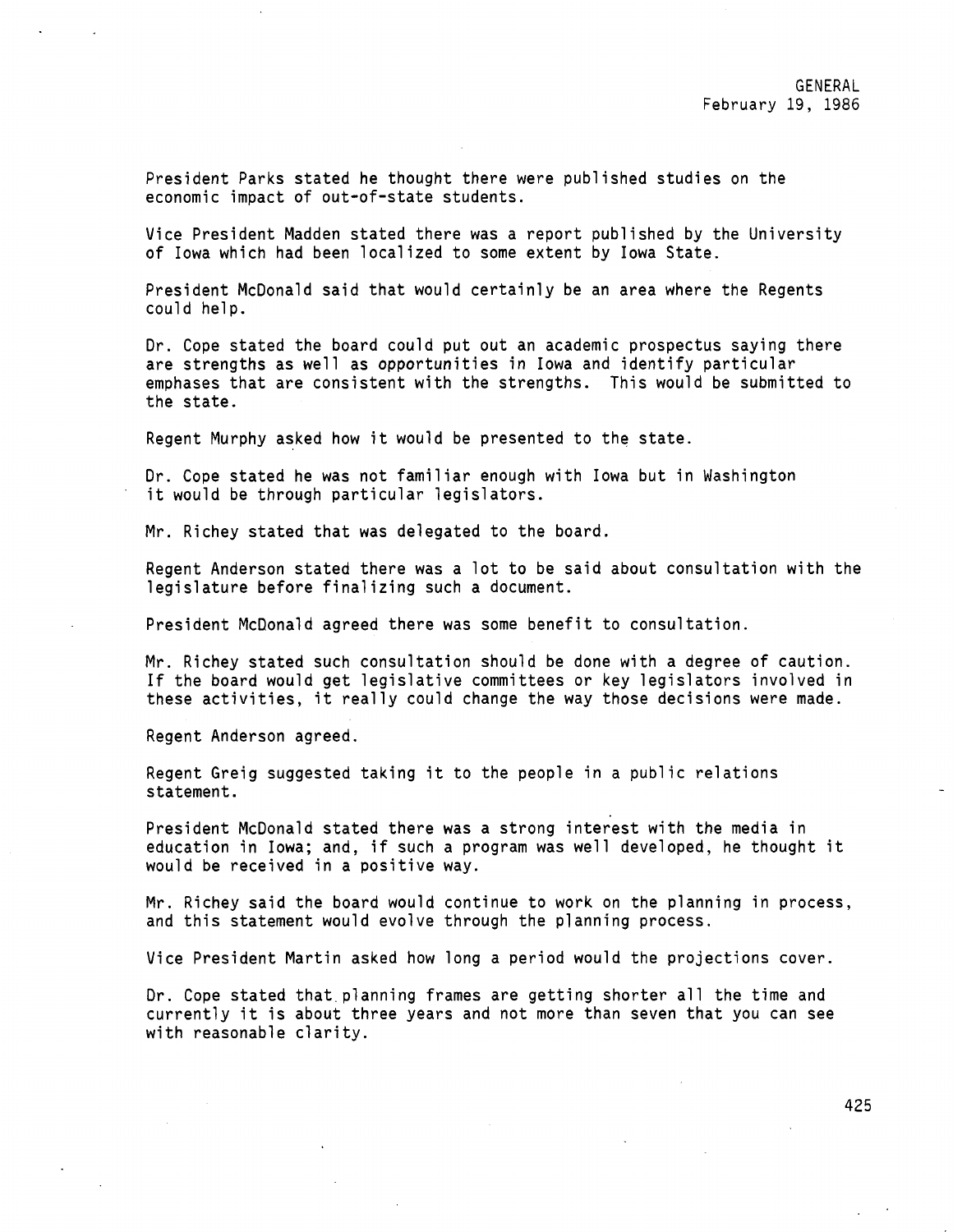GENERAL February 19, 1986

President Curris asked Dr. Cope if his suggestion was to draft a factual statement of trends that are occurring or was he suggesting the drafting of a document that would have value judgments about what the state of Iowa should do.

Dr. Cope stated there would be no value judgments made.

President McDonald stated it would be worthwhile for the board to take .this first step.

Vice President Ellis stated that you have to very careful building on what appears to be solid data concerning population and economic trends.

Regent Anderson agreed and stated that the kind of factual information has already been used and is being used by the universities. She stated she was concerned that the process laid before the board was a way of delaying hard decisions that have to be made and that a process was needed to get the board to make those decisions sooner, not later.

Mr. Richey stated concurrently the board, while working on the planning process, the board would be working in terms of the issues which have been raised.

President Freedman stated that he assumed the board would want the three vice presidents to consult with the Board Office.

Mr. Richey stated he thought that went without saying.

President McDonald stated the board would embark on this study and take the t:rst step.

Regent Duchen asked why the board was doing this.

Mr. Richey stated basically as a reference point for what the board would do .<br>.later in the long-range planning process.

: Regent Harris asked if the planning documents would not address this.

Mr. Richey stated yes they would but not to the degree envisioned by Dr. Cope.

Regent Greig stated that, if the board did not do something to improve its image on "Main Street," it was going to be in trouble. The board has to say it has a good system and that it is proud of it. The board has to become more public--"blow the horn" for the universities in addition to their doing it themselves.

President Parks stated that both the board and the universities were not doing some things to reach out to the public which had been done in the past.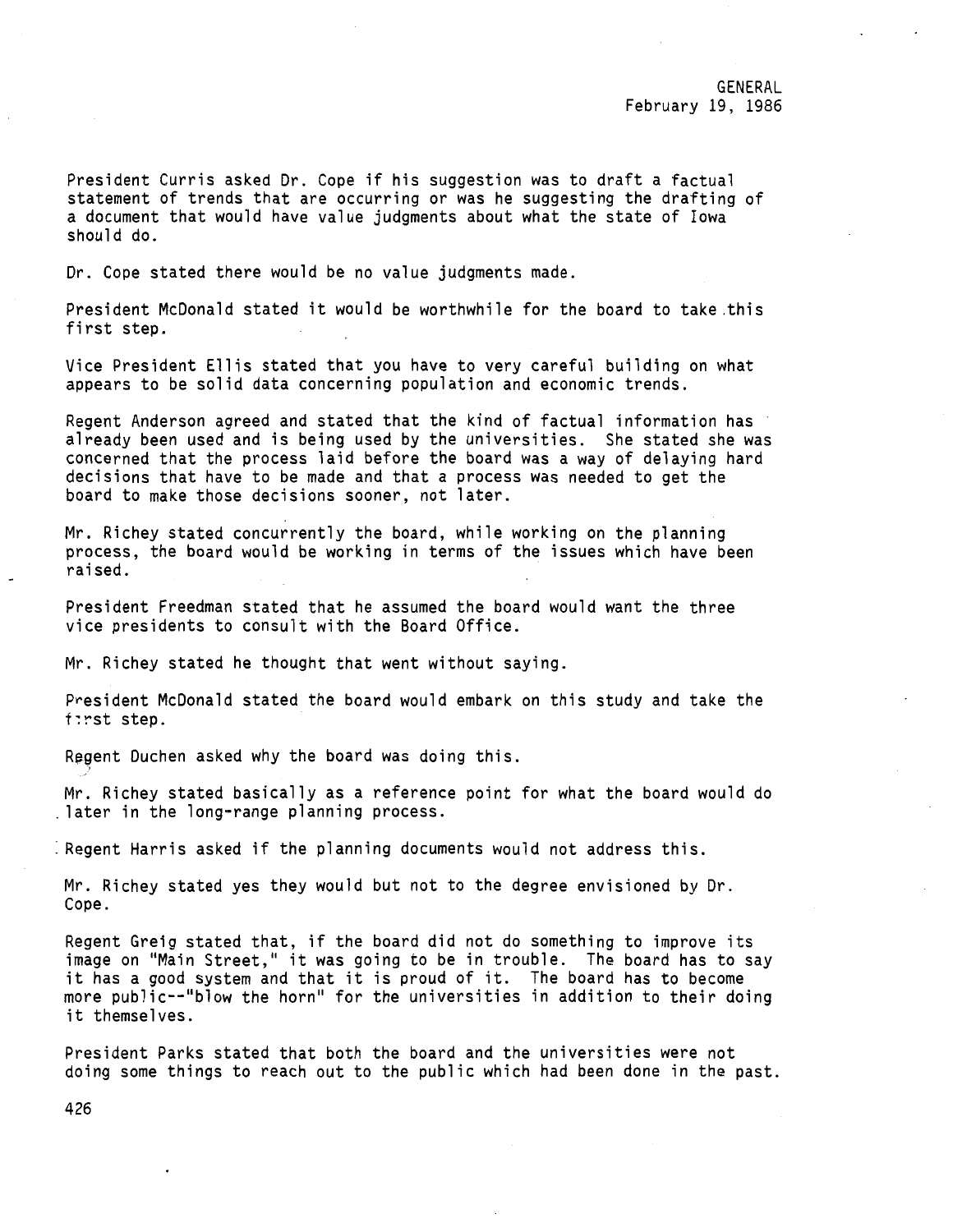Mr. Richey stated there was a major problem with respect to public image which was substantially different than it was 10 or 15 years ago.

Dr. Cope stated that the name of the document could be "Iowa University System--Strengths and Opportunities."

President McDonald thanked Dr. Cope for his presentation.

**APPROVAL OF MINUTES.** The minutes of the January 15, 1986, meeting were approved as published by general consent of the board.

**CONSENT DOCKET.** The items on the consent docket appear in the appropriate sections of these minutes.

ACTION: President McDonald stated that the items on the consent docket were approved by general consent of the board.

**IOWA COORDINATING COUNCIL FOR POST-HIGH SCHOOL EDUCATION.** The Board Office recommended the board receive the report and approve the policy statement on Intra- and Intersector Cooperation.

President McDonald said that Regent VanEkeren had attended the meeting.

Regent VanEkeren stated she had nothing to add to the Board Office summary of the meeting. She did note the board should give attention to the policy statement on cooperation.

The policy statement was submitted to the Interinstitutional Committee for Educational Coordination last month for review. Vice President Christensen stated the committee recommended approval of the statement as it had been revised.

The statement is as follows: "The parties of this agreement commit themselves to work cooperatively to minimize duplication of educational programs offered in a given geographical region. As a general principle of good practice, an institution should not offer courses or programs (herein defined) if they duplicate an offering already provided and until such time as communication has existed between the affected institutions." (The underlined portions of the statement were added by the community colleges after the statement had been accepted by the Regents.)

Regent Anderson asked could the board in good conscience accept the statement with the word "and" in the last sentence which means that offerings could never be duplicated.

Vice President Christensen stated that the Interinstitutional Committee fully recognized that there has been a long history of attempts to come up with such a statement, and the committee was anxious to bring this to a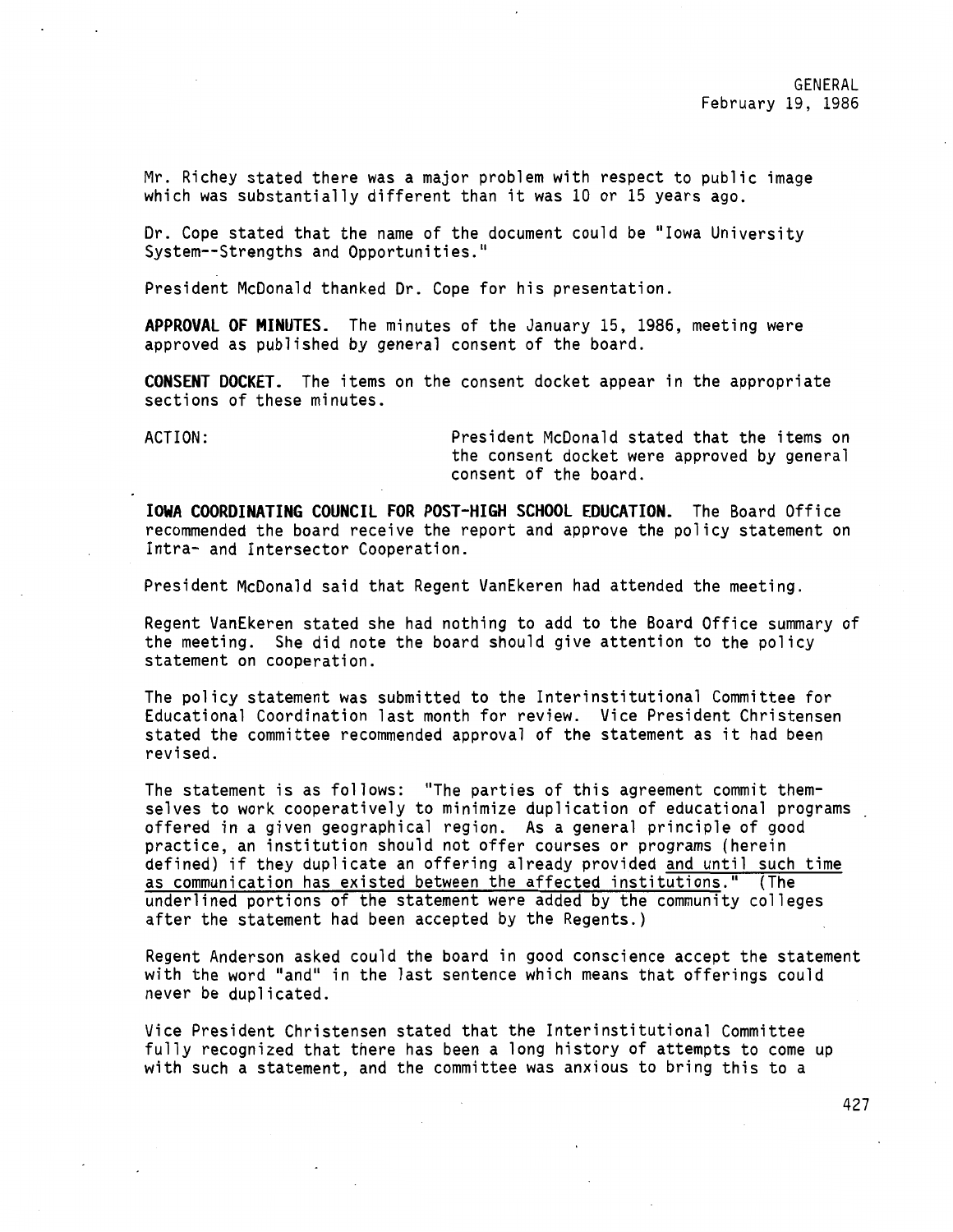termination point so that everyone was cooperating. Both the independent colleges and the community colleges have approved the statement as written. He stated that ideally the committee would like to see the statement without the "and." The Regent institutions want to enter such an agreement which supports the idea of communicating on an intersector basis but also recognizes that this statement does not give one sector veto power over another sector.

Mr. Richey stated he saw the statement as a guide rather than precluding an offering if there was reason for it.

Regent Anderson stated that the spirit of the original agreement was an either or case. This statement puts the Regent institutions in a position of having to defend any move of a program into an area where there may be a similar program. She indicated she would like to see the word "or" rather than  $"$  and."

Regent Harris stated he did not see the statement as a stumbling block that it was simply asking that there was communication between the institutions. He said he recalled there was a lack of communication which rekindled the efforts to develop a statement.

The council also heard a status report on the Summer Institute for Teachers. There was some question whether or not funding for this program would be available this fiscal year and in future years. Governor Branstad had recommended that this year's funding be used for a different purpose. It appeared, however, that there was not legislative support to rescind the funding for this year's program. The amount of funds, however, that have been generated by the lottery for this purpose is insufficient at this time to be able to fund the grants. It appears that sufficient funding would not be available until the end of the fiscal year. The council requested that the grant recipients be notified of this situation and that a brochure be prepared concerning the availability of Summer Institutes for Teachers.

<'' ;,

MOTION:

Dr. Harris moved that the board receive the report of the meeting of the council and to approve the Policy Statement on Intra- and Intersector Cooperation as presented. Mrs. Murphy seconded the motion, and it was approved with Mrs. Anderson voting no and Mr. Tyler abstaining.

**IOWA COLLEGE AID COMMISSION.** Mr. Richey stated the major items of discussion at the recent meeting of the commission related to the effect of the reorganization being proposed upon the commission, the need for a thorough study of the reserve fund for the Guaranteed Study Loan Program, and the rules of eligibility of institutions to participate in the Iowa College Tuition Grant Program.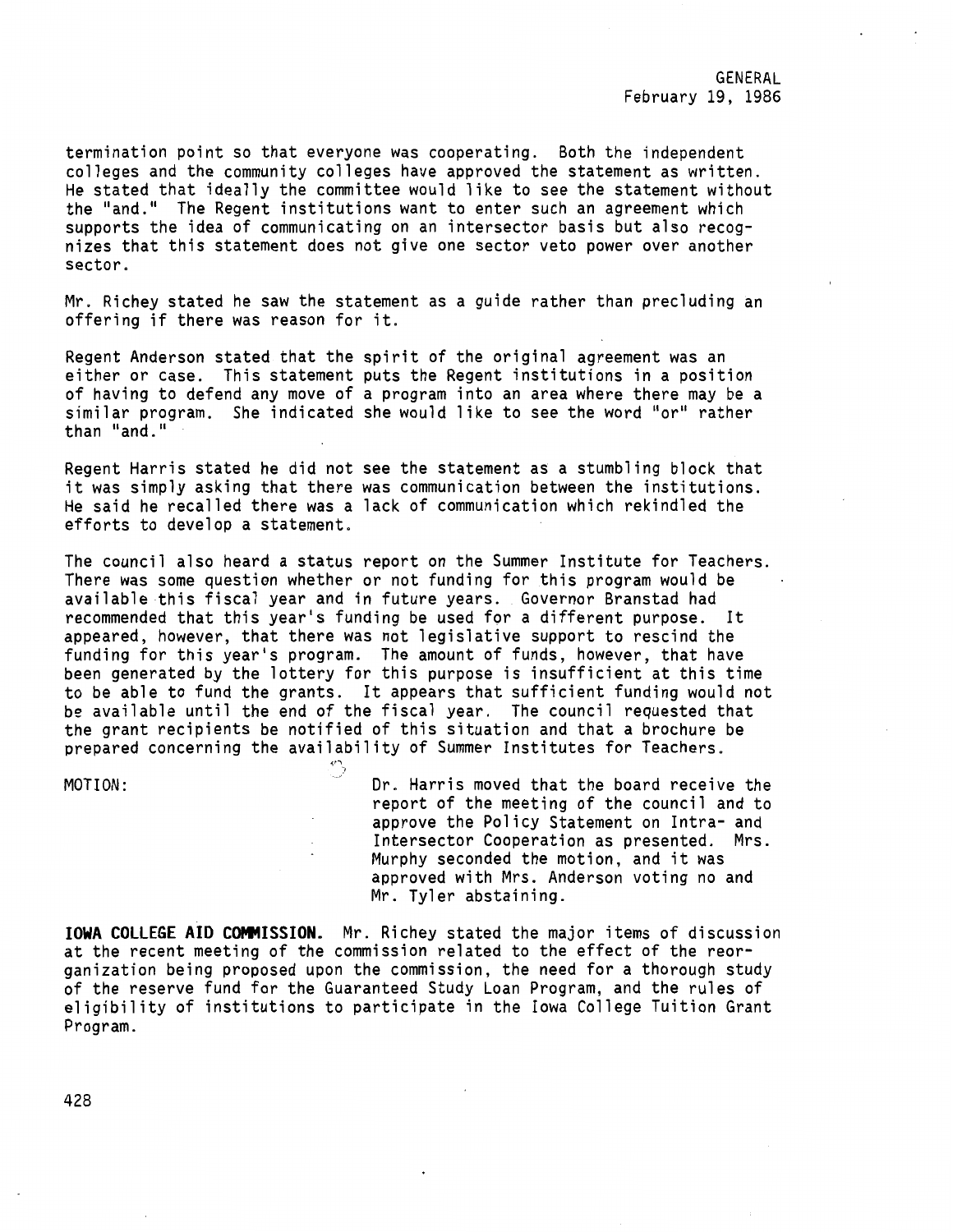A committee was created to study the issues relating to eligibility of institutions to participate in the Private College Tuition Grant Program. The committee would study the entire issue and develop detailed rules for presentation to the commission. Under present practice, students attending Iowa institutions accredited by North Central or those unaccredited institutions having letters from three accredited institutions in the state who say they accept the credits of that institution as if they came from an accredited institution are eligible. The committee established to develop the proposed policies and rules are the following commission members: Charles Bensman, President of Briar Cliff College; Robert Benton, Commissioner of Public Instruction; and the executive secretary of the Board of Regents.

**LEGISLATIVE REPORT.** The Board Office recommended: (1) the board receive the legislative report; (2) approve an amendment to Section 262.9, Code of Iowa, giving the board authority to develop and implement a program to .set aside a portion of its procurement for minority business enterprises and women business enterprises; and (3) approve an amendment to Section 270.9(2), Code of Iowa, deleting the limitation on the number of home weekends for which transportation costs can be provided to parents and guardians of IBSSS and ISO students.

Mr. Richey explained that, in addition to the legislation presented in the docket memorandum, an amendment was recently introduced which would require hospitals to have a certificate of need to get into a program of organ transplants. He recommended the board support this amendment.

Mr. Richey stated, due to the illness of President McDonald, he presented the president's remarks at the hearings held by the Joint Subcommittee on Education Appropriations where the Regents FY 1987 operating and capital improvement requests were discussed.

President McDonald stated that the board took as strong a position as it possibly could in emphasizing the need for faculty and P&S salaries, tuition replacement appropriations and capital improvement requests.

Mr. Richey stated the strongest possible emphasis was made on the need for the tuition replacement appropriation. President McDonald's remarks brought out the possibility that the board might consider a tuition surcharge to make up the money lost through the tuition replacement deficit, \$3 million this year and \$3.7 million next year. The possibility of a surcharge was raised because the institutions still have to face the 3.85 percent reduction, a shortfall in the salary appropriations, and no funding for inflation.

Regent Anderson asked how would a tuition surcharge differ from raising tuition.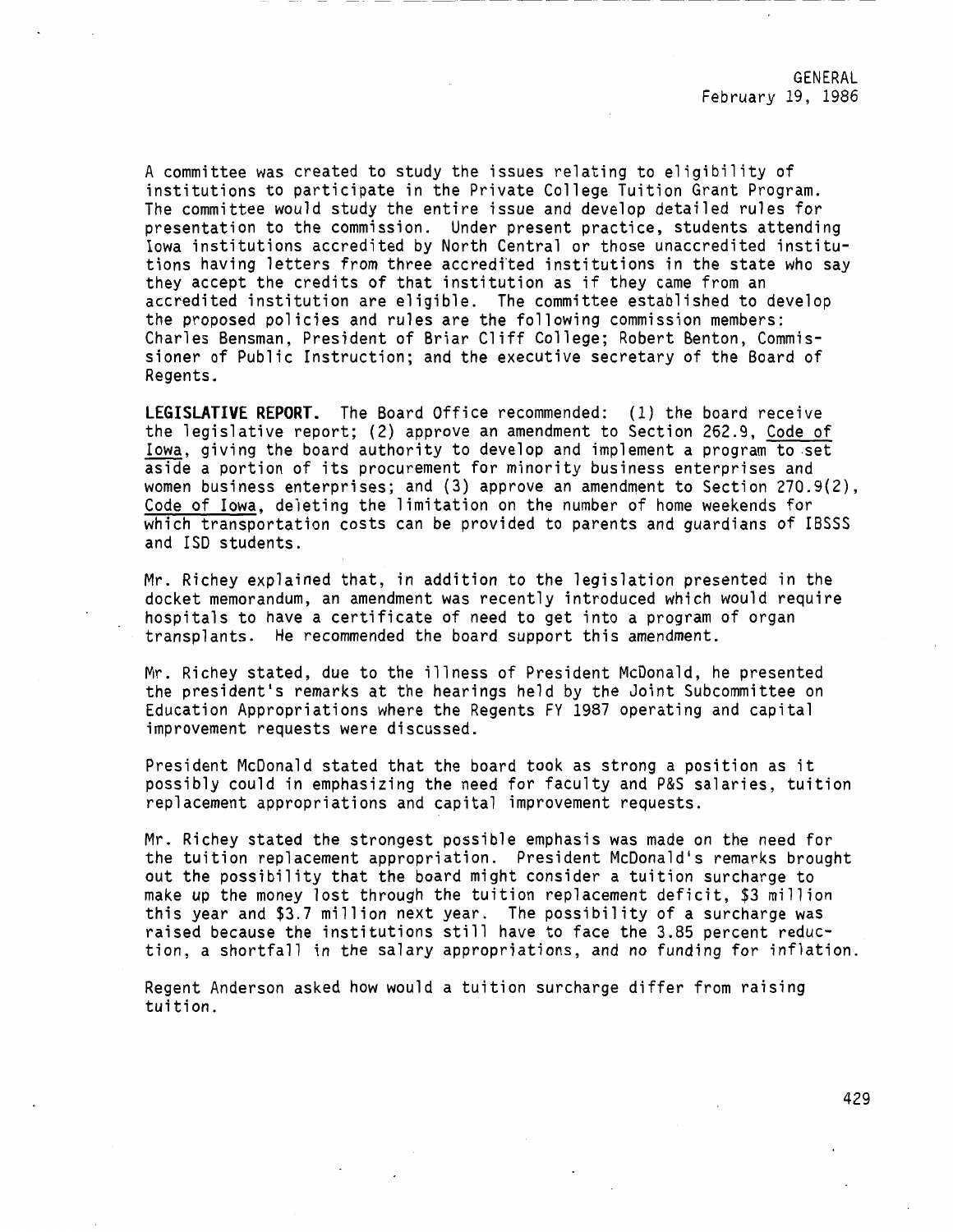GENERAL February 19, 1986

Mr. Richey stated that a tuition surcharge implies a temporary fee. He said that, if there were no more bonded indebtedness, the deficit would fall in later years.

President Curris stated he was deeply disturbed over this issue and thought the issue was presented very clearly during the hearings. He said he also recognized that the leadership of both parties were involved in the formulation of the final budget bill. He said, while he was sure the words of President McDonald were communicated, it struck him that the gravity of the situation and the precedent which was being established is such that he would like to suggest to the board that it consider the adoption of a some type of resolution that would be communicated to the Governor's Office and the legislative leadership. The resolution would address the seriousness of this issue, tha it is the financial obligation of the state, and that it should be taken care of first.

President McDonald stated he did not think his statement to the subcommittee was typical coming from the board. It addressed the gravity of the situation. and it was intended to be seen in that light.

President Curris stated that the statement went to a subcommittee and none of the leadership were there. He said his point was to communicate the essence of the message to the legislature.

Mr. Richey asked if the message should be communicated to the legislative leadership and the Governor.

President McDonald stated he felt President Curris' suggestion was a good one.

Regent Anderson asked by suggesting the surcharge, if the board was letting the legislature off the hook in funding tuition replacement.

<''

Mr. Richey stated, if the board wanted the flexibility to consider the surcharge, it almost had to be mentioned to the subcommittee.

Regent Murphy stated she also agreed with President Curris's suggestion and she, too, was not sure the message had filtered throughout the legislature. She asked to whom would the message be sent.

President McDonald stated to the leadership and full appropriations committee.

Mr. Richey explained the recommended amendment to Section 262.9, Code of Iowa would authorize the board to develop a minority and women business enterprise set aside program. He said the lottery legislation passed in the last legislative session amended Chapter 18 of the Code to authorize a set-aside of approximately five percent of all procurement done by the Department of General Services. The set-aside was designed to be for "small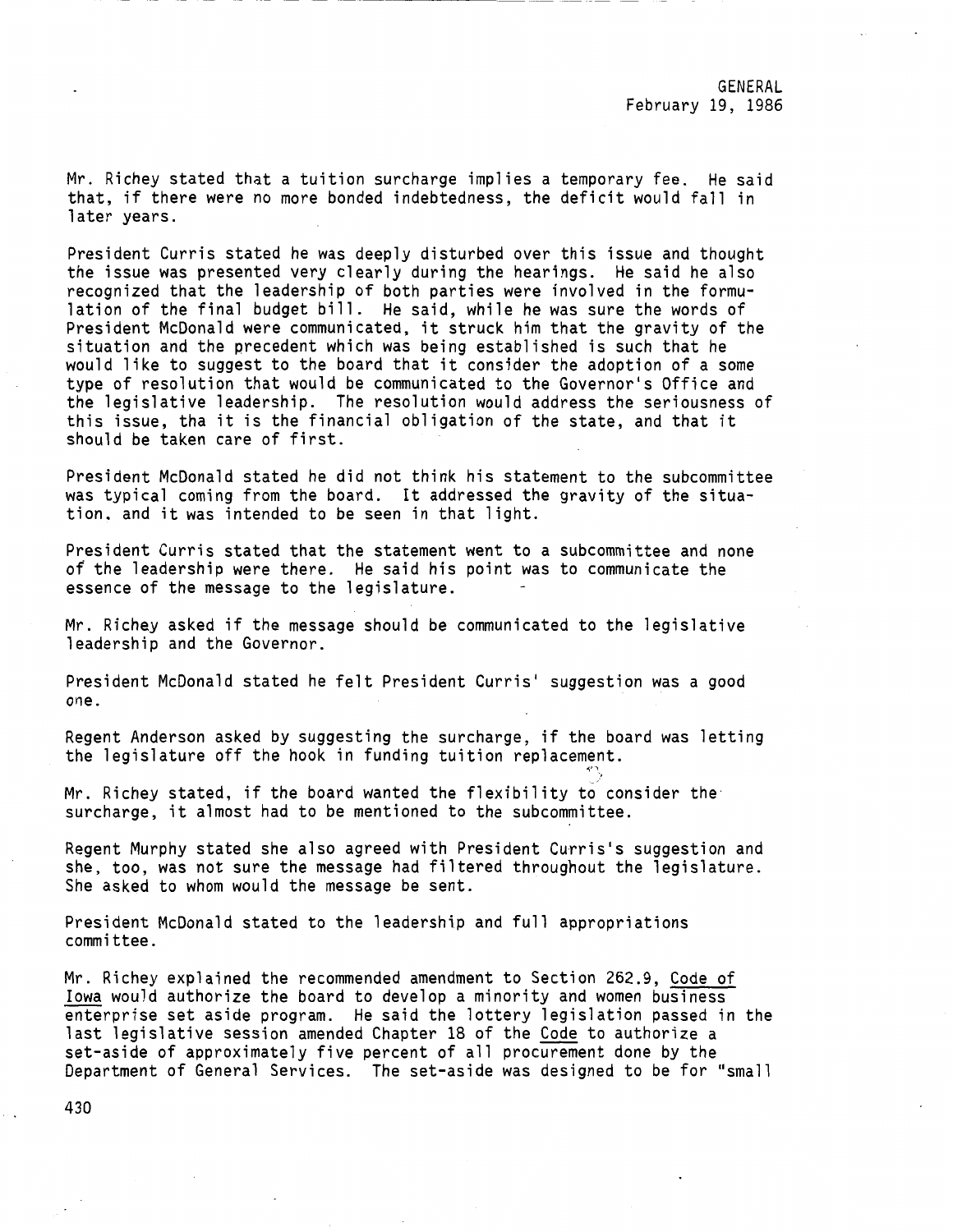businesses owned and operated by females and socially or economically disadvantaged persons." The Regent institutions were supportive of the intent of this requirement but had concerns with the specific language. An amendment to Chapter 262 was introduced by Representative Brammer. The amendment would mandate a set-aside of five percent of the value of anticipated total procurement each fiscal year and contains language similar to that of Chapter 18, referring to "females and socially or economically disadvantaged persons."

The amendment recommended by the Board Office would authorize the board to develop a minority and women business enterprise set-aside program which would be implemented by rule. The amendment would be more specific in its reference to minority businesses than that drafted by Representative Brammer and does not mandate a particular amount for the set-aside.

Regent Tyler asked if there would be any concern about reverse discrimination with the amendment.

Mr. Richey stated there was apparently no concern about reverse discrimination in the legislation passed last session which is now state policy.

President McDonald asked President Curris to report on H.F. 2182 which would require regular competition in football and basketball between the three Regent universities.

President Curris stated the three presidents and the athletic directors have been in consultation concerning the proposed legislation, and he understood that Representative Diemer had asked the Education Committee to not take any action on it.

Director True stated an amendment is proposed which would delete a restriction on the number of trips for which parents or guardians of IBSSS and ISO students can be reimbursed. IBSSS presently provides more trips than the maximum specified in the Code and makes the point that it is in the students best educational interest to do so. ISD has also reported that, on the average, it is less expensive to send students home than to keep them on the campus for the weekend. In addition, federal laws mandating a free education for handicapped students have been interpreted to require as many trips home at school expense as are educationally required for a student.

Director True stated the 402-page state reorganization bill had just been received in the Board Office. He said there were a number of references to the Board of Regents, and the staff was in the process of carefully analyzing it. He said that in the bill the movement of the State Archaeologist from the University of Iowa as proposed by the Governor had been deleted.

Mr. Richey stated that the board had requested \$42 million for financing for capital improvement projects for the coming year. The board did not address the question of the source of funds for the construction. He said there had been some talk in the legislature that the projects may be funded by academic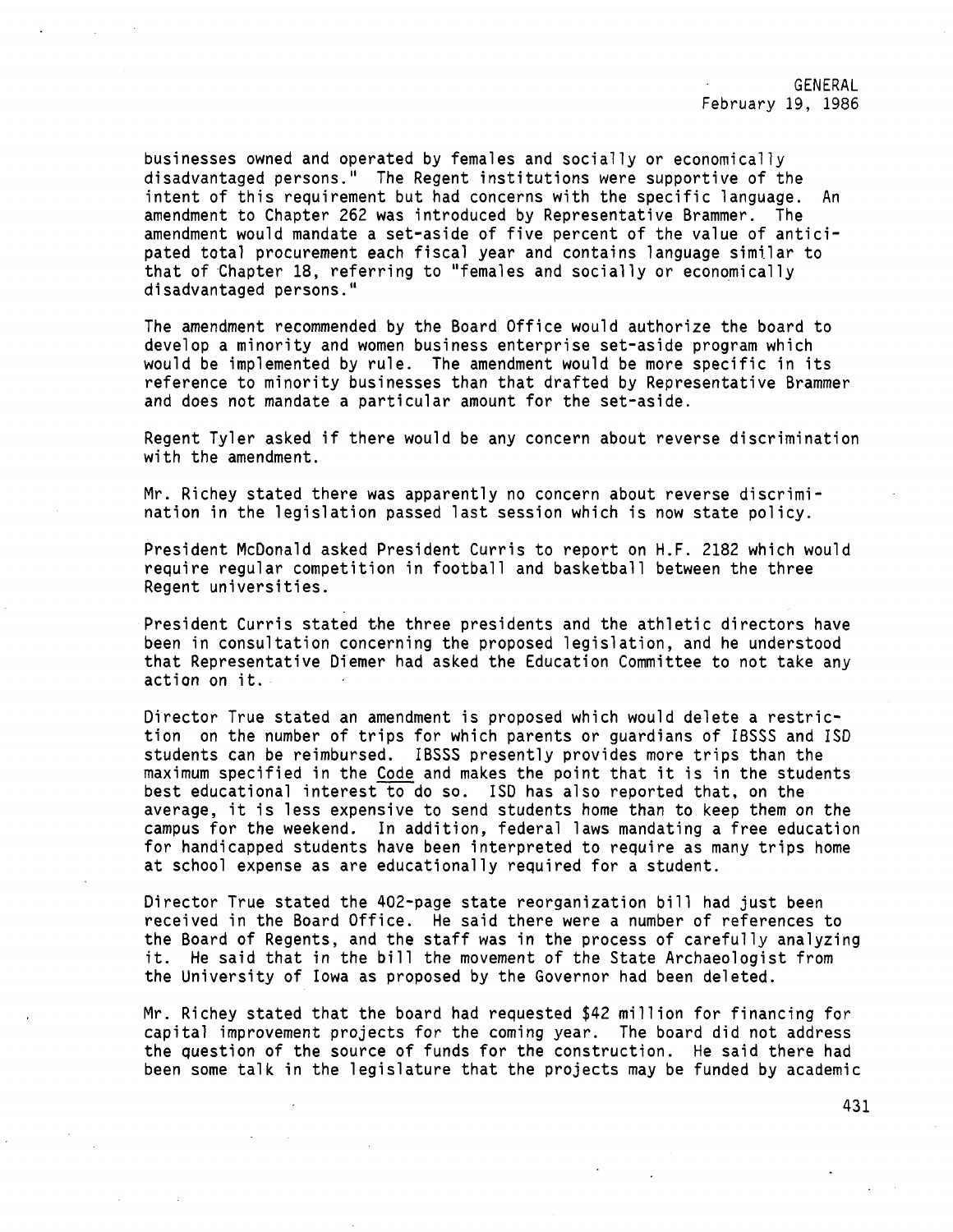GENERAL February 19, 1986

ر ۲۰

revenue bonds which would be complicated by the underfunding of tuition replacement and a deficit in that account for the current fiscal year. He said if the deficit remained, a precedent would be set creating the risk of tuition increases or reductions in operating funds to pay for bonding which wasn't there before. He asked what the board's feeling was concerning financing the capital projects with additional academic revenue bonding.

Regent Harris asked, didn't the Governor say the last issue of academic revenue bonds would be the final one?

Mr. Richey said yes, but that he did not know if the Governor had changed his mind given a different set of circumstances.

President Parks stated he strongly advised taking the bonding if it were available.

Mr. Richey stated that a new issue of bonds would not cause a noticeable draw in the tuition replacement account in FY 1987 because the debt service could be staggered. The fourth year out, \$6.2 million would be needed. He said that next year would be the peak year for existing indebtedness, and it would start dropping by more than \$1 million per year.

Regent Anderson stated that the board certainly needed to support some of these capital improvement projects by whatever means it could because of theessential nature of the projects. It was an investment in the future of these universities and of the state. She stated that she believed the board should have supported the bonding as passed by the legislature last year.

Regent Greig stated the board had to assume that the legislature was not going to fund tuition replacement. He asked how much of a tuition increase wc~ld be required to pay the \$6.2 million debt service of a new bond issue.

Mr. Richey stated a 6.5 percent increase in tuition.

President Parks stated he thought it was time we took an optimistic view. He stated that this was the first time the legislature had reneged on the gentlemen's agreement to fund the tuition replacement. He stated he would like to emphasize Regent Anderson's remarks about the essential nature of the capital improvements. He stated that Gilman Hall was a threat to life and limb of students and faculty and also detracts in the recruiting of highly qualified faculty.

Vice President Ellis stated the University of Iowa faced the same problems with the Chemistry-Botany Building.

President McDonald stated that he was in favor of going ahead with academic revenue bonding, but he didn't want the board to be blind to the thought that it may have to finance the bonds through tuition increases.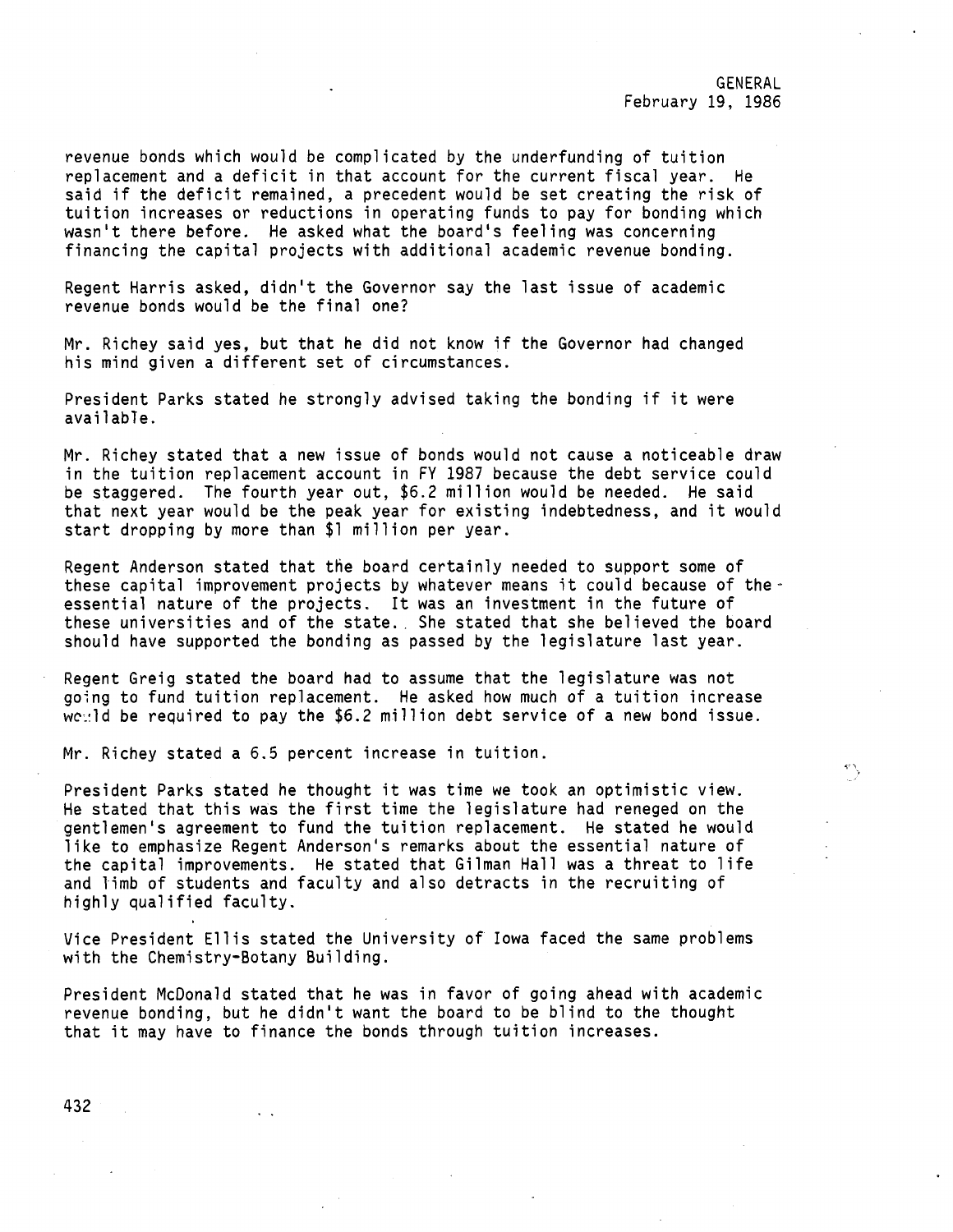Regent Greig stated that, if you don't have it and can't pay for it, then don't do it. He said he did not want to spend tuition money for buildings and that he could not go along with bonding if the legislature wasn't going to pick up the bill.

Regent Anderson stated that we were\_talking about making an investment to maintain the quality of the campuses. These buildings belong to the people of Iowa, and the legislature is responsible for maintaining the quality of those institutions.

Regent Harris stated that those buildings, especially the chemistry buildings at Iowa State and the University of Iowa, constituted a threat to life; and the board had to make a decision in terms of what it was going to do. He said he was opposed to raising tuition and hoped it did not come to that. He said that he was in favor of bonding.

President Curris stated that he found the discussion very interesting. He said that he thought the use of bonding in both the public and private sectors was a well established fact but that there was danger associated with the usage. He said that Kentucky had a bill for \$120 million in bonding for higher education. He said you had to recognize not only the economic benefits of it but also the fact that the rates today are as low as they ever have been. He said that the board had sent to the legislature and the Governor a list of buildings that needed renovation and left to the decision makers in the Capitol if they would be built and if they were built how they would be funded. If they choose to go the route of bonding, then they should recognize their obligation to fund the debt service. He said he felt that should be communicated to them. The other option would be to amend the board's previous action and say we do not want these buildings to be ·built if they will have to be bonded, and he said that he didn't really think anyone really wanted to say that. He encouraged the board to take an approach that gave maximum flexibility to the decision makers but make it clear to them that they do the necessary financing.

MOTION: Dr. Harris moved that the board (1) receive the legislative report; (2) support the amendment as recommended by the Board Office to Section 262.9 concerning minority business enterprises and women business enterprises set-aside; (3) support the amendment proposed by the Board Office to Section 270.9(2) deleting the limitation on the number of home weekends for which transportation can be provided to parents an guardians of IBSSS and ISO students; and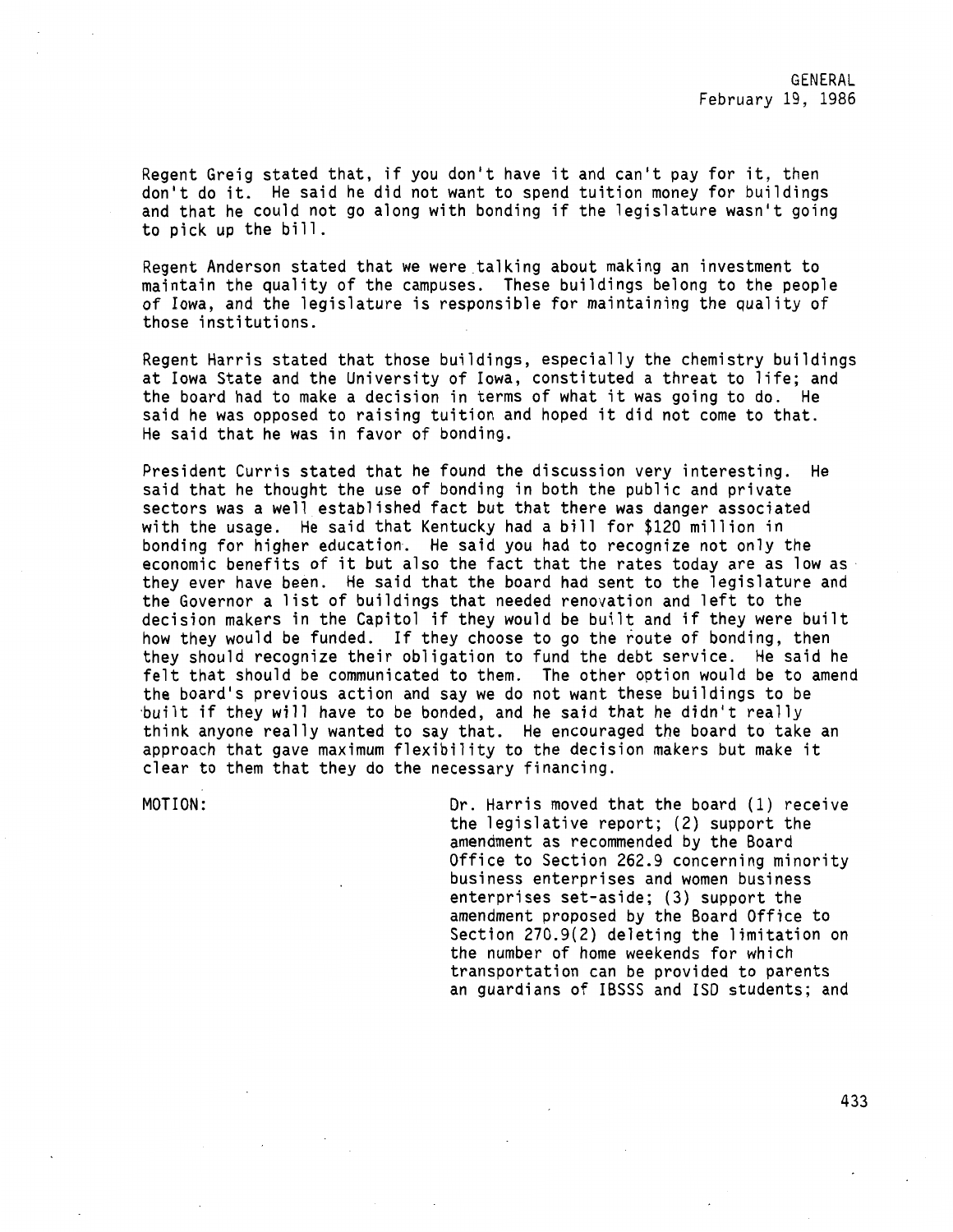GENERAL February 19, 1986

(3) support S.F. 2172 which requires a hospital to receive a certificate of need before providing organ transplant services. Mrs. Anderson seconded the motion, and it passed unanimously.

Dr. Harris moved that the board request bonding for the FY 1987 capital improvement requests with the assurance that the legislature will fulfill the obligation to appropriate funds to meet the debt service in the future as it has in the past. Mr. Tyler seconded the motion.

President Parks recommended bonding-of the two chemistry buildings with academic revenue bonds without the caveat of tuition replacement appropriations.

Regent Tyler said those who were present at the legislative hearings knew that the recurrent theme was tuition. He said that he understood what President Parks said; but, if the board lets the legislature off the hook, then the legislature was going to try to push for bonding without tuition replacement appropriations for the all the capital projects.

VOTE ON MOTION: Motion was approved.

**FEDERAL FUNDING REPORT.** The Board Office recommended the board receive a report on the Gramm-Rudman-Hollings Bill and President Reagan's Proposed FY 1987 budget.

The urgency of reducing the federal deficit resulted in passage of the Balanced Budget and Emergency Deficit Control Act of 1985. That legislation, commonly known as the Gramm-Rudman-Hollings bill, was signed by President Reagan on December 12, 1985 and called for \$200+ billion in reductions in the federal deficit between FY 1986 and FY 1991.

Each year, the needed deficit reductions are to be calculated by the Office of Management and Budget and the Comptroller General. The Comptroller General then communicates to the President the exact budget reductions which are necessary to meet deficit reduction goals in the Gramm-Rudman-Hollings bill. The President is required to issue orders for across-the-board cuts sufficient to meet the deficit reduction goals unless selective cuts are instituted by Congress and the President. The Gramm-Rudman-Hollings process is therefore a means to ensure that the federal deficit is sufficiently cut each year when selective budget cuts or tax increases cannot be agreed to by Congress and the President.

Shortly after passage of the Gramm-Rudman bill, several Congressmen filed a petition in federal court citing the bill as being unconstitutional. A three member panel of federal judges recently gave a mixed ruling on those

MOTION: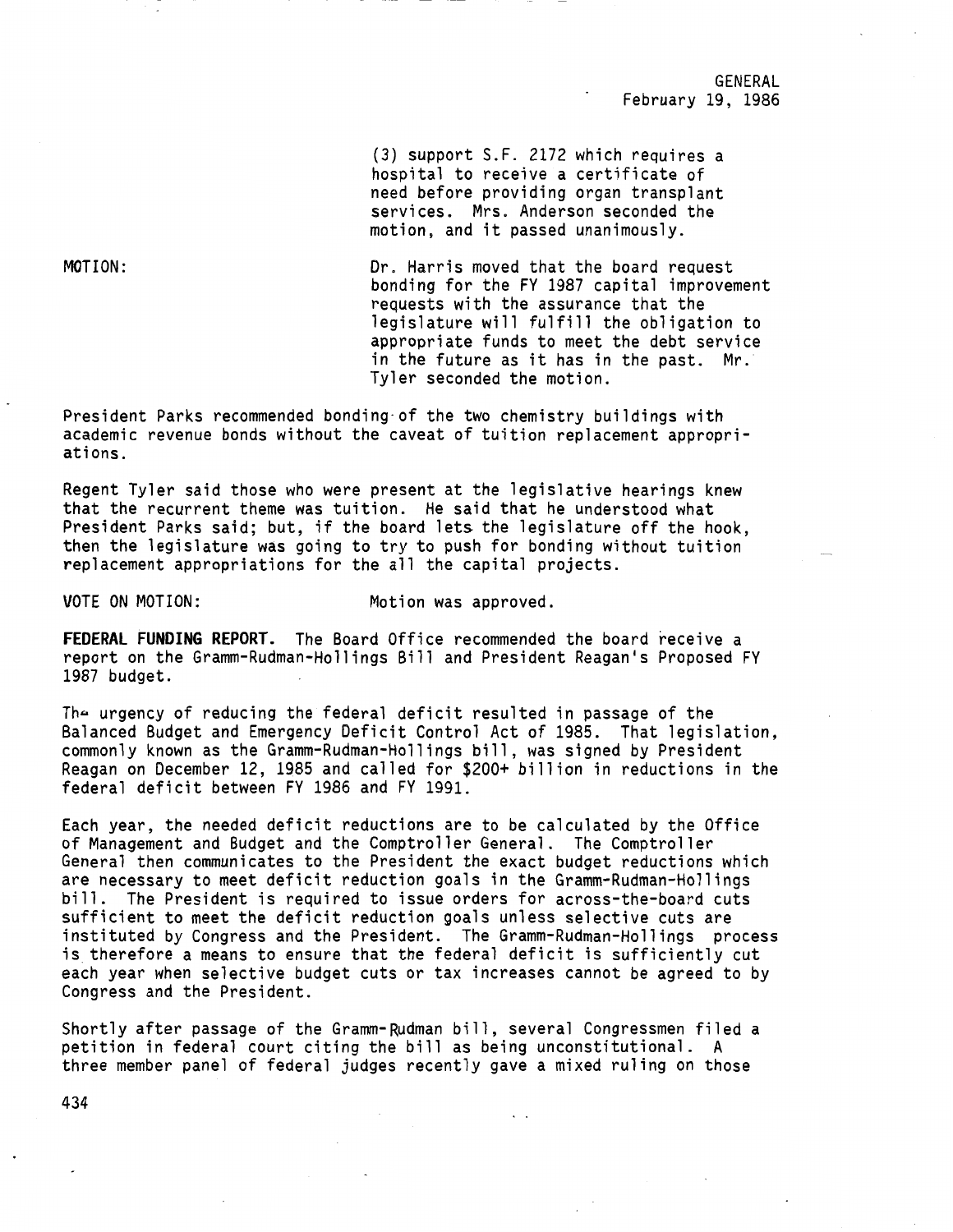constitutional questions. They did rule that the Comptroller General's involvement in determining budget cuts is unconstitutional. That ruling is expected to be quickly appealed to the Supreme Court.

The Board Office and university representatives analyzed the projected impact of Gramm-Rudman budget cuts projected for Regent universities during FY 1986 and FY 1987. Overall the impact is expected to be a \$9 million loss in FY 1986 and a \$36-45 million loss in FY 1987. Additional cuts would be expected through 1991.

#### PROPOSED GRAMM-RUDMAN BUDGET CUTS

Effects on Regent Institutions for FY 1986: \$9 Million

 $SIII$   $\qquad \qquad$   $\qquad \qquad$   $\qquad$   $\qquad$   $\qquad$   $\qquad$   $\qquad$   $\qquad$   $\qquad$   $\qquad$   $\qquad$   $\qquad$   $\qquad$   $\qquad$   $\qquad$   $\qquad$   $\qquad$   $\qquad$   $\qquad$   $\qquad$   $\qquad$   $\qquad$   $\qquad$   $\qquad$   $\qquad$   $\qquad$   $\qquad$   $\qquad$   $\qquad$   $\qquad$   $\qquad$   $\qquad$   $\qquad$   $\qquad$   $\qquad$ 

| ---                                                                                                         | UU I III I I IVII                                           |
|-------------------------------------------------------------------------------------------------------------|-------------------------------------------------------------|
| Hospital & Clinics Medicare Payments<br>Federal Grants and Contracts<br>Student Aid                         | \$384,000<br>3,100,000<br>2,000,000                         |
| ISU                                                                                                         | $$2.8$ million                                              |
| Ames Laboratory<br>Ag. & Home Ec. Exp. Station<br>Cooperative Extension<br>Student Aid<br>Federal Contracts | \$<br>600,000<br>283,000<br>286,000<br>1,316,000<br>320,000 |
| UNI.                                                                                                        | \$650,000                                                   |
| Student Aid<br>۰<br>Federal Grants & Contracts                                                              | \$<br>600,000<br>50,000                                     |

# Effects on Regent Institutions for FY 1987: \$36-\$45 Million

Gramm-Rudman requires an increased loan origination fee of 0.5 percent for Guaranteed Loan applicants and decreases in the interest rate subsidy to lender banks from 3.5 percent over the 91-day Treasury Bill rate to 3.1 percent in excess of the Treasury bill rate. Those changes will increase the cost of the Guaranteed Student Loan Program to students and may decrease lender participation. University personnel generally believe that a major change in lender participation will not occur due to the lower interest rate subsidy.

The Medicaid reimbursements to the University of Iowa Hospitals and Clinics are exempt from Gramm-Rudman cuts. Medicare reimbursements are only to be affected by a one percent cut in FY 1986 and maximum of a two percent cut in FY 1987 and subsequent years.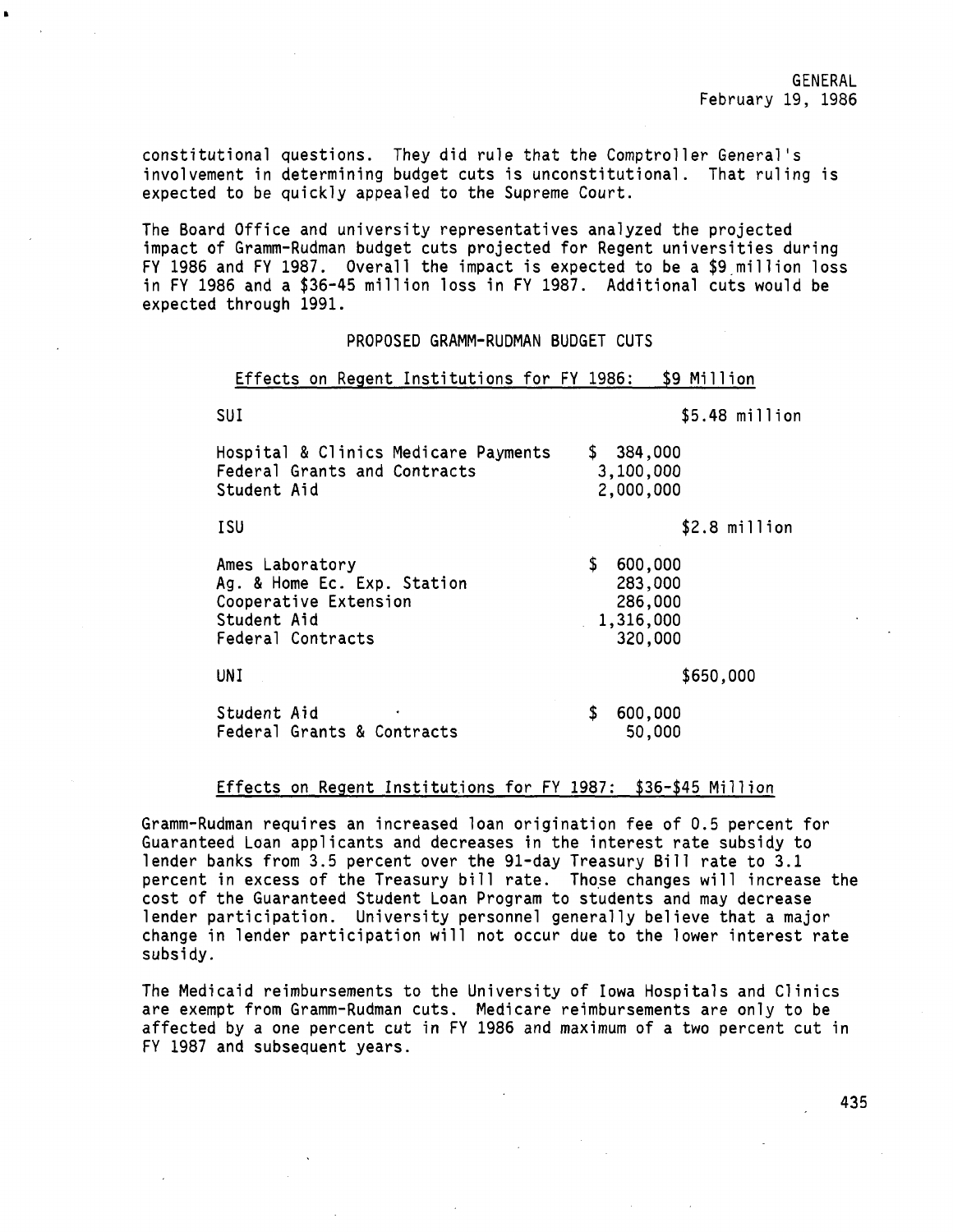GENERAL February 19, 1986

All student aid funding cuts for FY 1986 are effective beginning with the 1986-1987 academic year. Because of this forward-funding feature with federal student aid, the big FY 1987 Gramm-Rudman cuts would not affect students until the 1987-1988 academic year.

Passage of Gramm-Rudman has catalyzed efforts by Congress and the President to propose alternatives to across-the-board federal budget cuts. The President's proposals for FY 1987 were announced two weeks ago and have been quickly analyzed by the Board Office and representatives from each university. The effects of the President's proposals on Regent universities is shown below:

PROPOSED REAGAN BUDGET CUTS

Effects on Regent Universities for FY 1987: \$22,095,000

\$11,000,000 1,590,000 1,500,000

\$ 0 5,096,000 621,000 1,078,000 550,000

SUI \$14,090,000

\$ 7,345,000

| Hospitals and Clinics |  |
|-----------------------|--|
| Student Aid           |  |
| Grants and Contracts  |  |

**ISU** 

UNI

Ames Laboratory Extension Service Experiment Station Student Aid Grants and Contracts

\$ 660,000

Student Aid Grants and Contracts \$ 440,000 220,000

The \$22 million in reduced federal funding for Regent universities is disproportionately absorbed by SUI Hospitals and Clinics and the ISU Agriculture and Home Economics Extension Service. The Extension Service cuts are composed of \$3.9 million from the Smith Lever formula funds and \$1.3 million in selective projects such as nutrition education, pest management, 4-H, and youth nutrition. At SUI, Hospitals and Clinics, \$9.4 million in proppsed cuts are attributable to Medicare with \$1.6 million in Medicaid cuts. The Reagan budget proposes that half of the present medical education payments be eliminated at a cost of \$5.1 million to the University of Iowa Hospitals and Clinics.

Student Aid is severely impacted by the Reagan budget when the Guaranteed Student Loan program is considered. The President's budget proposes to eliminate the interest subsidy on Guaranteed Student Loans while the student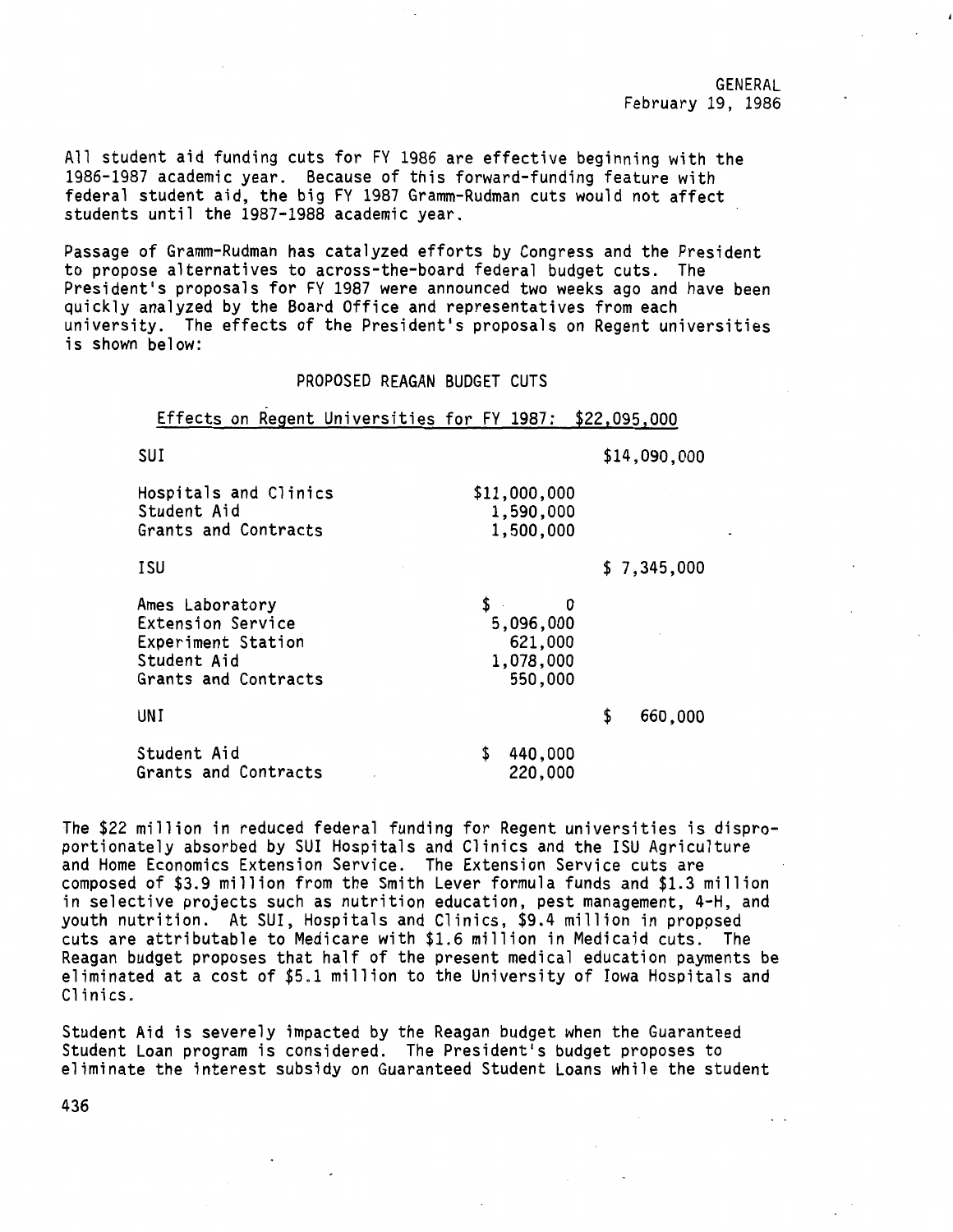is in school. According to the University of Iowa Financial Aids Office, this will have two effects. The student will have to pay interest costs while in school and increased lender transaction costs could reduce participating lending institutions and thereby reduce available Guaranteed Student Loan funds. The University of Iowa projects the President's budget will increase costs to the University of Iowa students by \$10,000,000. Iowa State University estimates that each graduating class will assume an additional \$14 million due to interest charges being proposed on the Guaranteed Student Loans.

Director True stated it was expected that more refined estimates of the impact of President Reagan's budget would be available at subsequent board meetings. In addition, it is expected that a Supreme Court opinion on the constitutionality of Gramm-Rudman would be available before the March board meeting.

ACTION: President McDonald stated the federal funding report was received by general consent of the board.

**EMPLOYEE APPEAL.** The Board Office recommended denial of the request by Dr. Arild Thowsen for review by the board of a final institutional decision at Iowa State University denying him promotion to the rank of Associate Professor.

Director Wright explained that Dr. Thowsen had been hired as an assistant professor in 1980 and was granted tenure effective September 1982. In December 1982 the department chair asked Dr. Thowsen to meet with the Faculty Development Committee (FDC). Immediately subsequent to the FDC meeting, Dr. Thowsen submitted to the department chair a written request to be considered for promotion. Dr. Thowsen stated in his appeal documents that the department chair had not convened the FDC for the purpose of considering Dr. Thowsen's request for promotion consideration. In 1983 Dr. Thowsen began an administrative appeal regarding the failure of the department chair to convene the FDC for the purpose of considering his request for promotion. The administration found no dereliction of administrative duty and no violation of university regulations.

Director Wright said that Dr. Thowsen requested the board to review the facts in this matter because his request to be considered for promotion was not being considered by the university. The university was not, he claimed, considering the request because his department chair would not convene the FDC for the purpose of considering his request. Dr. Thowsen, in his appeal, requested the board to act, as follows:

<sup>~</sup>To issue a formal pronouncement of policy on the rights and duties of administrative university officers and faculty members as they pertain to the present fact situation; and

o To instruct the department chair to act on the appellant's legitimate request of December 21, 1982, by conducting a review of the Dr. Thowsen's qualifications for promotion to associate professor in a manner consistent with reasonable standards of honesty and fairness, based on the academic record as it existed at that time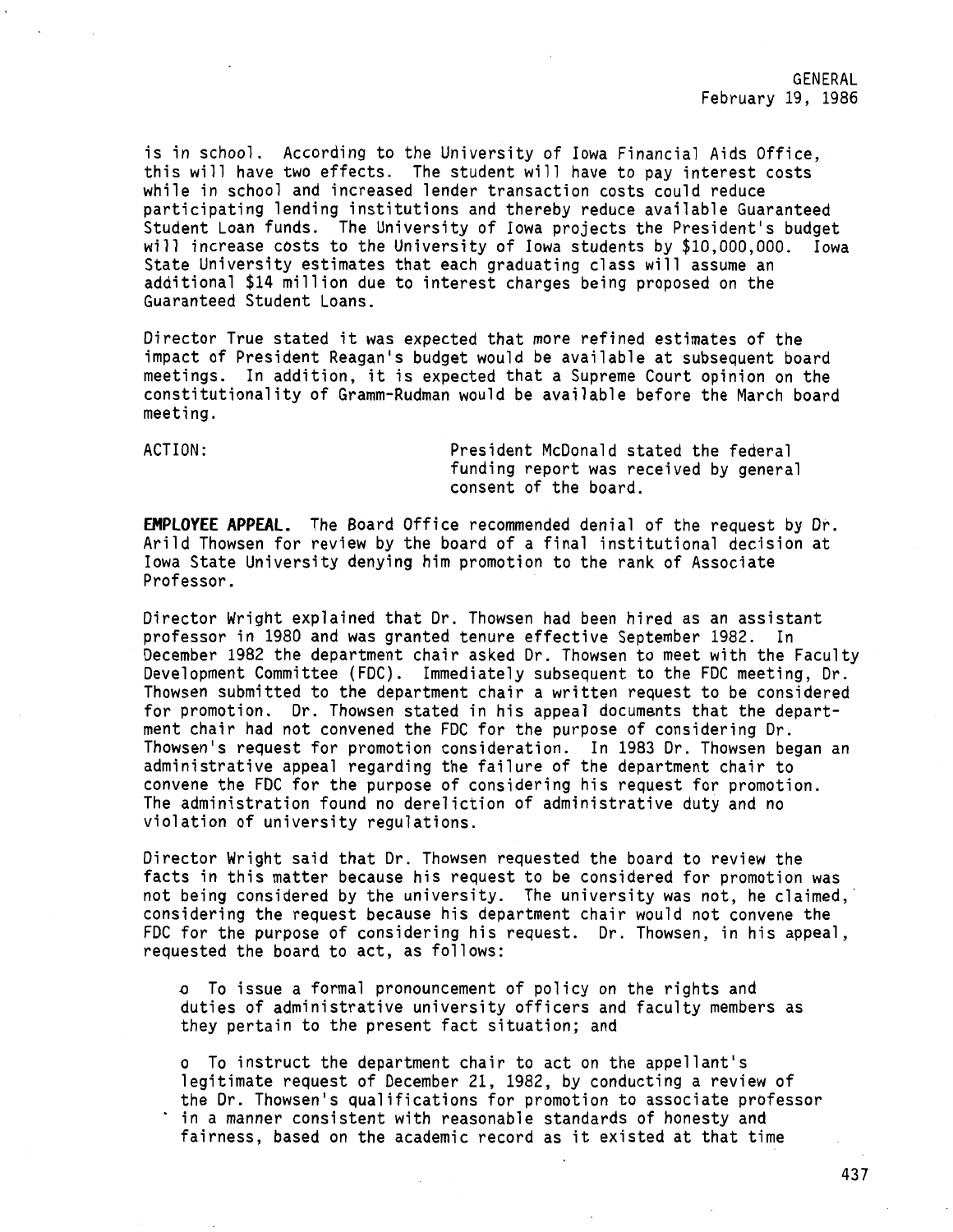GENERAL February 19, 1986

(December 1982) with the explicit understanding that, in the event of a favorable recommendation which, after appropriate college and university reviews, meets the approval of the Board of Regents, the promotion be made effective from September 1983.

Director Wright noted that Dr. Thowsen submitted 79 pages of documentary evidence to support his claim.

In forwarding Dr. Thowsen's request for review to the board, President Parks stated that Dr. Thowsen had exhausted internal appeal procedures with his grievance having been denied by his department, college, and university administration. He noted that the Faculty Appeals Committee unanimously supported the departmental decision which was a part of the evidence used by Dr. Christensen and himself in denying the requested remedy.

Dr. Thowsen, after finding dissatisfaction with FDC, wrote to Dr. Christensen and requested that the Faculty Appeals Committee (FAG) investigate his grievance.

The FAC reviewed Dr. Thowsen's allegations and concluded there was an unfortunate situation in the department that could be helped by better documentation of the FDC policy and procedures and by written reports to faculty of deliberations of the FDC which involved them. The FAC also determined that Dr. Thowsen had contributed to the communication problem in the department and in the university by not meeting with the various bodies which were either involved in his quest for promotion or in his grievance. The FAC did not support Dr. Thowsen's grievance.

Director Wright stated it appeared the university had adhered to its policies regarding promotions and had undertaken an effort to improve the procedures which implement those policies in the Electrical Engineering Department, and the Board Office could find no reason for the board to grant the request for review. He said that he could not help but note that he believed Dr. Thowsen should cooperate with the process of review for promotion that existed in the department today and that his failure to participate certainly made his request for review of a final institutional decision denying him promotion appear less reasonable than if he had participated.

Director Wright said that, after Dr. Thowsen had received the docket memorandum, he called the Board Office and asked that the board's review of his request be delayed. Dr. Thowsen said that he wished to provide letters from members of the FDC saying they had not considered Dr. Thowsen's request to be considered for promotion. The university had previously explained to Dr. Thowsen this was a matter he should have presented to the FAC. Dr. Thowsen did not respond to the FAC requests for information and meetings. Given these facts, Director Wright said that Dr. Thowsen had submitted ample evidence so that the board could make a decision as to whether or not it would grant the review and that after additional consideration the Board Office did not change the recommendation that the board deny the request for review.

MOTION:

Mr. Greig moved that the board deny the request of Dr. Arild Thowsen for review by the board of a final institutional decision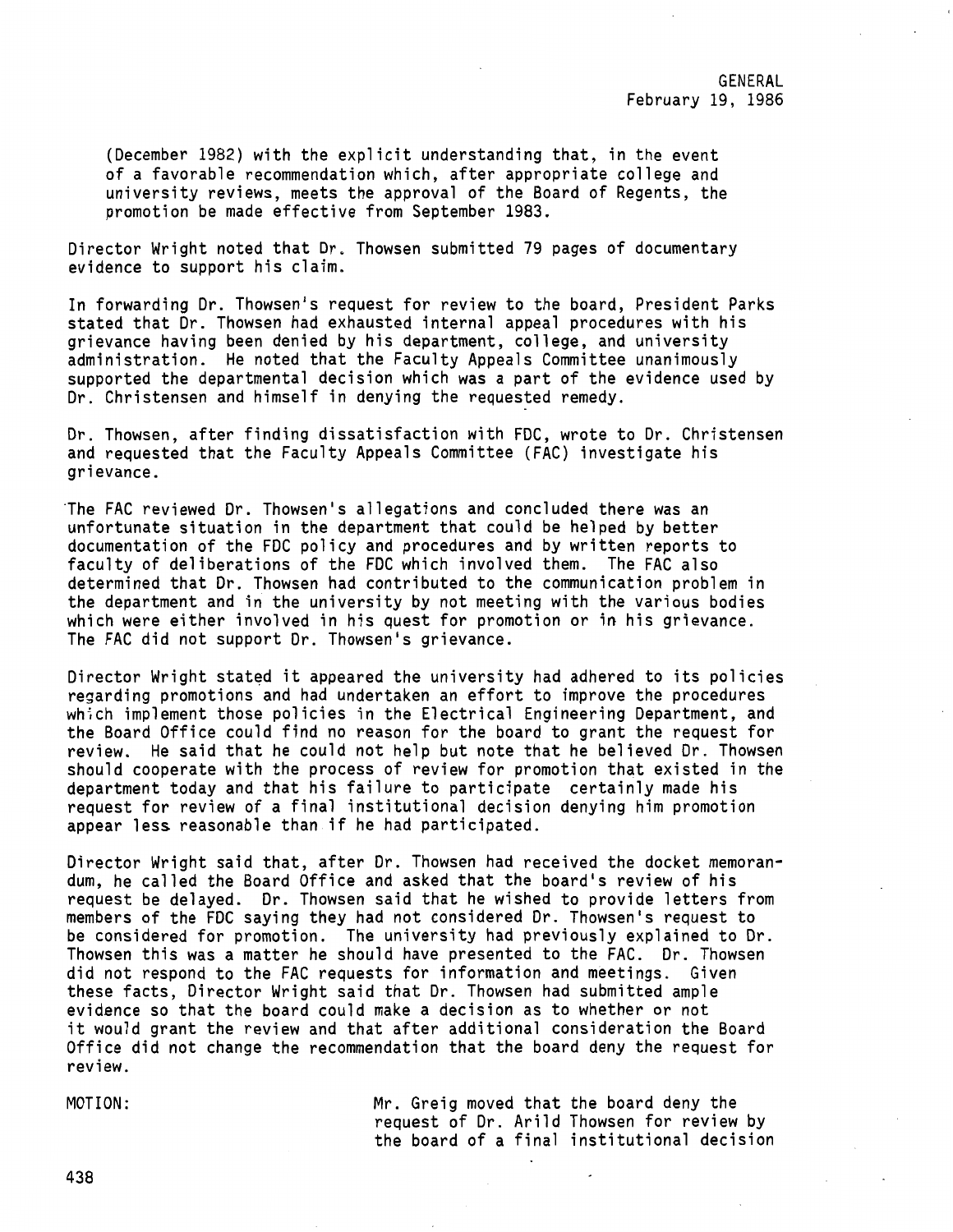at Iowa State University denying him promotion to the rank of Associate Professor. Mr. Tyler seconded the motion, and it passed unanimously.

**BOARD OFFICE PERSONNEL REGISTER.** The following appointments were approved as a part of the consent docket: Carol A. Streed, Administrative Assistant, at an annual salary of \$22,900 plus the usual fringe benefits, effective February 10, 1986; and Sheila Lodge, Secretary II, Grade 507, Step 2, at an annual salary of \$13,917 plus the usual fringe benefits, effective February 5, 1986.

# **NEXT MEETINGS.**

| March 13            | University of Northern Iowa | Cedar Falls    |
|---------------------|-----------------------------|----------------|
| April 23-24         | University of Iowa          | Iowa City      |
| May 21-22           | Iowa State University       | Ames           |
| June 18-19          | University of Northern Iowa | Cedar Falls    |
| July 16-17          | University of Iowa          | Iowa City      |
| August              | No meeting                  |                |
| September 17-18     | Iowa State University       | Ames           |
| October 15-16       |                             | Des Moines     |
| November 19-20      | Iowa School for the Deaf    | Council Bluffs |
| December 17-18      | University of Iowa          | Iowa City      |
| January 21-22, 1987 |                             | Des Moines     |
| February 18-19      | University of Northern Iowa | Cedar Falls    |
| March 11-12         | Iowa State University       | Ames           |
| April 22-23         | University of Iowa          | Iowa City      |

Long-range planning seminars have been scheduled on the first day of the meetings as follows:

| April 23     | University of Iowa          |
|--------------|-----------------------------|
| May 21       | University of Iowa          |
| June 18      | University of Northern Iowa |
| July 16      | IBSSS/ISD                   |
| September 17 | Iowa State University       |
| October 15   | Iowa State University       |

President McDonald then asked board members and institutional executives if there were additional items to be raised for discussion pertaining to the general docket. There were none.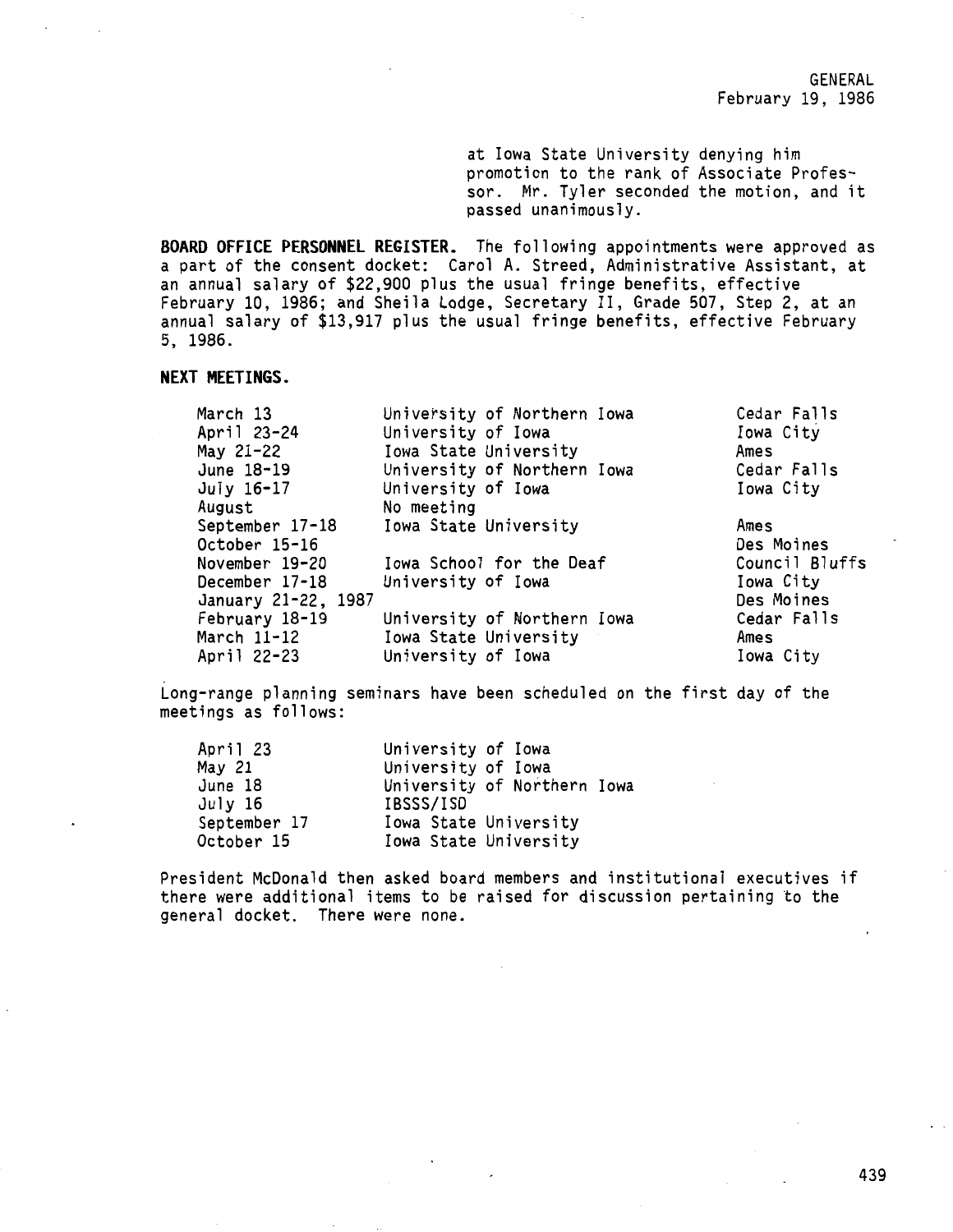#### STATE UNIVERSITY OF IOWA

The following business pertaining to the State University of Iowa was transacted on Wednesday, February 19, 1986.

**REGISTER OF PERSONNEL TRANSACTIONS.** The register for January 1986 was approved as a part of the consent docket.

**PROFESSIONAL AND SCIENTIFIC CLASSIFICATION SYSTEM.** The Board Office recommended approval of the following changes in the university's Professional and Scientific Classification System.

New Class Research Engineer -- pay grade 13 (\$29,910 - \$47,830)

Pay Grade Changes From: Registrar - Art Museum Grade 6 (\$17,170 - \$27,210)

To:

Grade 5 (\$15,850 - \$25,140)

Associate Manager - Payroll and Employee Records<br>Grade 10 (\$23,570 - \$37,710)

Grade 11 (\$25,520 - \$40,810)

The Board Office provided the following explanation. The Research Engineer position would provide for the management of major engineering projects at a level comparable to the existing classification of Research Scientist. A redistribution of responsibilities within the Art Museum led to the reduction of one pay grade for the currently vacant position of Registrar - Art Museum. A reorganization in the university payroll department would combine responsibilities of the current Associate and Assistant Managers. The resulting increases in responsibilities for the Associate Manager warranted the pay grade change.

The pay grade assignments are based on the application of the university's point count evaluation system, and funds are available from existing resources.

MOTION: Dr. Harris moved that the board approve the changes in the university's Professional and Scientific Classification System as outlined above. Mr. Duchen seconded the motion, and it passed unanimously.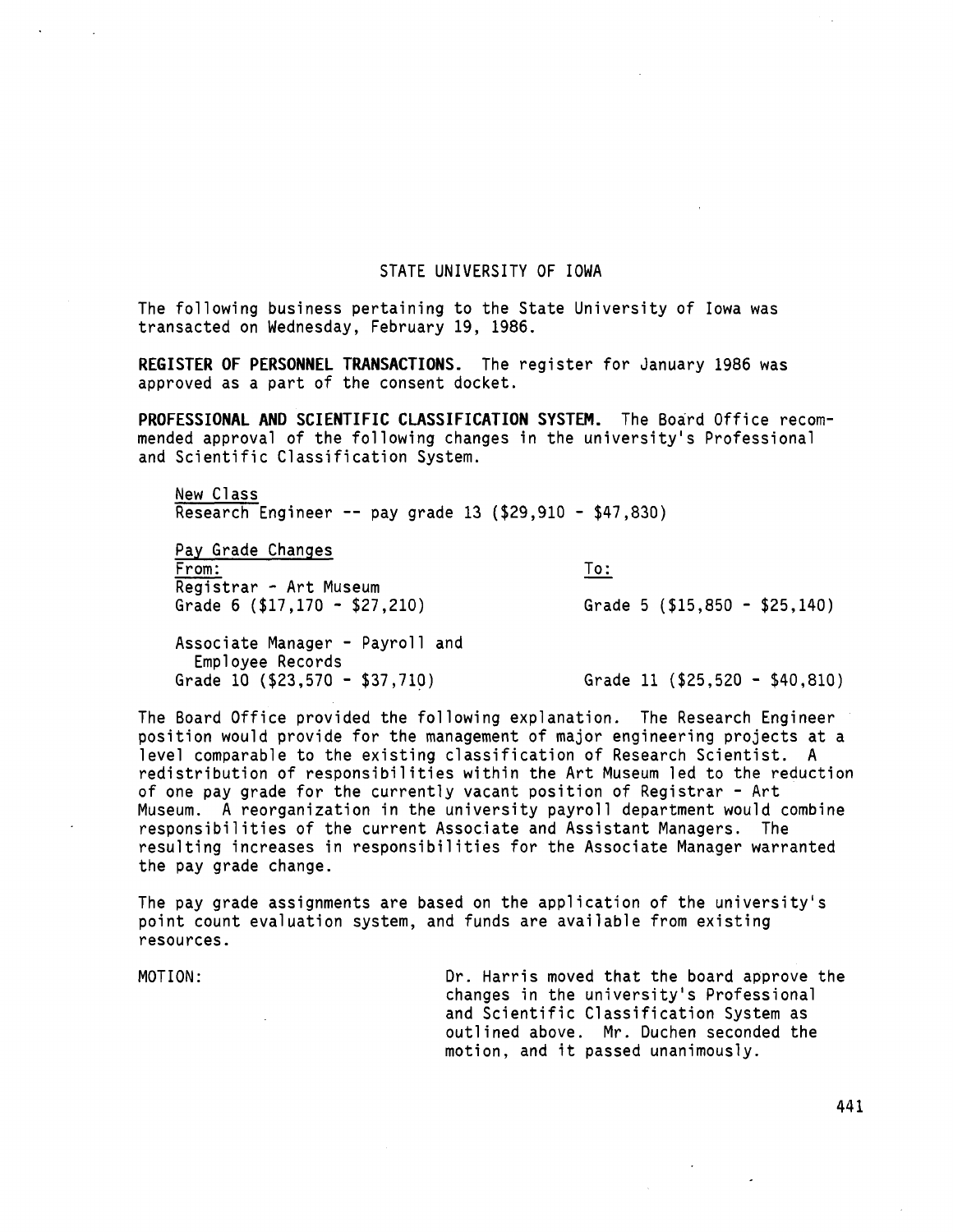STATE UNIVERSITY OF IOWA February 19, 1986

**SUPPLEMENTAL DEVELOPMENT ASSIGNMENT REQUESTS AND REPORTS.** The Board Office recommended approval of additional faculty development assignments for 1986-87 academic year and receipt of the supplemental reports on faculty developmental assignments during 1984-85.

The Board Office noted that the university had indicated when it submitted the requests for faculty developmental assignments last month it was indicated there would be approximately 20 additional leaves for persons in the Faculty Scholars program.

The university requested approval of 22 additional developmental assignments. Sixteen of these assignments were for persons in the Faculty Scholars PRogram which provides for faculty developmental assignments in each of three consecutive years and is intended to provide opportunities for faculty in the early stages of their careers. The revised total of developmental assignments for 1986-87 is 101 which is the lowest in the last five years and above the 12-year-period average of 91.5. The revised estimated net replacement cost of the developmental leaves if \$113,200. The average amount per faculty member, based on this estimate, is \$1,120.

Last month the university submitted reports from 99 faculty members who were on developmental leaves with pay for one semester during 1984-85. Reports from five additional faculty members were submitted for the board's review. The activities undertaken during the leaves included research and study, lecturing, and the preparation of papers, articles, and essays.

MOTION: Mr. Duchen moved that the board approve the supplemental developmental assignments and the supplemental report of developmental leaves. Dr. Harris seconded the motion, and it passed unanimously.

**APPOINTMENTS.** It was recommended the board approve the following appointments:

Thomas K. Bauer as Acting Director of the Office of Public Information and University Relations at an annual salary of \$40,000, effective April 1, 1986.

Gary L. Soderberg, LPT. Ph.D., as Director of the Physical Therapy Education program in the College of Medicine, effective March 1, 1986, at a fiscal-year salary of \$58,500.

Robert B. Wallace, M.D., as Head of the Department of Preventive Medicine and Environmental Health, effective March 1, 1986, at a fiscal-year salary of \$93,000.

MOTION: Miss VanEkeren moved that the board approve the appointments as outlined above. Mr.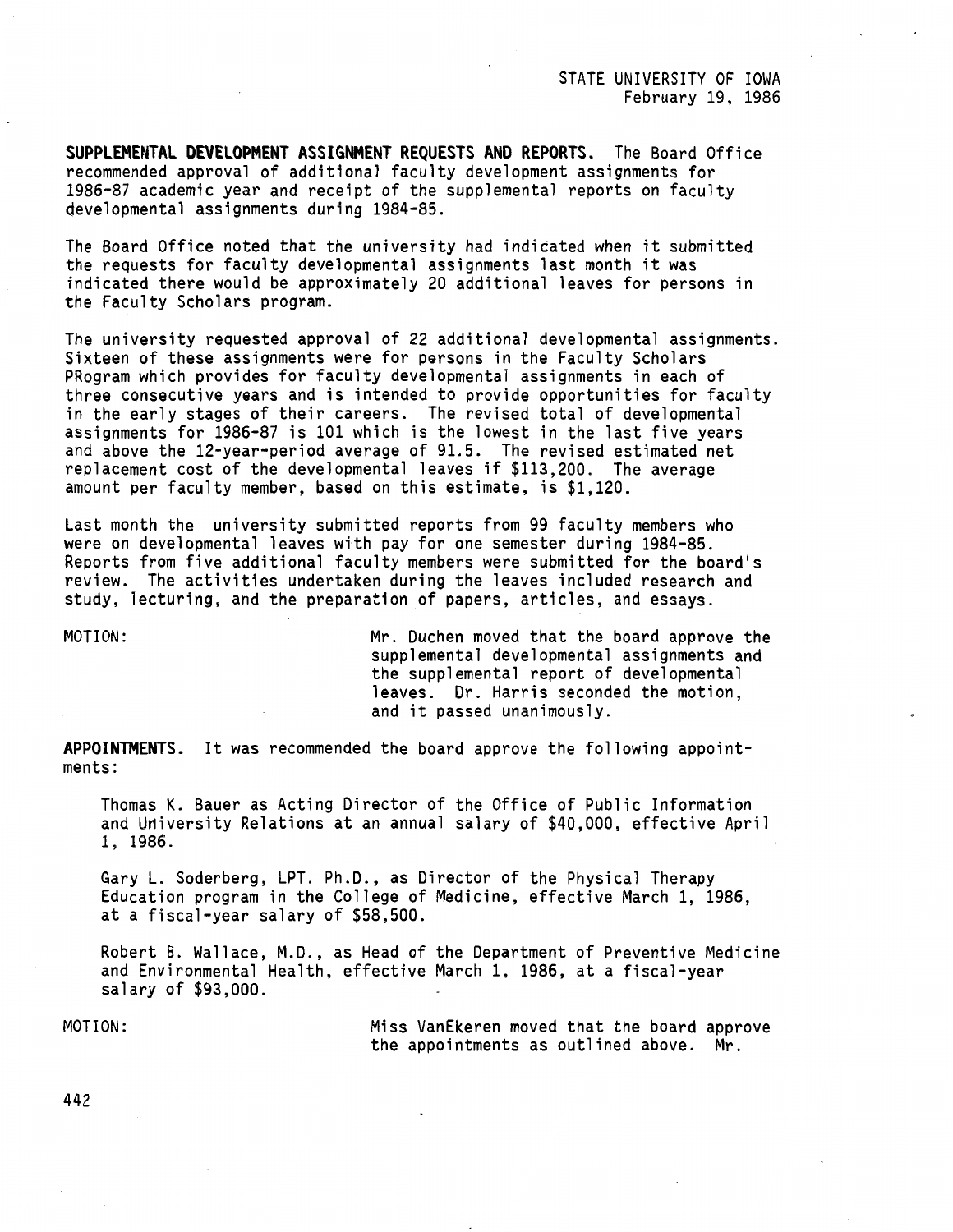Greig seconded the motion, and it passed unanimously.

**PROGRAM NAME CHANGE.** The Board Office recommended the request to change the name of the Afro-American Studies Program to the African-American World Studies Program be referred to the Interinstitutional Committee on Educational Coordination and the Board Office for review and recommendation.

MOTION: Dr. Harris moved that the board approve the action as recommended above. Mrs. Murphy seconded the motion, and it passed unanimously.

**REGISTER OF CAPITAL IMPROVEMENT BUSINESS TRANSACTIONS.** The Board Office recommended approval of the register for the January 6 through February 7, 1986.

Highlights of the register are as follows:

PROJECT DESCRIPTIONS AND BUDGETS

# 15KV Electrical Loop I Extension--Phase II

Source of Funds: Capital Appropriations Request or Self-Liquidating Debt Financing supplemented by Income from Treasurer's Temporary Investments \$2,374,000

This project is a continuation of the project approved by the board in December to extend the existing electrical distribution system east and north of the Pentacrest. This section of the university's electrical system is identified as "Loop I."

This phase will construct an electrical duct bank from the southern portion of the Pentacrest east to Clinton Street, then north to Bloomington Street, and finally westwardly along Bloomington Street to the Chemistry-Botany Building. Also included in the project is the purchase and installation of the electrical cabling and equipment to be installed in the duct bank.

The exhibit material submitted with the register"did not identify if the university intended to accomplish any of the construction work with university personnel as it had with the first phase. Board approval was required because the work to be done by institutional personnel exceeded the \$25,000 ceiling in the Procedural Guide. In response to questions by the Board Office, the university indicated that it intended in Phase II to again utilize Physical Plant staff to install the primary and secondary electrical equipment. A verbal estimate provided by the university indicated the cost of work by institutional staff at around \$47,000.

The remainder of the construction work would be accomplished through public bidding. Board approval is required before the university can initiate this construction work with institutional staff.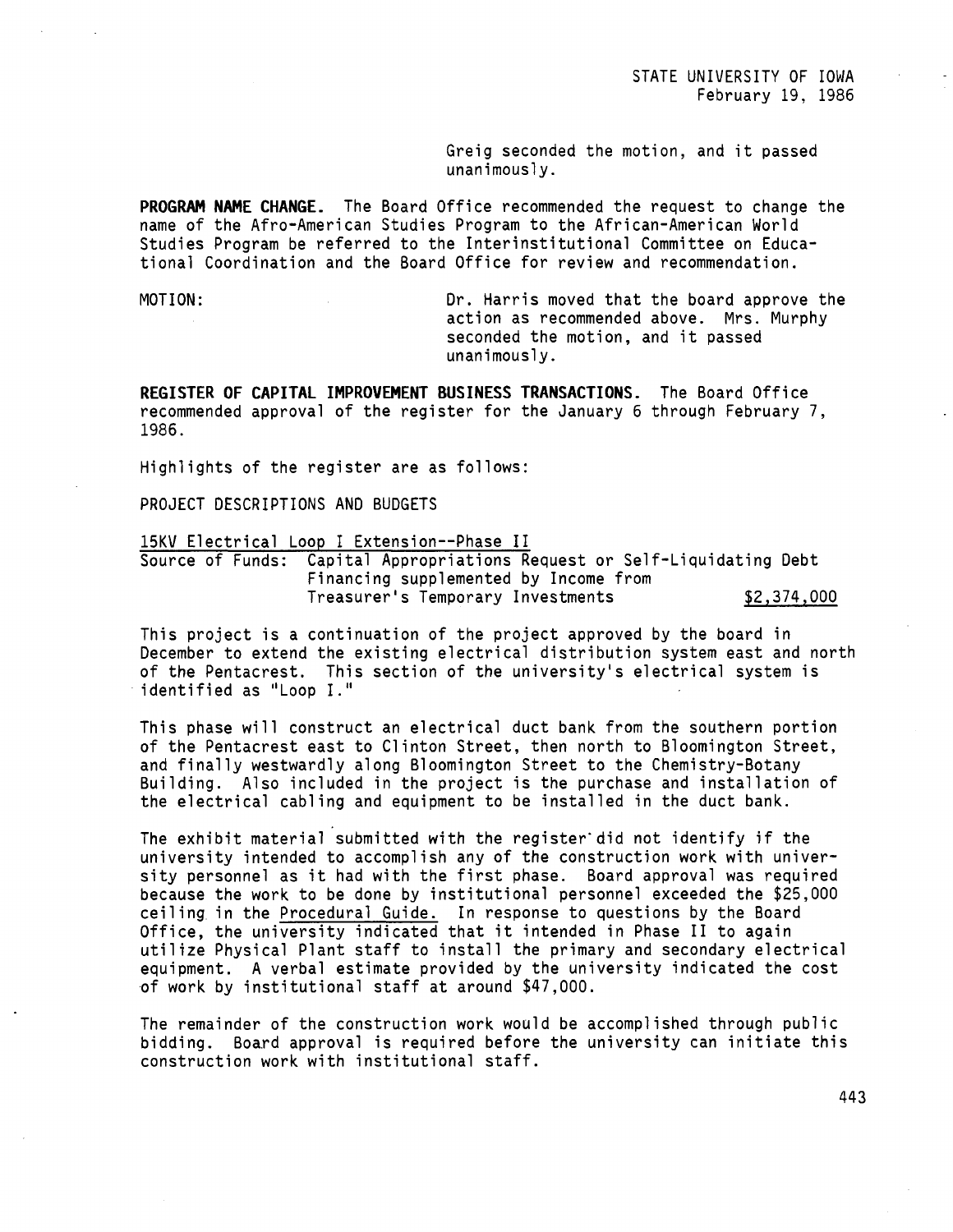Because of the lack of time to adequately review the university's request to use institutional personnel, the board office recommended deferral of the request until the March board meeting. The additional time would give the university the opportunity to submit a written request to the Executive Secretary explaining the rationale for their need to use institutional staff and to furnish a cost estimate. The request will would then be submitted to the board on the March capital register along with a recommendation by the board office.

The Board Office recommended approval of the project and appointment of the Physical Plant Department as engineer and inspection supervisor for the project. The Board Office also indicated the university should carefully review the source of funds for this project and present to the board a funding plan for both phases of the project before any proceeds from selfliquidating debt financing are committed or expended.

Hawkeye Drive Apartments--Domestic Water Piping Replacement--Phase II Source of Funds: Dormitory Improvement Reserves

This project involves replacement of existing water piping in an additional six buildings of the Hawkeye Drive Apartment complex. In March, 1985, the board approved the initial phase of a program to replace the cold/hot water piping in all the Hawkeye Drive apartment buildings.

The university selected the engineering firm of Gene Gessner, Inc., as project engineer. The firm also served as project engineer for Phase I. The construction work would be accomplished through public bidding.

The university reported revisions to two project budgets previously approved by the board. The projects are:

| Telephone Switching Facility     | Original Budget \$400,000 |  |
|----------------------------------|---------------------------|--|
| Telecommunications Bond Proceeds | Revised Budget \$500,000  |  |

The budget increase was necessary to accommodate a contract award.

| University Hospitals--Westlawn Emergency Power Generator Installation |  |  |                        |  |  |
|-----------------------------------------------------------------------|--|--|------------------------|--|--|
| University Hospital Usage Funds                                       |  |  |                        |  |  |
|                                                                       |  |  | Oniginal Budget CAQ EP |  |  |

Original Budget \$49,553 Revised Budget \$53,053

The university requested approval of a revised budget which would increase the project budget by \$3,500. The board initially approved this project in December, 1985.

CONSULTANT AGREEMENTS

Iowa Memorial Union Remodeling--Phase I CPMI, Inc., Des Moines, IA

\$267,754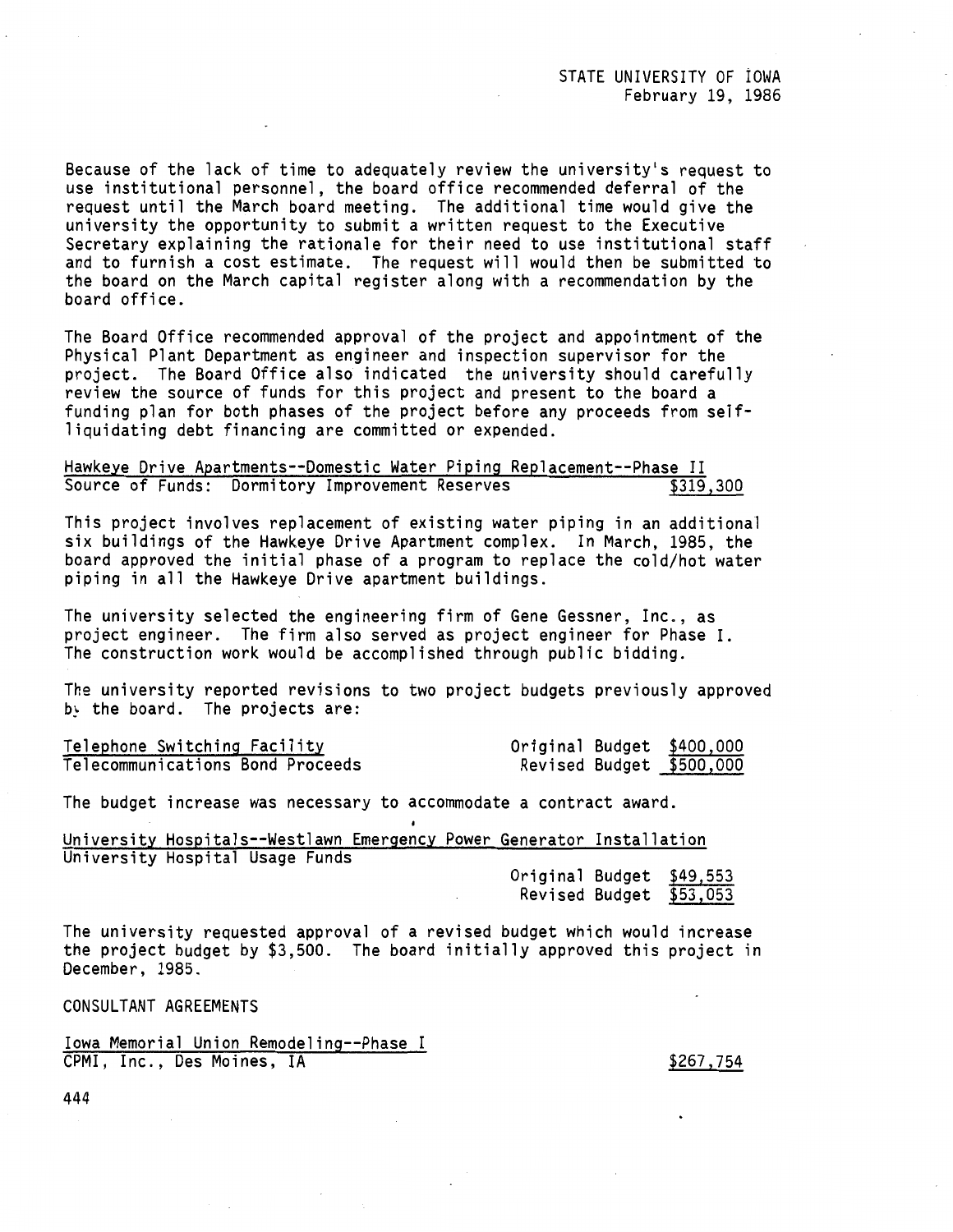The university requested approval of CPMI, Inc., to provide contract administration, on-site inspection and quality control for this project. The university requested approval of the agreement authorizing the executive secretary to sign the agreement.

The university reported approval by the Executive Secretary of increases to two consultant contracts. As specified in the Procedural Guide, the amendments were submitted to the Executive Secretary for approval because the accumulation of previous amendments exceeded 20 percent of the original agreement amount.

College of Law Building Gunner Birkerts and Associates, Birmingham, MI Increase \$1,500

The university requested ratification of an amendment to the architectural contract of this project. With ratification of this amendment, the architect's agreement increases to \$1,446,848.39.

Iowa Memorial Union Remodeling--Phase I Bussard/Dikis Associates, Ltd., Des Moines, IA Increase \$1,996

The university requested ratification of Amendment #5 to the architectural -contract on this project. With ratification of this amendment, the architect's agreement increases to \$488,496.

CONSTRUCTION CONTRACTS

Referred to the Board for Action:

The university presented an equipment contract to the board because the project was funded by academic revenue bond proceeds:

College of Law Building--Eguipment

Networking of Personal Computers LAWNET: Award to: Nestar Systems, Inc., Palo Alto, CA (8 bids received)

\$127,027

In addition to the contract discussed above, the university reported the award of five equipment contracts. These awards were less than \$25,000 each, and were reported to the board for ratification because the project is funded with academic revenue bonds proceeds. The university requested ratification of the awards.

The following contract was referred to the board for action: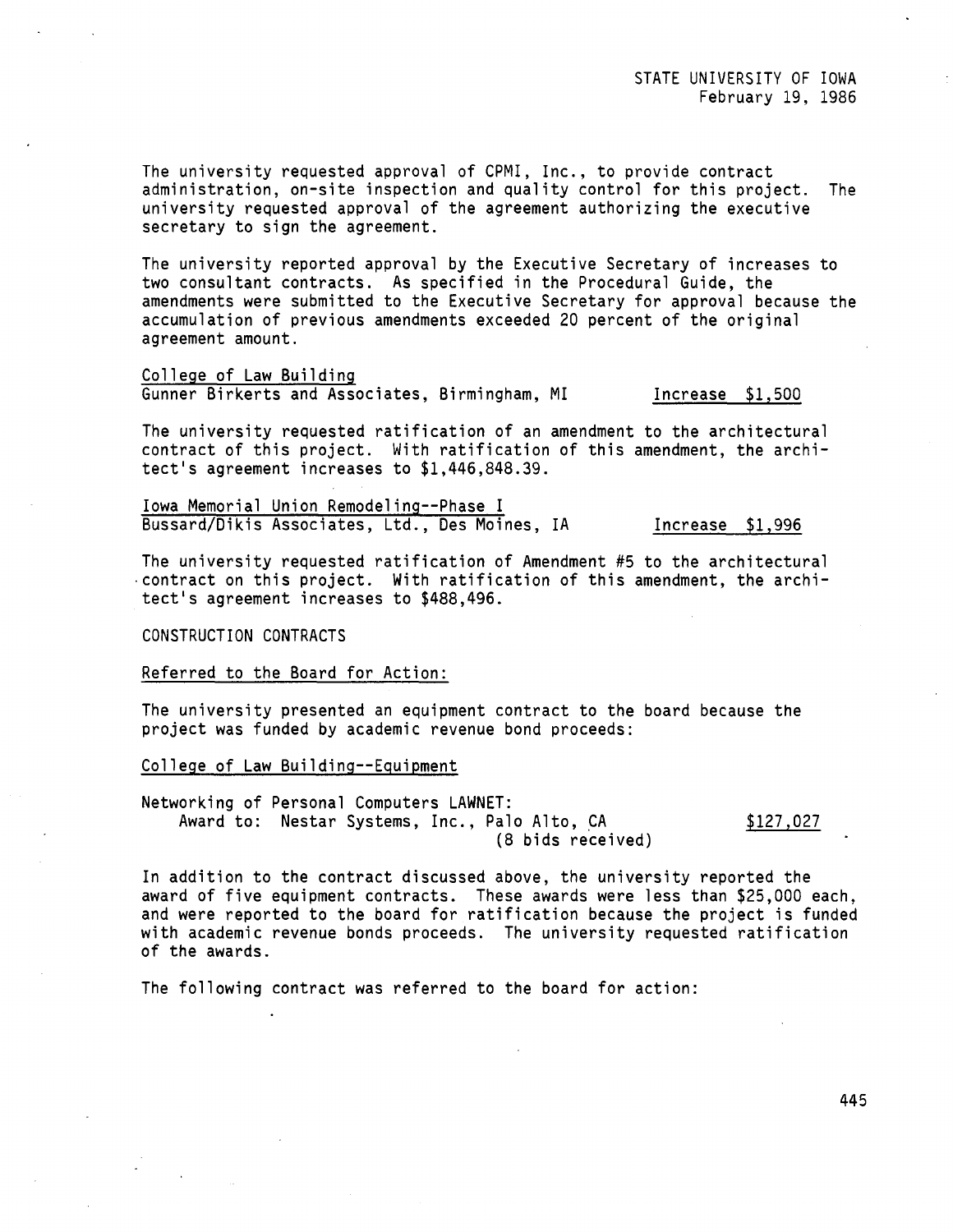#### Telephone Switching Facility

Award to: Mid-America Construction Company of Iowa, Iowa City, IA. \$394,900

This contract was referred to the board for action because the low bidder, Mccomas-Lacina Construction Co., Inc., Iowa City, Iowa, advised the university after opening the bids that a subcontractor's cost had been omitted from their bid price. Mccomas-Lacina submitted to the university a formal request to withdraw their bid.

The university requested that the bid of Mccomas-Lacina be allowed to be withdrawn, and that the contract be awarded to the next low bidder, Mid-America Construction Company.

The Board Office recommended that the contract be awarded to Mid-America Construction Company, as requested.

The following contracts were awarded by the executive secretary on behalf of the board.

University Hospitals - 25 MEV Linear Accelerator Replacement Burger Construction Co., Inc., Iowa City, IA Base Bid of \$119,120, plus Alt. #1 of \$1,500 = TOTAL AWARD OF: \$120,620 (5 bids received)

Th's project involves the demolition and structural alterations necessary to accommodate the replacement linear accelerator. The project also involves concrete foundation work, construction of interior partitions in plumbing electrical power, and heating/cooling system modifications.

## Engineering Building--Third Floor Remodeling

| Award to: General:                    |  |          |
|---------------------------------------|--|----------|
| Aanestad Construction, Coralville, IA |  | \$76,868 |
| (5 bids received)                     |  |          |
|                                       |  |          |

Mechanical: Universal Climate Control, Inc., Iowa City, IA (4 bids received) \$106,200

Electrical: Meisner Electric, Inc., Newton, IA (3 bids received) \$106,440

This project involves remodeling a portion of the third floor in the Engineering Building for a student computer center. In addition, staff offices, conference rooms, a general classroom, and student office space will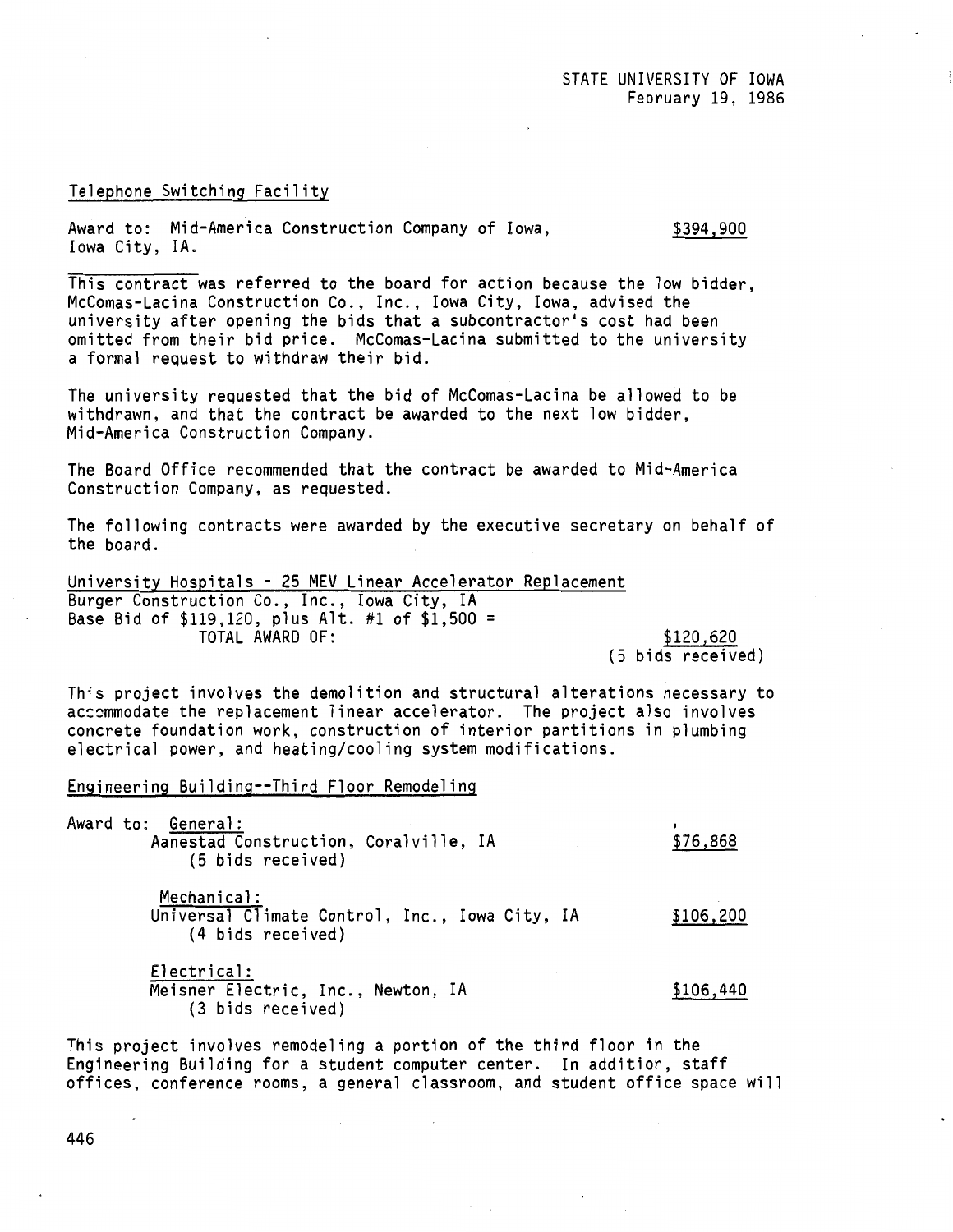be upgraded. The mechanical and electrical systems in this portion of the building will also be modified.

The following contract was awarded by the university and is reported to the board for ratification of the university's action.

#### University Hospital - Westlawn Emergency Power Generator Installation

Award to: OeBrie Electric, Hills, IA Base Bid of: \$46,300

 $\mathbf{L}^{\text{max}}$  and  $\mathbf{L}^{\text{max}}$ 

ACCEPTANCE OF COMPLETED CONSTRUCTION PROJECTS

The university reported acceptance of construction contracts on four projects. The inspections found that in each case the contractor complied with the plans and specifications. The university recommended that the work be accepted as complete.

The university submitted two supplemental items for the register. One of the items was a series of awards for equipment for the Law Building. Vice President Ellis stated the equipment would be purchased with bond proceeds and involved a series of moderate-sized contracts. He indicated the bids were received only a few days prior to the board meeting and that it was imperative the contracts be approved so that the university can proceed with timely acquisition of the equipment.

The second item was the award of three construction contracts on the Human Biology Research Facility - Phase II. The first was a contract for general construction with the award to Mid-America Construction Company of Iowa, Iowa City, Iowa, for \$8,773,200. The second was for electrical work with the award to Meisner Electric, Inc., Newton, Iowa, for \$1,407,264.

Vice President Ellis stated the third contract on the research facility was for mechanical work and that the apparent low bidder claimed that it had made an error and misplaced a decimal point and this should invalidate the bid. The bidder made a formal request to withdraw the bid. The university recommended the bid be awarded to A'Hearn Plumbing, Heating, Air Conditioning and Refrigeration Co., Inc., Hiawatha, Iowa, for \$3,597,100, notwithstanding their objection. If A'Hearn would refuse, they would forfeit their bid bond; and the award would be to the second low bidder.

Regent Tyler referring to the listing of completed projects on the register stated he did not recall the awarding of the contract on the Recreation Building - Replace Roof project.

Vice President Ellis stated that the board approved restoration of the roof of the Recreation Building two years ago .. It was during the course of carrying out that contract that the problems with the support of the roof were discovered which resulted in the ultimate closing of the facility. The contract to replace the roof was completed, and the university is currently reviewing options to correct the structural deficiencies in the roof structure. Vice President Ellis stated the consultants had given them an array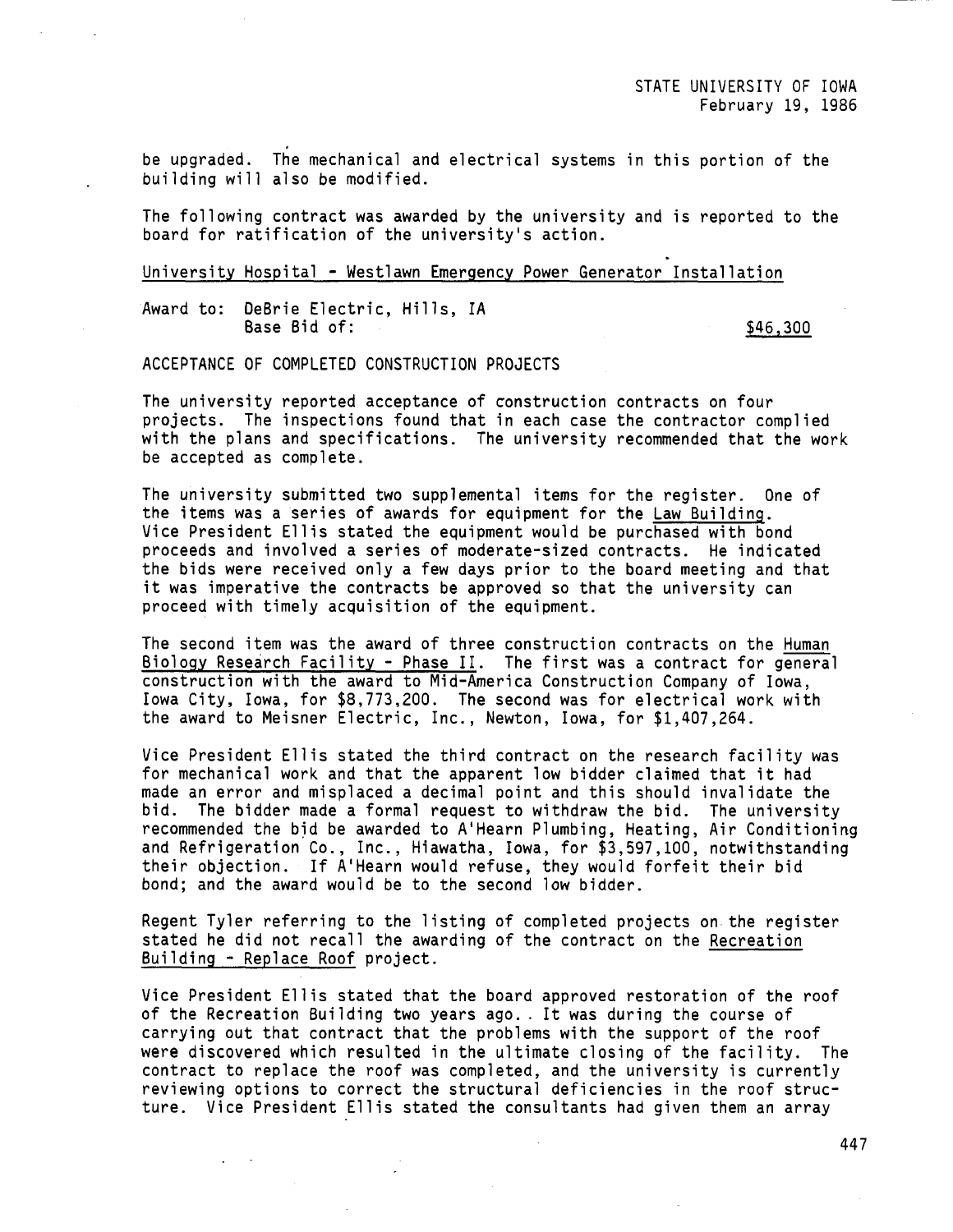STATE UNIVERSITY OF IOWA February 19, 1986

of options ranging from very costly to astronomical in cost. The university had requested refinement of two of the options. One would involve the restoration of the present roof which would involve cutting through the concrete floor and putting in cables to pull the buttresses together, replacing the deteriorated wood and to taking other steps to put the building back into a usable condition while maintaining the free span of the facility. The second option would be to take off the present roof and put on a new roof of a different design which would be quite costly. He indicated he anticipated receiving a report on the options in the coming month.

Vice President Ellis stated the reason they were not look solely at the repairing option is that they do not have assurance the repair option would totally solve the problem.

Regent Tyler stated he felt like someone should be held accountable for the condition of the building.

Vice President Ellis stated the complex question of legal liability was being investigated by the Attorney General's Office.

MOTION: Mr. Duchen moved that the board approve the Register of Capital Improvement Business Transactions and the supplemental items as presented. Mrs. Anderson seconded the motion, and it passed unanimously.

**LEASES.** The Board Office recommended approval of the following leases for the benefit of the State University of Iowa between the board's farm manager, Merchants National Bank, Cedar Rapids, and tenants, as follows: (a)· HAW:KEYE AREA FARM to Tom Williams, approximately 225 acres of net farm land ang a machine shed for the period March 1, 1986, to February 28, 1987, for a cash rent of \$18,370; and (b) OAKDALE AREA FARM to Leslie Cole, approximately 267 acres of net farm land for the period March 1, 1986, to February 28, 1987, for a cash rent of \$20,325.

The Board Office explained that each of these leases was recommended by the university and the board's farm manager with whom the board contracted for farm management services in January 1967.

In each of the leases, the rent would be paid in two equal installments with the last installment on December 1, 1986. The tenants would pay all costs including operations, seed, fertilizer, lime, and chemicals, and would provide a copy of soil test recommendations and would provide receipts indicating actual fertilizer, lime, and trace minerals applied, and would comply with the cropping plan set forth by the farm manager.

The net per acre rent of \$81.61 at the Hawkeye Farm and \$76.21 at the Oakdale Farm results from the portion of land at each farm which can be planted in row corps and the portiqn which is producing hay and being used as pasture .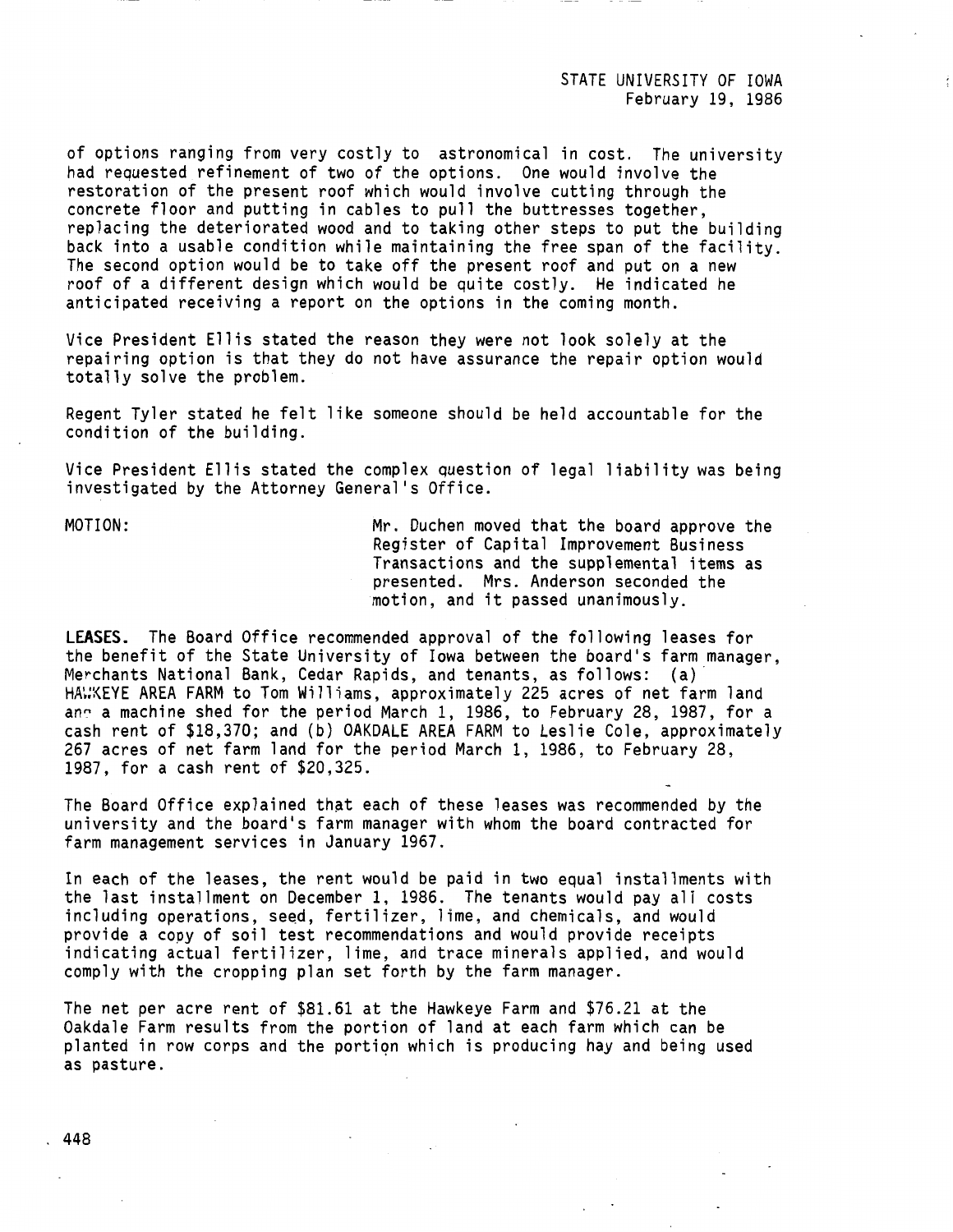MOTION:

Mr. Tyler moved that the board approve the leases as follows: (a) HAWKEYE AREA FARM to Tom Williams, approximately 225 acres of net farm land and a machine shed for the period March 1, 1986, to February 28, 1987, for a cash rent of \$18,370; and (b) OAKDALE AREA FARM to Leslie Cole, approximately 267 acres of net farm land for the period March l, 1986, to February 28, 1987, for a cash rent of \$20,325. Mrs. Murphy seconded the motion, and upon the roll being called the following voted: AYE: Anderson, Duchen, Greig, Harris, McDonald, Murphy, Tyler, VanEkeren. NAY: None. ABSENT: VanGilst.

**IOWA MEMORIAL UNION REMODELING -PHASE** I - **AUTHORIZATION TO PROCEED WITH SALE OF REVENUE BONDS AND DEFEASEMENT OF HANCHER AUDITORIUM REVENUE BONDS.** The Board Office made the following recommendations:

- 1. Adopt a resolution to fix a date for the initiation of proceedings for the issuance of \$9 million Iowa Memorial Union Revenue Bonds, Series SUI 1986.
- 2. Adopt a resolution providing for the notice of meeting for issuance of Iowa Memorial Union Revenue Bonds, Series SUI 1986, of the State Board of Regents of the State of Iowa.
- 3. Adopt a resolution directing the advertisement for sale of \$9 milljon Iowa Memorial Union Revenue Bonds, Series SUI 1986.
- 4. Adopt a resolution authorizing the execution of an escrow agreement to provide for the defeasement of the Hancher Auditorium Revenue Bonds.

The university provided the board with a report on the Iowa Memorial Union Renovation Project. As reported to the board in January, the University of Iowa requested board approval to initiate proceedings for the advertisement and sale of \$9 million in Iowa Memorial Union Revenue Bonds to fund renovation of the Iowa Memorial Union. The project involves a comprehensive remodeling of the Memorial Union Building. The project would be carried out in two phases to minimize disruption to programs and activities. The first phase involves areas that would be most extensively remodeled.

In January 1985, the board approved the university's selection of Bussard Dikis Associates, Des Moines, Iowa, as design architects for the project. The firm prepared a master plan for the building and has completed working drawings for the two phase remodeling project.

The university proposed that the debt service on the Memorial Union bonds would be met through a dedicated student fee and through Iowa Memorial Union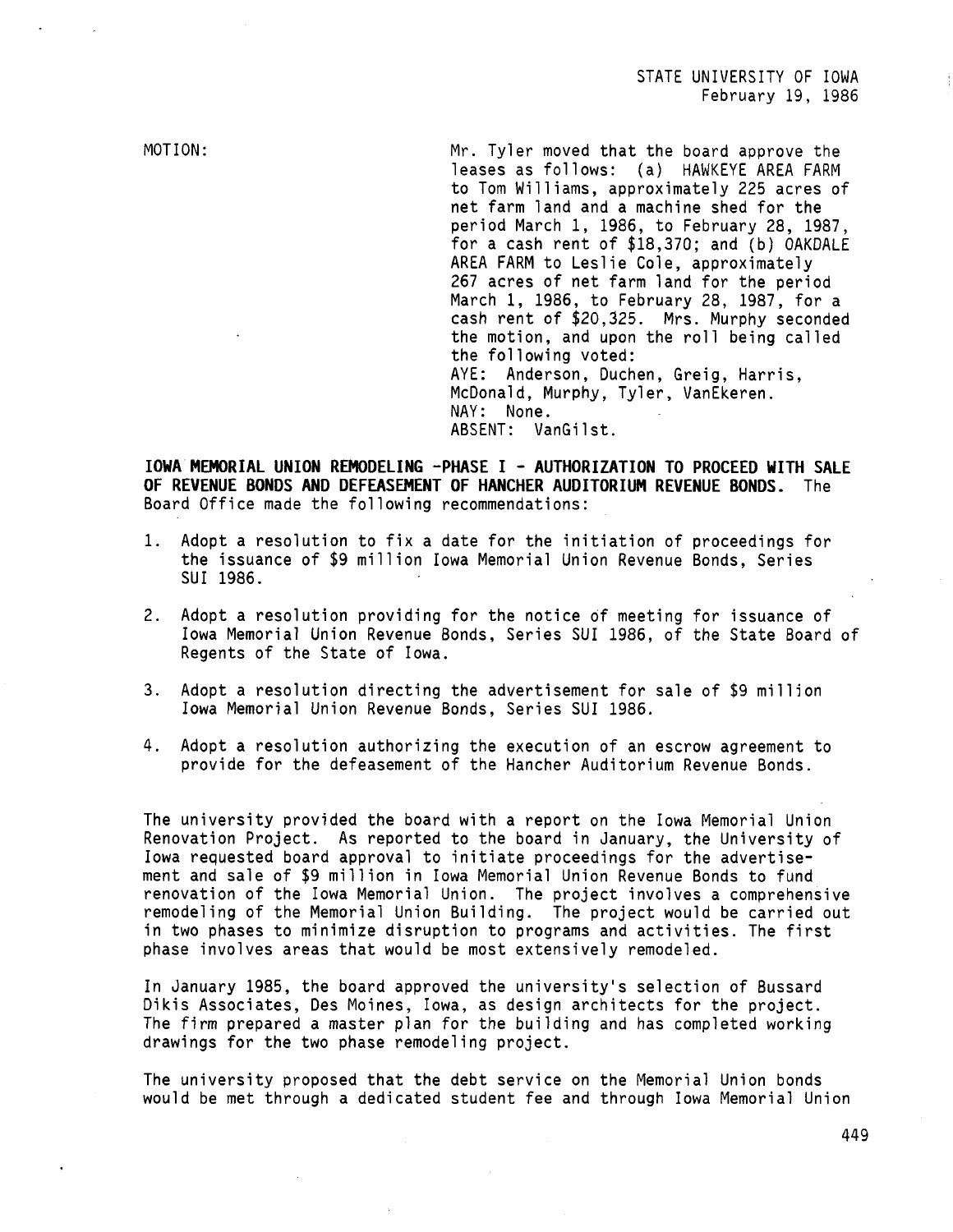income. No increase in student fees would be required. The annual contribution from Union income initially is expected to be \$300,000, increasing to \$375,000 by 1994-95. The student fee of \$11.46 per semester consists of a Union development fee of \$1.72 per semester, a coverage fee of \$1.74 per semester, and the fees presently pledged to Hancher Auditorium. The \$8.00 fee per semester now dedicated to retiring Hancher Auditorium bonds would be defeased. Through defeasement of the Hancher Auditorium bonds, existing student fees which support that debt could be transferred to the Memorial Union Remodeling Project.

An escrow account would be established and government securities would be purchased for that account sufficient to pay future semi-annual debt service on the defeased Hancher Auditorium bonds. The need for continued student fee support for the Hancher Auditorium bonds would thereby be eliminated. The university calculated that \$3,600,000 would be needed for the escrow account. The university proposed to utilize funds from three sources. The following are the sources and amounts of these funds that would be used in defeasing the Hancher Auditorium bonds: \$2,000,000 from the Hancher Auditorium Reserve Fund, \$1,400,000 from balances of the accumulated reserves in inventory accounts and excess accounts receivable reserves, and \$200,000 from accumulated Union Development Fees.

The university requested authorization to execute an escrow agreement for the defeasement of the Hancher Auditorium Revenue Bonds. The escrow account would be established with Iowa State Bank and Trust Company of Iowa City, Iowa. The recommended escrow agent was selected from four Iowa banks solicited by the university.

The university has been working with the Board Office and the board's financial consultant, Speer Financial, Inc., in developing the financing pl?~. Funding for the \$10,474,235 remodeling project would be from four sources: bond proceeds, interest earnings, internal university funds, and an appropriation for handicapped barrier removal.

The Iowa Memorial Union bonds would be issued under the authority granted to the board in Section 262.44 of the Code and would be issued for a period of 23 years. The payment of the debt service on the new bonds would be from student fees and union operating income.

The-resolution directing the advertisement for sale of \$9 million in Iowa Memorial Union Revenue Bonds, Series SUI 1986, fixes the date for the sale of these bonds for March 13, at Gilchrist Hall of the University of Northern Iowa in Cedar Falls, Iowa. A public hearing would be held on that date in a manner required by the Code. The executive secretary would publish notice of the sale of these bonds in the customary form and in the manner required by Chapter 262.44 of the Code, as amended.

Vice President Ellis indicated the university expected to advertise for bids on the construction project during the second week of March, receive bids in April, and would be ready to begin construction in late May or early June. It is hoped that the total project could be completed by the Fall of 1988.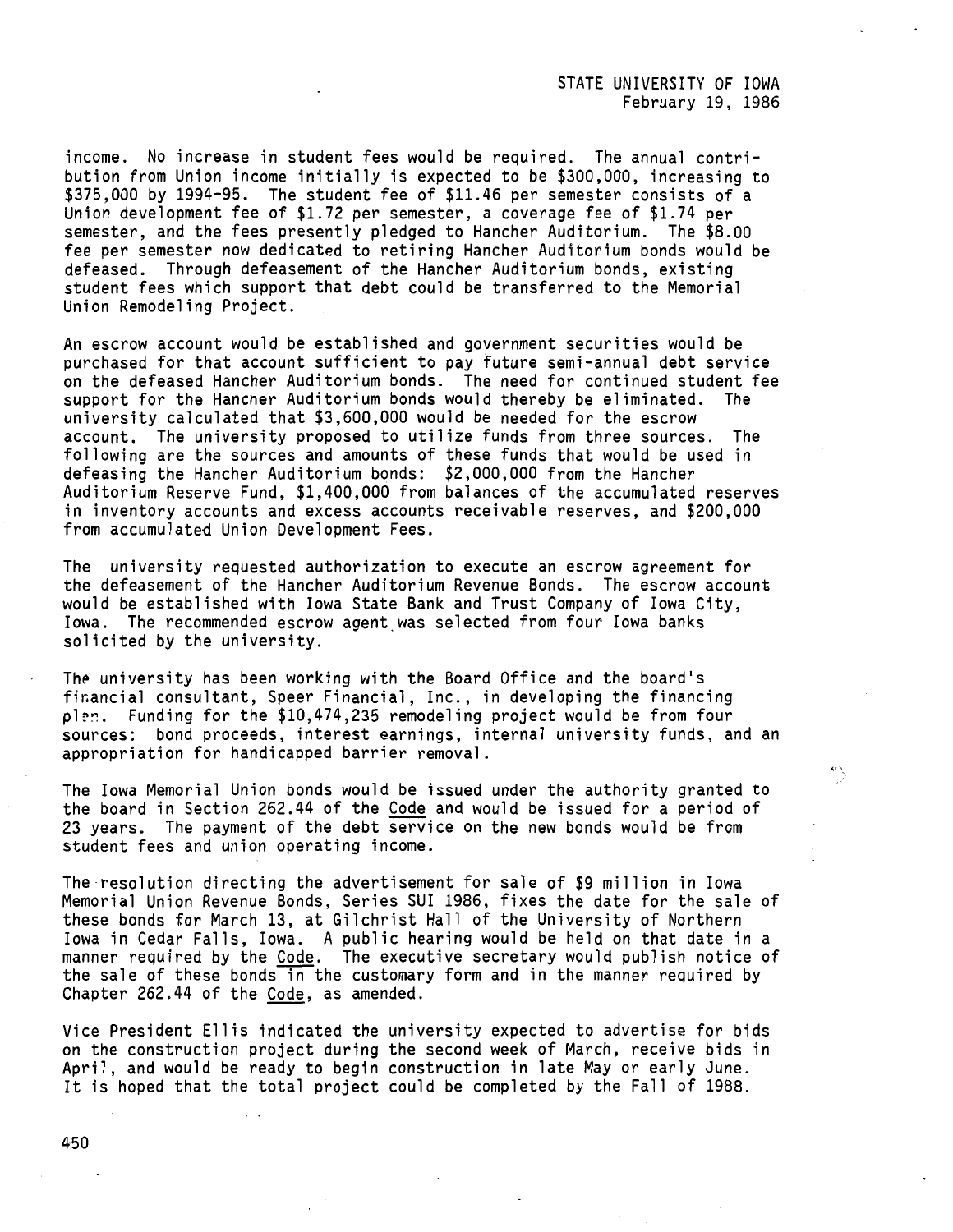;  $\mathbf{f}_\perp$ 

Regent Anderson asked where the money came from that is put in the escrow account.

Vice President Ellis said there was established reserves for Hancher. In addition there were additional funds largely because enrollment projections turned out to be conservative and also there was a sinking fund.

MOTION: Mr. Tyler moved that the board approve the following actions: (1) Adopt a resolution to fix a date for the initiation of proceedings for the issuance of \$9 million Iowa Memorial Union Revenue Bonds, Series SUI 1986. (2) Adopt a resolution providing for the notice of meeting for issuance of Iowa Memorial Union Revenue Bonds, Series SUI 1986, of the State Board of Regents of the State of Iowa. (3) Adopt a resolution directing the advertisement for sale of \$9 million Iowa Memorial Union Revenue Bonds, Series SUI 1986. (4) Adopt a resolution authorizing the execution of an escrow agreement to provide for the defeasement of the Hancher Auditorium Revenue Bonds. Mrs; Murphy seconded the motion, and upon the roll being called, the following voted: AYE: Anderson, Duchen, Greig, Harris, McDonald, Murphy, Tyler, VanEkeren. NAY: None. ABSENT: VanGilst.

President McDonald then asked the board members and institutional executives if there were additional matters to be raised for discussion pertaining to the State University of Iowa. There were none.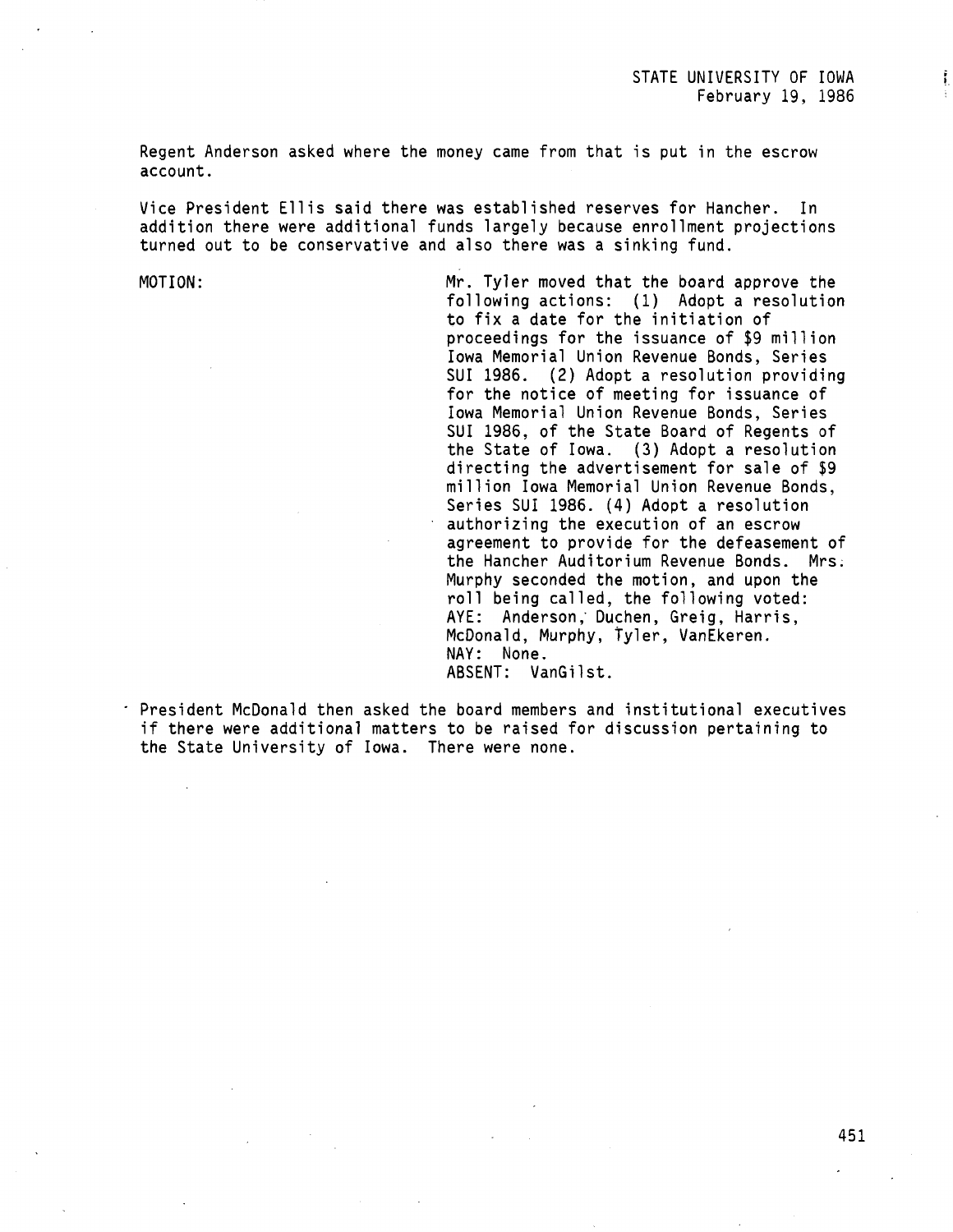# IOWA STATE UNIVERSITY

The following business pertaining to Iowa State University was transacted on Wednesday, February 19, 1986.

**WOI-TV STUDY.** The Board Office recommended approval of the WOI-TV study plan as prepared by Iowa State University with the understanding that every effort would be made to submit the report and recommendations at the longrange planning seminar for Iowa State University at the September 1986 board meeting.

In its December 1985 meeting, the board requested that an objective and comprehensive study of WOI-TV be done and that a plan be prepared regarding the possible sale of the station. The board directed:

> that Iowa State University undertake a study to determine the potential benefits as well as possible harmful effects that would result if WOI-TV were sold. The study shall include a plan to be followed in the event of a decision to sell. This would include appraisal of market value, all steps required for a sale, and the use of the proceeds to establish new and strengthen existing priority programs within the university. It was further requested that the study and plan be completed by summer 1986 and that a report be made to the board at the February meeting regarding the format and schedule for the study.

The board further stated that Dr. Gordon Eaton, president-elect, should have an opportunity to be consulted and present his views during the study.

The university's plan of study calls for an analysis of the benefits of continued ownership of WOI-TV and the effects of partial or full sale of the station. The plan provided for an appraisal of the station's value, an assessment of procedures required for a full or partial sale, and suggestions for the use of proceeds from a sale. The involvement of President-elect Eaton is provided so that he will have an opportunity to make recommendations to the board. The university recommended that the report and recommendations be submitted to the board by President-elect Eaton in November 1986.

The university proposed to form a WOI Executive Study Committee that would review information and recommendations from various work groups, then prepare independent recommendations for consideration by President-elect Eaton. The committee would be chaired by Vice President Madden. Vice Presidents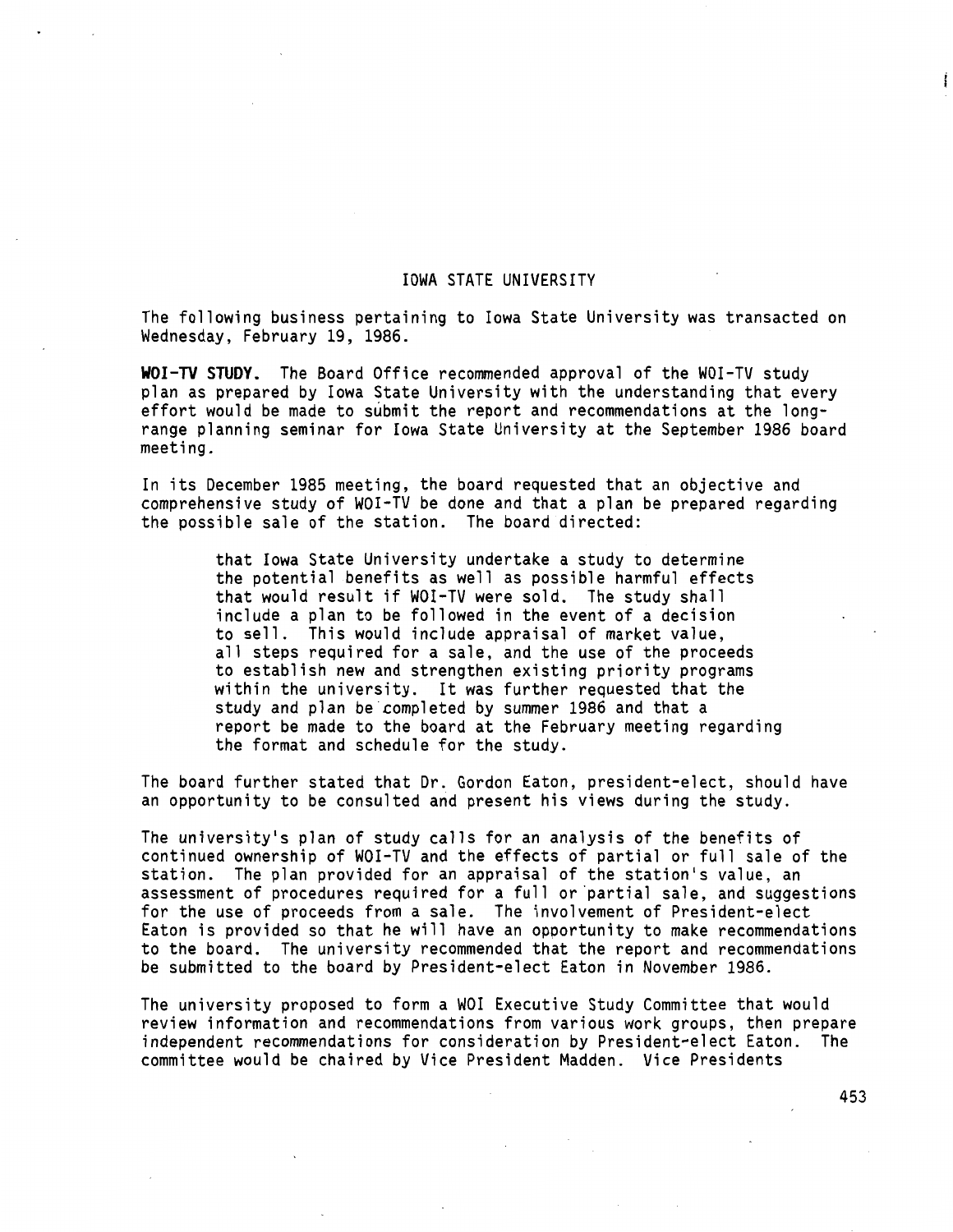Christensen and Moore would be on the committee along with David Lendt, Director of Information, who would serve as secretary. They would be joined by three distinguished, non-university representatives from the business community to be appointed by President Parks after consultation with board President McDonald.

The university suggested that the three non-university members might be a major executive from a financial institution, an executive from a communications or media company not affiliated with WOI or other broadcast outlets in the Des Moines area, and an attorney or other corporate executive. These people would be well-known, highly credible, have broad experience and be independent from Iowa State University.

The university suggested that two working groups be established to collect information for the review and analysis of the Executive Study. Committee. The work groups would be for "Educational Service" and "Priority Programs."

For the financial valuation of WOI, the university proposed to select a consultant with expertise in the appraisal and sale of communication companies. The university intended to charge the consultant with evaluating WOI as a broadcast property and examining alternative ownership arrangements that might benefit the university. The consultant would also be expected to review procedures to be followed to accomplish a sale in the event that the board decided to sell all or part of the station. The university estimated that consultant costs would be between \$15,000-\$50,000, plus expenses. Mr. Madden would be responsible for developing a "Request for Proposal'' (RFP) for the consulting study. It was recommended that the RFP be reviewed by the Executive Study Committee before it is sent out. This procedure would allow ISU to have the benefit of the knowledge of the outside corporate members.

The university proposed that the Educational Service Working Group be chaired by David Lendt, ISU Director of Information. Additional members would be appointed by President Parks. The group would evaluate WOI's impact on the educational and service mission of the university. It would also evaluate the future role of WOI, including the assessment of alternatives and costs of obtaining similar benefits and services if WOI were sold.

The Priority Programs Working Group would be chaired by Vice President Christensen with the other four ISU vice presidents as members. Its objective would be to consider how the proceeds of a sale might be used to establish new or strengthen existing priority programs within the university. The group would work in consultation with President Parks and President-elect Eaton. **Example 20** For the contract of the contract of the contract of the contract of the contract of the contract of the contract of the contract of the contract of the contract of the contract of the contract of the co

The university proposed to begin the study now and to have facts and recommendations available for President-elect Eaton's review soon enough for a presentation of findings at the November board meeting. This is substantially later than the board contemplated at its December board meeting, and is too late for the academic planning seminar at ISU which is to be held in September. The Board Office, therefore, recommended that the university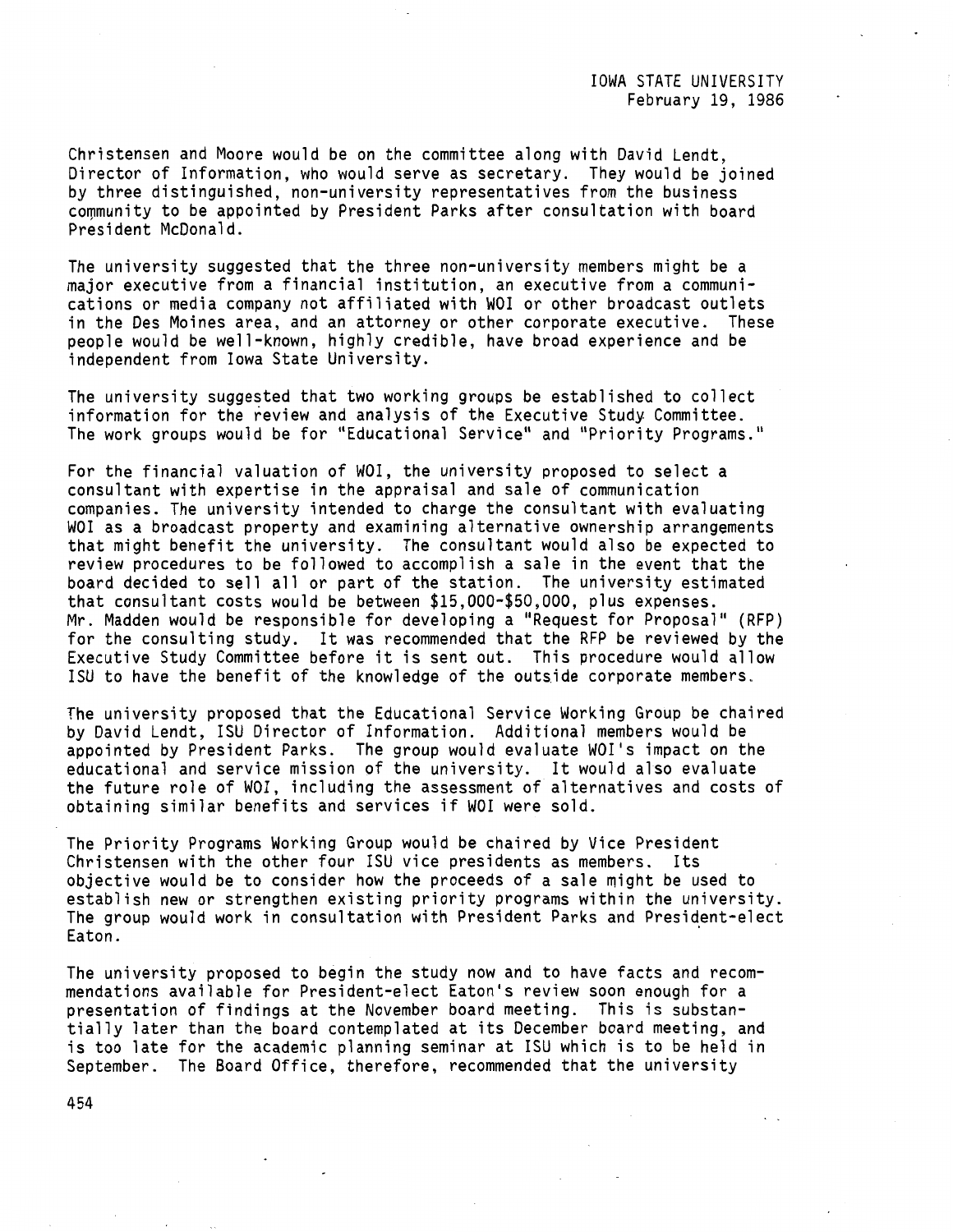accelerate its schedule so that a report and recommendations can be presented at the September Board meeting.

Vice President Madden stated he had discussed the approach for the study with Dr. Eaton, and he was in agreement with the process and felt that November was reasonable.

President McDonald stated that the Board Office was not speaking of a mandate in September, but he would hope that the process could be completed by September.

Regent Tyler asked if he could assume the appointments and selection to the committees would be done in consultation with the board president and the Board Office.

Vice President Madden said there would be no difficulty in consulting on the appointments.

Regent Anderson asked if the board would receive interim reports on the progress of the study.

Vice President Madden said they would be glad to do that and that their intention was to move forward as quickly as possible. They would like to get the campus portion completed before the end of the spring academic year.

Regent Duchen asked how many people would be on the committees.

Vice President Madden said that the major advisory committee would have six members. The campus groups have not been completed defined as to the number of members but would expect there would be between eight and ten members on each.

Regent Duchen asked what the purpose of the campus groups.

Vice President Madden stated that WOI served certain educational purposed and the groups would review those and determine if the station were sold how those services would be provided.

MOTION: Mrs. Murphy moved that the board approve the WOI-TV study plan prepared by the university with the understanding that every effort would be made to submit the report and recommendations at the long-range planning seminar for Iowa State at the September 1986 board meeting. Miss VanEkeren seconded the motion, and it passed unanimously.

**REGISTER OF PERSONNEL CHANGES.** The register for the month of January 1986 was approved as a part of the consent docket.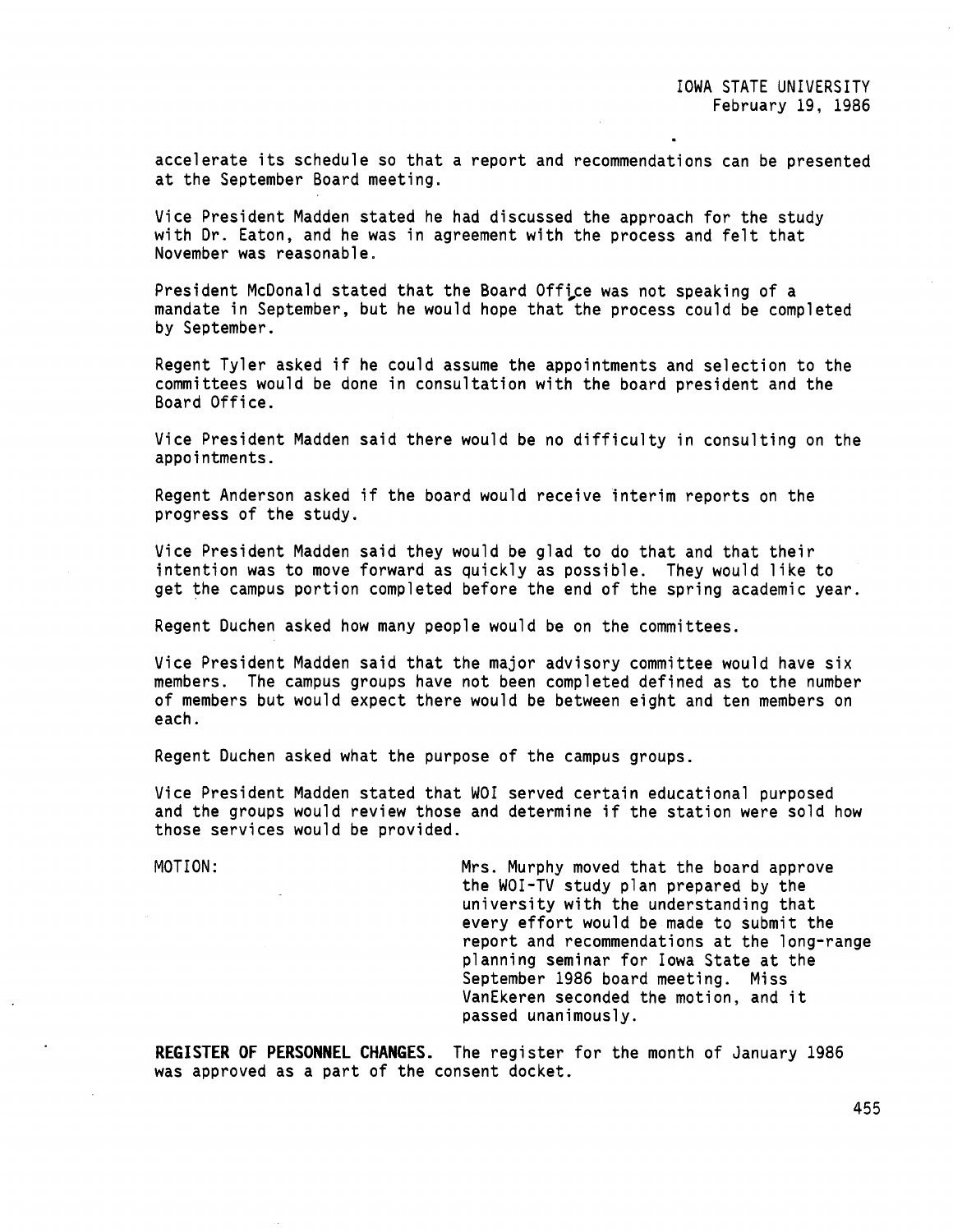#### **C O R R** E C T E D

**PHASED RETIREMENT.** The phased retirement of Harlan K. Baker, Associate Professor, Electrical Engineering and Engineering Extension, effective April 15, 1986, was approved as part of the consent docket.

Professor Baker proposed to reduce to 75 percent time from April 15, 1986, to April 14, 1990; and to 50 percent time from April 15, 1990, until full retirement anticipated on April 15, 1991. The university reported that funds available as a result of this action (approximately \$6,988 for the first year) would be used to supplement the salary budget for an Engineering Extension Service Communication Specialist. Professor Baker met the age and service requirements for participation in phased retirement.

**PROFESSIONAL AND SCIENTIFIC CLASSIFICATION PLAN.** The Board Office recommended establishment of a new professional and scientific classification for the university--Scientist III, pay grade 8,  $(42, 117 - )$ .

The classification was needed to provide for the retention and recruitment of outstanding scientists at the Ames Laboratory. The general function of the class is to provide direction for major research projects of national and international interest, to conduct research, and to provide advice and support to the international science community.

In 1984 the board approved a request from Iowa State University for no maximum salary for its highest pay grade, 8. The university noted that efforts to expand in areas such as high technology, may require the recruitment of highly sought-after scientists who command salaries exceeding the current maximum. The university anticipated that such salaries and appointments would be rare but exceedingly important to the university. The board approved the university's request and required, in addition, that all appointments to and salary increases for positions assigned to top pay grade which have no dollar ceiling be submitted for review and approval by the board. Appointments to the new classification would fall under that requirement.

MOTION: Or. Harris moved that the board approve the establishment of the position as outlined above. Mrs. Murphy seconded the motion,<br>and it passed unanimously.

**OTHER PERSONNEL TRANSACTIONS.** The board was asked to approve the following actions:

Promotion with tenure as associate professor and appointment as chair of the Department of Marketing of John K. Wong, effective February 21, 1986. Salary \$51,000.

Reappointment of Lennox N. Wilson as chair of the Department of Aerospace Engineering effective July 1, 1986, through June 30, 1991. Salary as budgeted.

MOTION: Mrs. Murphy moved that the board approve the personnel transactions noted above. Mr. VanGilst seconded the motion, and it passed unanimously.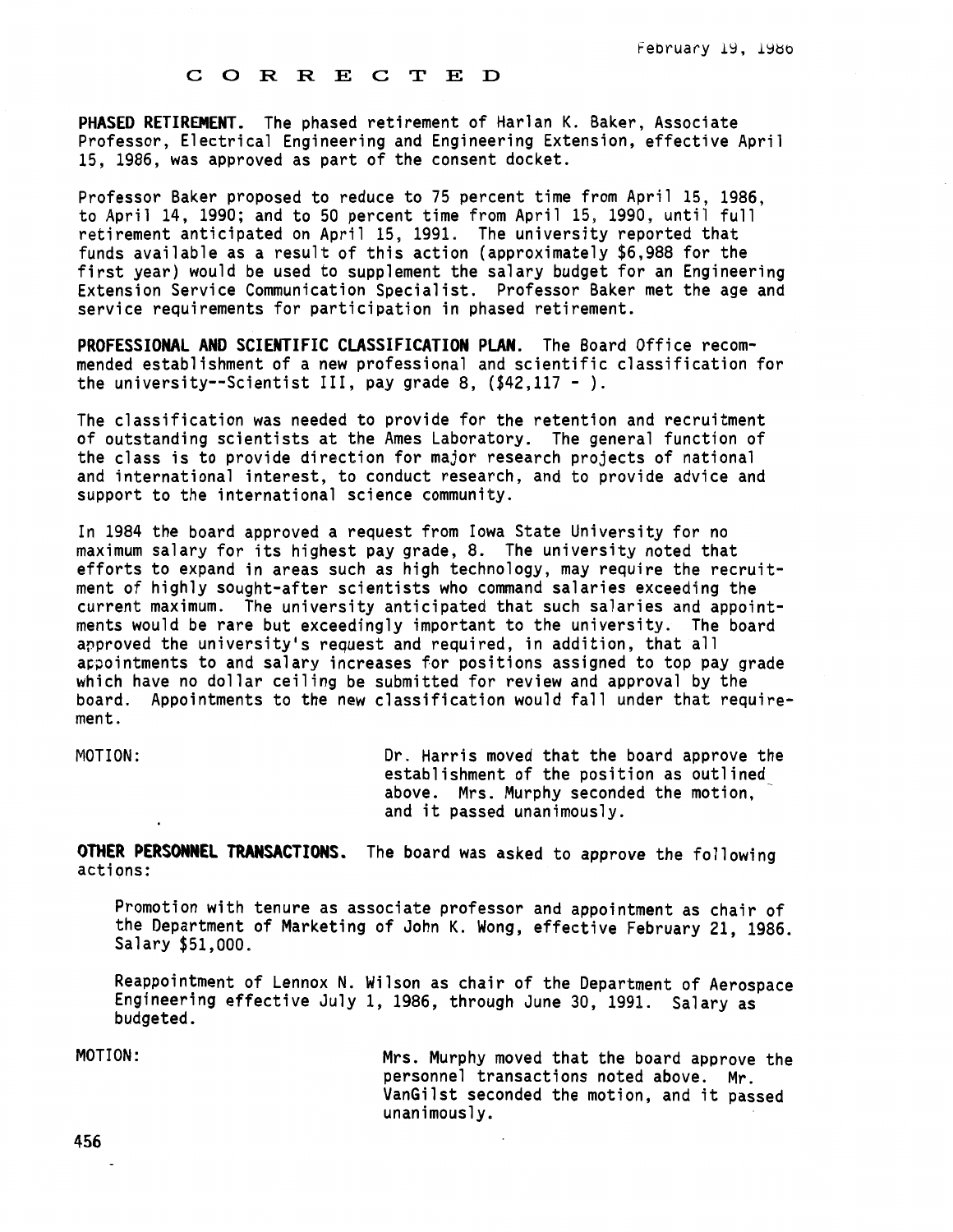**REGISTER OF CAPITAL IMPROVEMENT BUSINESS TRANSACTIONS.** The Board Office recommended approval of the register for the period January 16 through February 19, 1986.

Highlights of the register are as follows:

PROJECT DESCRIPTIONS AND BUDGETS

# Alumni Hall--General Remodeling

Source of Funds: Income from Treasurer's Temporary Investments \$3,200,000

This project involves renovation of Alumni Hall for offices of student affairs units. In December, 1984, the board authorized the university to proceed with acquisition of Alumni Hall from the Alumni Hall Board of Directors with no cost or debt to the institution. In September, 1985, the board approved a program statement which contained an overview of the renovation project and definition of the size and cost of the proposed renovation.

The university requested authorization to enter into an agreement for architectural services with Charles Herbert and Associates, Inc., of Des Moines, Iowa, for architectural and engineering services for this project. Compensation shall not exceed \$270,000.

The university reported an agreement with Stecker-Harmsen Construction Services Company of Ames, Iowa, for cost-consulting services on this project. Compensation shall not exceed \$12,500.

#### Campus Signage

This project involves installation of a uniform campus graphics system on all university buildings and throughout the campus. The project would be undertaken in smaller packages as funding becomes available.

The university indicated that each individual building or directional sign had an estimated cost of \$2,000 and that a complete campus graphic system would require upward of 200 individual signs. This initial phase had an estimated budget of \$30,000 and would be funded from residence halls improvement funds and funds from the ISU Achievement Foundation.

| College of Home Economics--Phase I          |             |
|---------------------------------------------|-------------|
| Source of Funds: ISU Achievement Foundation | \$30,000    |
| 70th General Assembly Capital Appropriation | \$120,000   |
| 71st General Assembly Capital Request       | \$4,000,000 |
| \$4,150,000<br>TOTAL BUDGET:                |             |

This project is the initial phase of a three phase program to modernize existing space and to construct additional space for Home Economics. A visual presentation by the project architects, Brooks, Borg & Skiles, is discussed later in these minutes.

## Friley Hall Renovation--Phase 5 Source of Funds: Dormitory Assistance Surpluses \$1,100,000

This project is a continuation of a remodeling program and would renovate 65 student rooms and associated living spaces. The Department of Residence Halls administrative offices would also be remodeled as part of this phase.

The university requested authorization to enter into a design services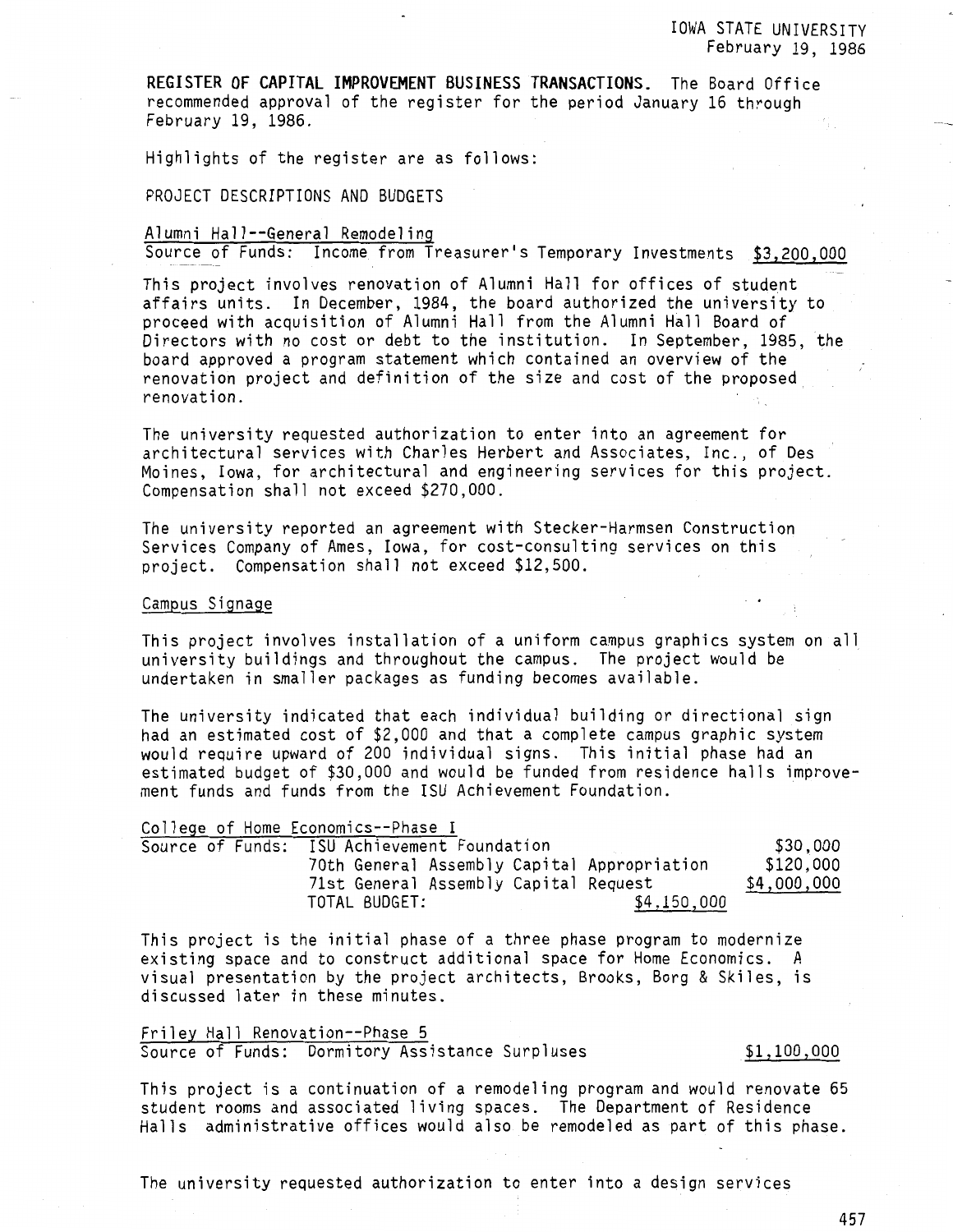agreement with Brooks, Borg & Skiles Architects-Engineers of Des Moines, Iowa. This firm provided architectural services and construction documents for Phase 4. Compensation shall not exceed \$100,000.

Story Construction Company of Ames, Iowa, would be used as a construction manager.

Amended project budgets were submitted on the following three projects.

| Source of Funds: Institutional Road Funds<br>\$1,655,220 |  |
|----------------------------------------------------------|--|
| \$59,480<br>Income from Treasurer's                      |  |
| Temporary Investments                                    |  |
| TOTAL BUDGET:<br>\$1,714,700                             |  |

Utilities--Replace Steam Generators No. 1 and 2 Source of Funds: Utilities Systems Revenue Bonds, Series ISU 1985

\$26,500,000

Gilman Hall Renovation-Phase 2--Physical Chemistry Laboratories Source of Funds: Income from Treasurer's Temporary Investments <u>\$350,000</u>

CONSULTANT AGREEMENTS

Friley Hall--West Dining Area Renovation Cost Planning & Management International, Inc., Des Moines, IA tDesign Services) \$27,500

The university requested approval of the consultant contract with CPMI on the above project. This contract involves services during the design phase of the project. The project, which would renovate two dining and serving areas in the Friley Residence Hall, was approved by the board in January 1986.

Friley Hall--Partial Kitchen Renovation Brooks, Borg & Skiles Architects-Engineers, Des Moines, IA (Design Services)  $$20,000$ 

The university reported an agreement with Brooks, Borg & Skiles for design services necessary to prepare contract documents involved with renovating the food refrigeration and storage areas in the Friley Hall kitchen.

Alumni Hall--General Remodeling Steaker-Harmsen Construction Services Company, Ames, IA (Consulting Services)  $$12,500$ 

The university reported an agreement for cost-consulting services on this project. The firm will provide unit cost information during design and prepare detailed estimates of probable construction costs.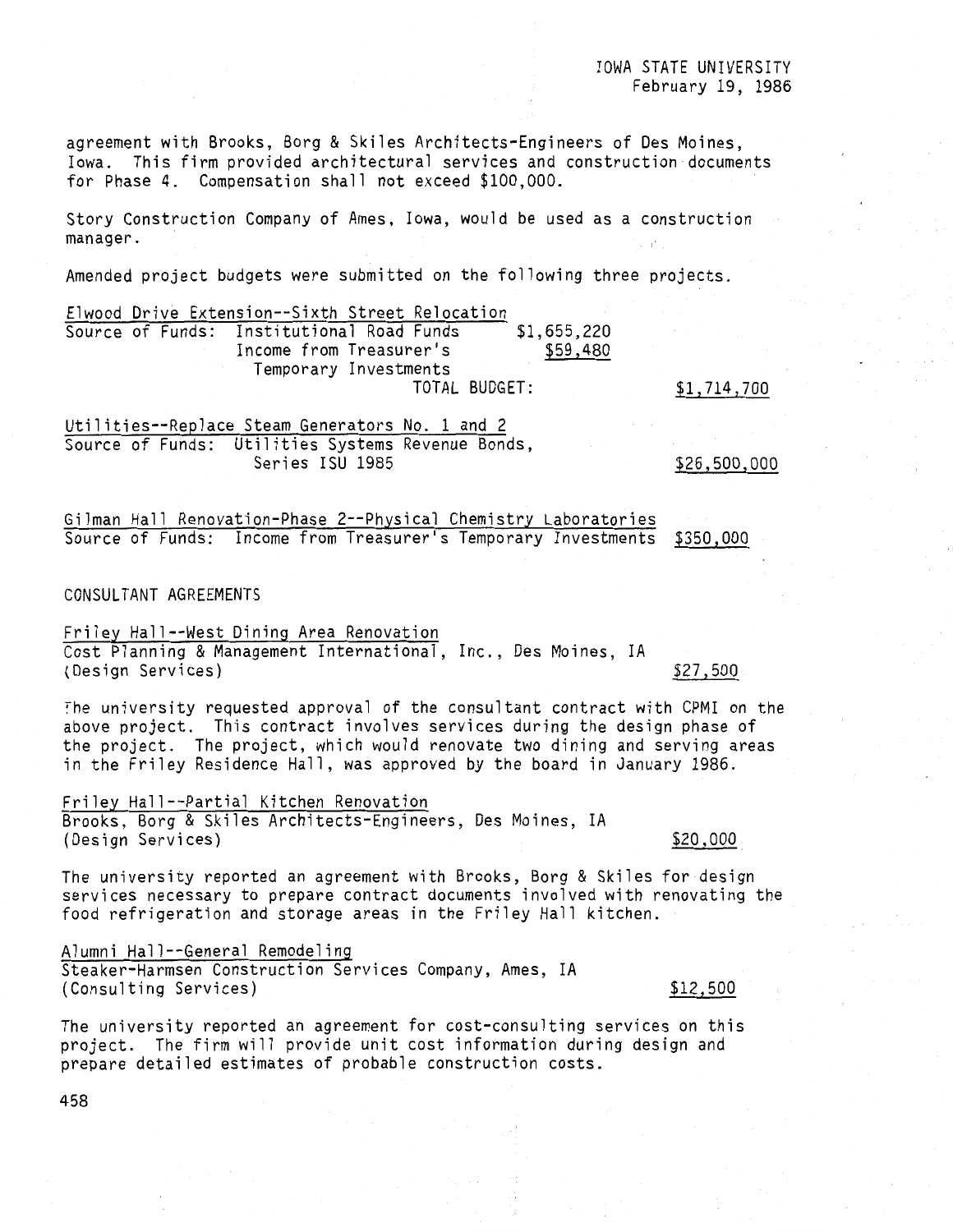# Printing and Publications Building--Roof Replacement Brown Engineering Company, Des Moines, IA (Engineering Services)

\$18,900

The university reported an agreement with Brown Engineering to provide engineering services for the replacement of the roof on the Printing and Publications Building. This project was approved by the board in July, 1985, with a revised budget of \$440,000. The project involves the replacement of the roof and the heating, ventilating, and air conditioning system in the university-owned facility, which was constructed in 1968.

Elwood Drive Extension--Sixth Street Relocation Wallace Holland Kastler Schmitz & Co., Mason City, IA

Increase \$13,948.65

The additional engineering services on this project involve additional inspection on the project which resulted from a delay in the completion of the lighting and traffic signal contract. The road construction project is financed principally through the State Parks and Institutional Road Fund. The university would pay for the additional engineering services.

Utilities--Replace Steam Generators No. 1 and 2 Burns & McDonnell Engineering Company, Kansas City, MO

Increase \$390,000

This amendment has been negotiated with Burns & McDonnell to an agreement that was approved by the board in December, 1984. The original agreement *covered* the design services necessary to prepare construction documents on this project. The maximum compensation for that agreement was \$550,000. Prior to the submission of this month's register, the university had negotiated this amendment to cover design services for the remainder of the project, which would include the complete installation of two 170,000 lb/hr fluidized bed boilers and associated pollution control equipment, along with all supporting systems, including coal, ash, and limestone handling, a new plant addition, and new smokestack. Compensation under this amendment would have been based on a multiple of direct personal expenses, with a maximum not to exceed the \$2,550,000. Source of funds for the additional engineering agreement are the utility system revenue bonds.

Vice President Madden explained that, after the register had been submitted to the Board Office for review, the university was informed that the firm of Burns and McDonnell had been purchased by employees of the firm. He indicated the university wanted to be assured that the same engineers would be working on the project and would still be a part of the firm. The amendment presented to the board for approval would *cover* the design -services through February 1986.

CONSTRUCTION CONTRACTS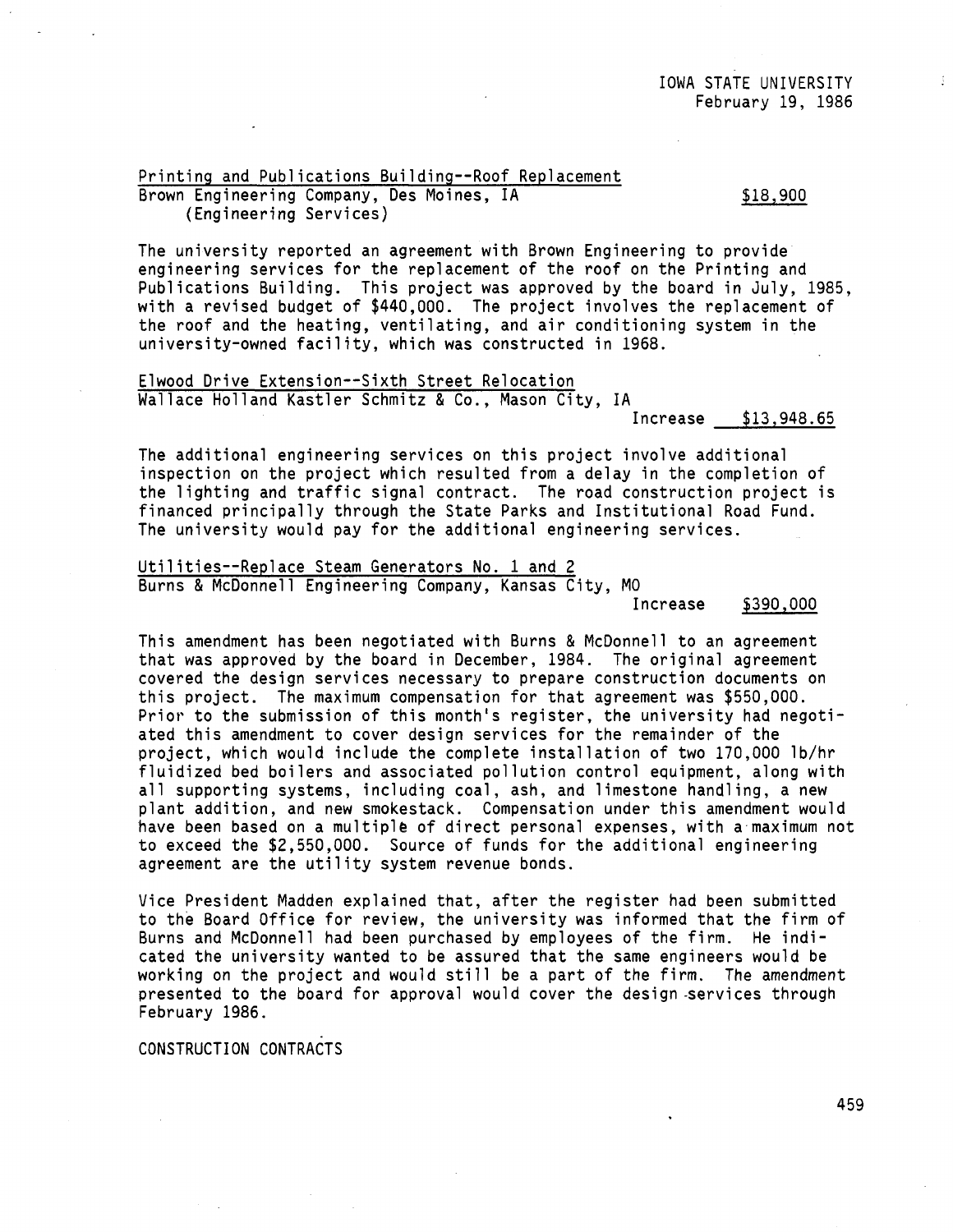The following contract was referred to the board for action:

# Utilities--Replace Steam Generators No. 1 and 2 Fluidized Bed Boiler and Baghouse

Award to: Pyropower Corporation, San Diego, CA (4 bids received) \$13,950,000

This contract was referred to the board because the low bidder, Pyropower Corporation, took exception when submitting their bid to several sections of the contract specifications. Pyropower sought modification to the contract specifications concerning limiting their indemnification, put restrictions on the warranties, and limit their contract liability for damages to the amount of the contract price. The exceptions identified by the contractor have been reviewed by the university administration. As the result of discussions between the university and Pyropower, modifications of the exceptions were drafted by the university and agreement between Pyropower and the university has been reached.

The exceptions to the contract specifications agreed to by the university do not alter the sequence of the bids. The next bid was \$4,040,000 higher than Pyropower. The university is satisfied with the exceptions to the contract documents that have been negotiated, and indicates that the potential impact of the exceptions are minimal and acceptable.

This portion of the Power Plant Replacement project involves the fabrication and installation of two fluidized bed boilers and associated pollution control equipment. The university was pleased with the results of the bid which enables them to proceed with the purchase of two 170,000 lb/hr  $f^{T}$  $\cdots$ idized bed boilers. The bid price received for a single fluidized bed boiler was \$9,268,000. The second boiler is being purchased at a substantial savings to the university.

The following contracts were awarded by the Executive Secretary on behalf of the board:

Utilities-Replace Steam Generators No. 1 and 2--North Plant Addition

Award to: Story Construction Company, Ames, IA<br>Base Bid of \$3,083,543 (3 bids received) Base Bid of \$3,083,543

This portion of the Power Plant Replacement project involves the construction of the building addition that will house the new boilers.

Gilman Hall Renovation-Phase 2--Physical Chemistry Laboratories

Award to: R. H. Grabau Construction Company, Inc., Boone, IA Base Bid of \$204,532 (9 bids received)

This project is the first stage within the second phase of the Gilman Hall renovation. This stage, with an estimated budget of \$350,000, will renovate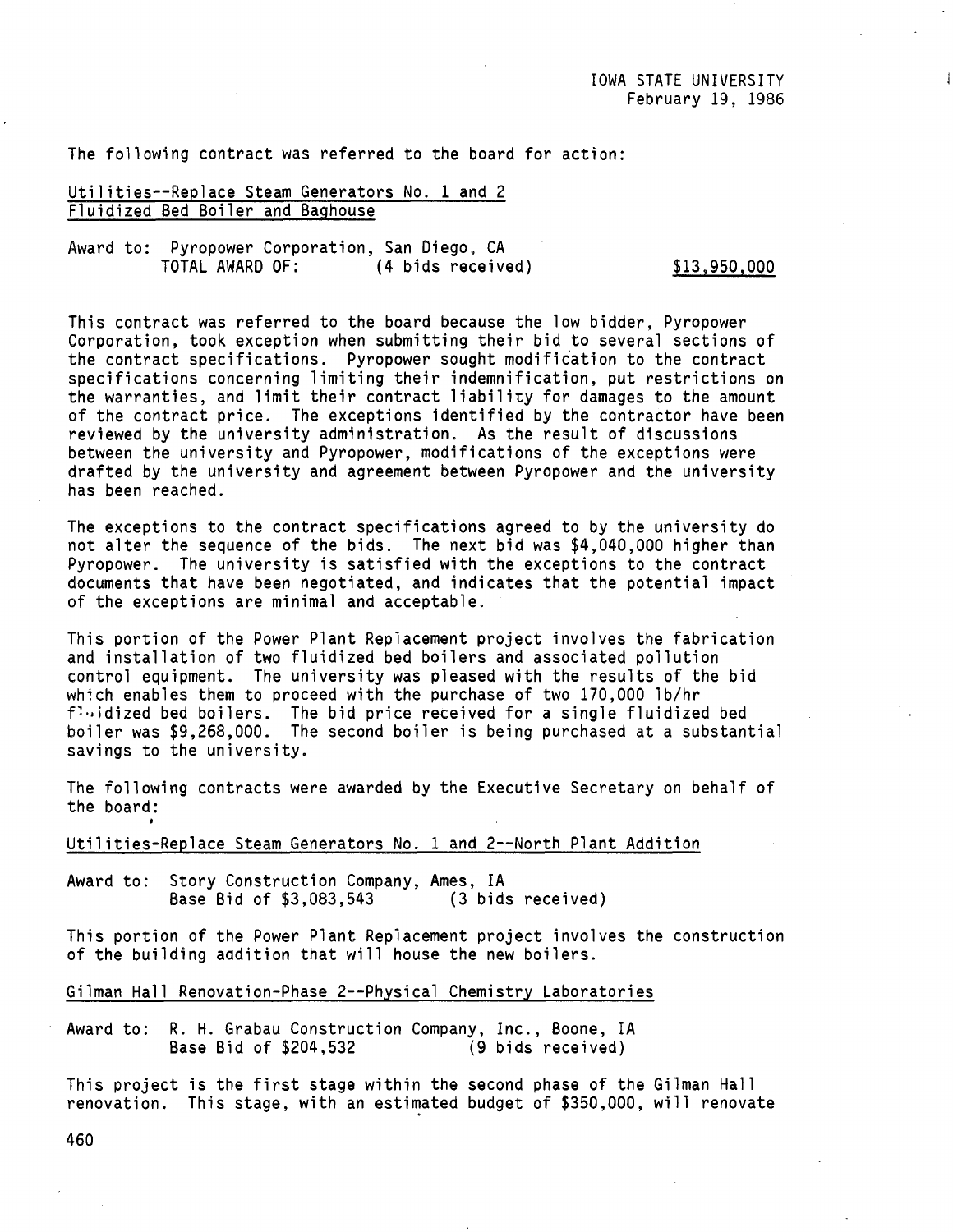$\ddot{\ddot{\cdot}}$ 

the area vacated by chemistry stores into physical chemistry teaching laboratories. The project was approved by the board in July, 1985.

The larger second phase Gilman Hall renovation project is part of the Regents' 1987 capital request.

#### Physics Hall--Second Floor Exit For Fire Safety

Award to: Badding Construction Company, Carroll, IA Base Bid of \$52,212

Even though this project has a budget of less than \$250,000, the construction contract was awarded by the Executive Secretary due to a minor irregularity.

During the opening of the bids, the check that accompanied the bid of Badding Construction Company was not recognized by university personnel as a certified check. The Badding bid was declared unacceptable and was not opened or read aloud. Subsequently, it was determined that, in fact, the check was certified, and the university's action was in error. Therefore, the Badding bid, which was low, should be accepted.

The error was on the part of the university and acceptance of the Badding bid is proper. The second low bidder, Harold Pike Construction, indicated that they would not contest the award to Badding Construction.

# CHANGE ORDERS TO CONSTRUCTION CONTRACTS

Telecommunications Project--Cable Plant AT&T-IS, Morristown, NJ **Increase** \$55,056

This is the second change order on this project. Approval of the change order does not require an increase in the total project budget of \$13,950,000. The amount of the original contract with AT&T-IS is increased to \$6,955,198.

The additional cost has been generated by inside cable plant revisions due to the placement of fiber optic riser cable in specific construction installation requirements.

MOTION: Dr. Harris moved that the board approve the Register of Capital Improvement Business Transactions as submitted. Mrs. Anderson seconded the motion, and it passed unanimously.

LEASE OF LAND AND TOWER, OPERATING AGREEMENT -- WOI-TV. The Board Office recommended approval of the modification of a five-year lease-agreement with Palmer Communications Corporation for the use of the land, television tower and transmitter building at Alleman, Iowa, by the State Educational Radio and Television Facility Board and the State Board of Regents for the use and benefit of Iowa State University's WOI-TV for an annual rent of \$3,200 per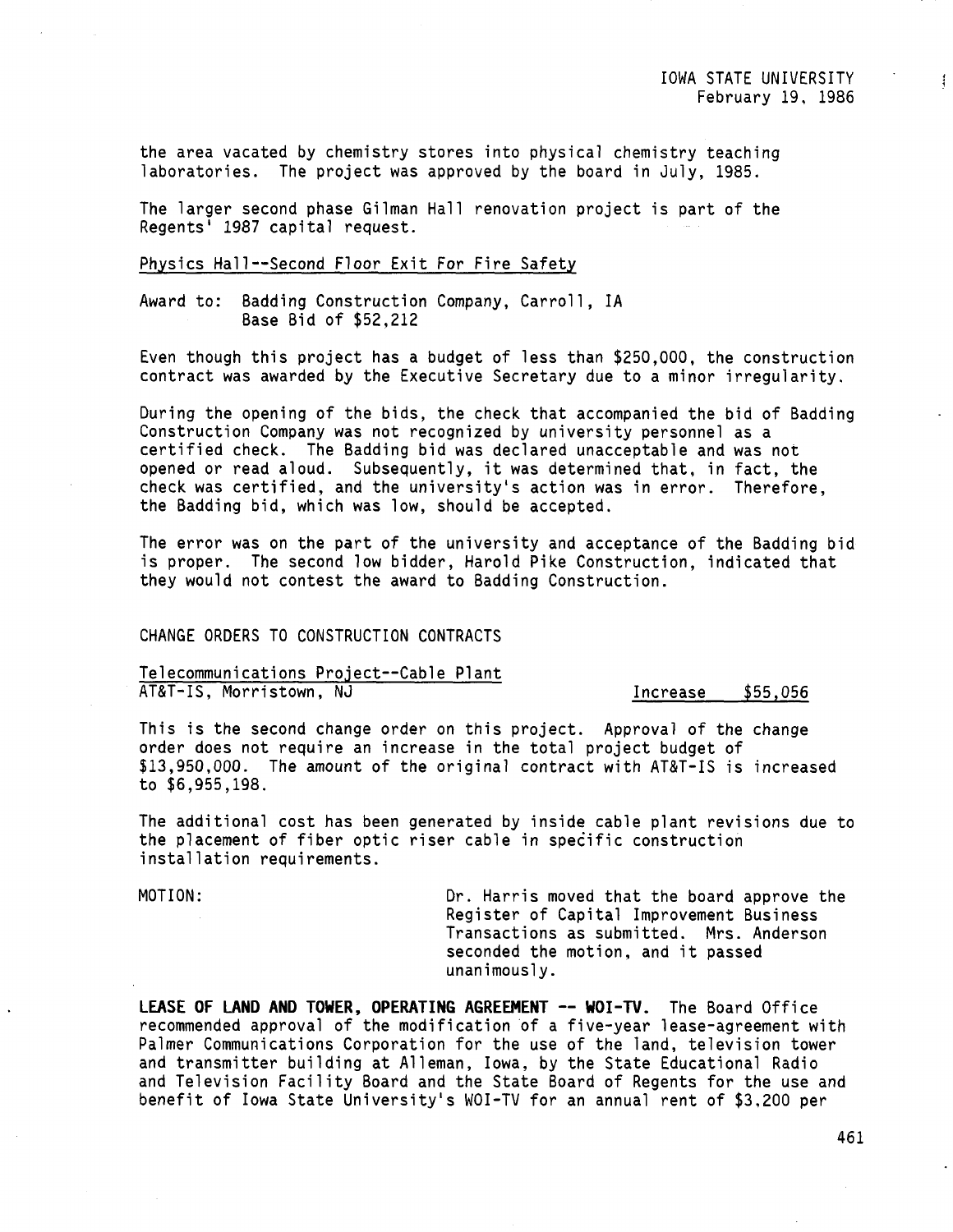#### year for a period of five years commencing January 2, 1986.

In 1971 the board entered a three-party, five-year lease-agreement (renewable for 20 five-year periods) with Palmer Broadcasting Company (WHO-TV) and the State Educational Radio and Television Facility Board (KDIN-TV) for the construction, maintenance, and operation of a television tower, access road, and transmitter building on approximately 3.3 acres at Alleman, Iowa. Each of the three parties to the lease received an undivided one-third interest in the property of the leasehold. The 3.3 acres of land on which the facilities are located are owned by Palmer Communications. Each to the lease-agreement owns its own antennae, transmission lines, and transmitter building. The lease-agreement provides that every five years the parties will consider renewal options. On January 2, 1986, Palmer Communications Corporation, the successor of Palmer Broadcasting, approved a modification to the lease-agreement for the next five-year period. The modification resulted in an increase in the rent for the parties from \$2,700 for the preceding five years to \$3,200 for the next five years. The increase represented an increase of 18.5 percent or approximately 4 percent compounded each year from the last renewal.

The university reported that nothing in the lease-agreement modification would adversely effect or limit the board in its deliberations on the future of WOI-TV.

MOTION: Mr. Tyler moved that the board approve the modification of a five-year lease-agreement with Palmer Communications Corporation for the use of the land, television tower and transmitter building at Alleman, Iowa, by the State Educational Radio and Television Facility Board and the State Board of Regents for the use and benefit of Iowa State University's WOI-TV for an annual rent of \$3,200 per year for a period of five years commencing January 2, 1986. Mrs. Murphy seconded the motion, and upon the roll, being called, the following voted: AYE: Anderson, Greig, Harris, McDonald, Murphy, Tyler, VanEkeren. NAY: None. ABSENT: Duchen, VanGilst.

**SEED STORAGE BUILDING.** The Board Office recommended the board authorize the university to negotiate with the United States Department of Agriculture-Agricultural Research Service (USDA-ARS) for the construction of an additional seed storage building at the North Central Region Plant Introduction Station in Ames, with final plans and intergovernmental agreements to be approved by the board.

In the 1940's the Agricultural Experiment Stations in the North Central Region (composed of 12 states) joined with the USDA-ARS to develop and maintain a plant introduction station at Iowa State University, known as the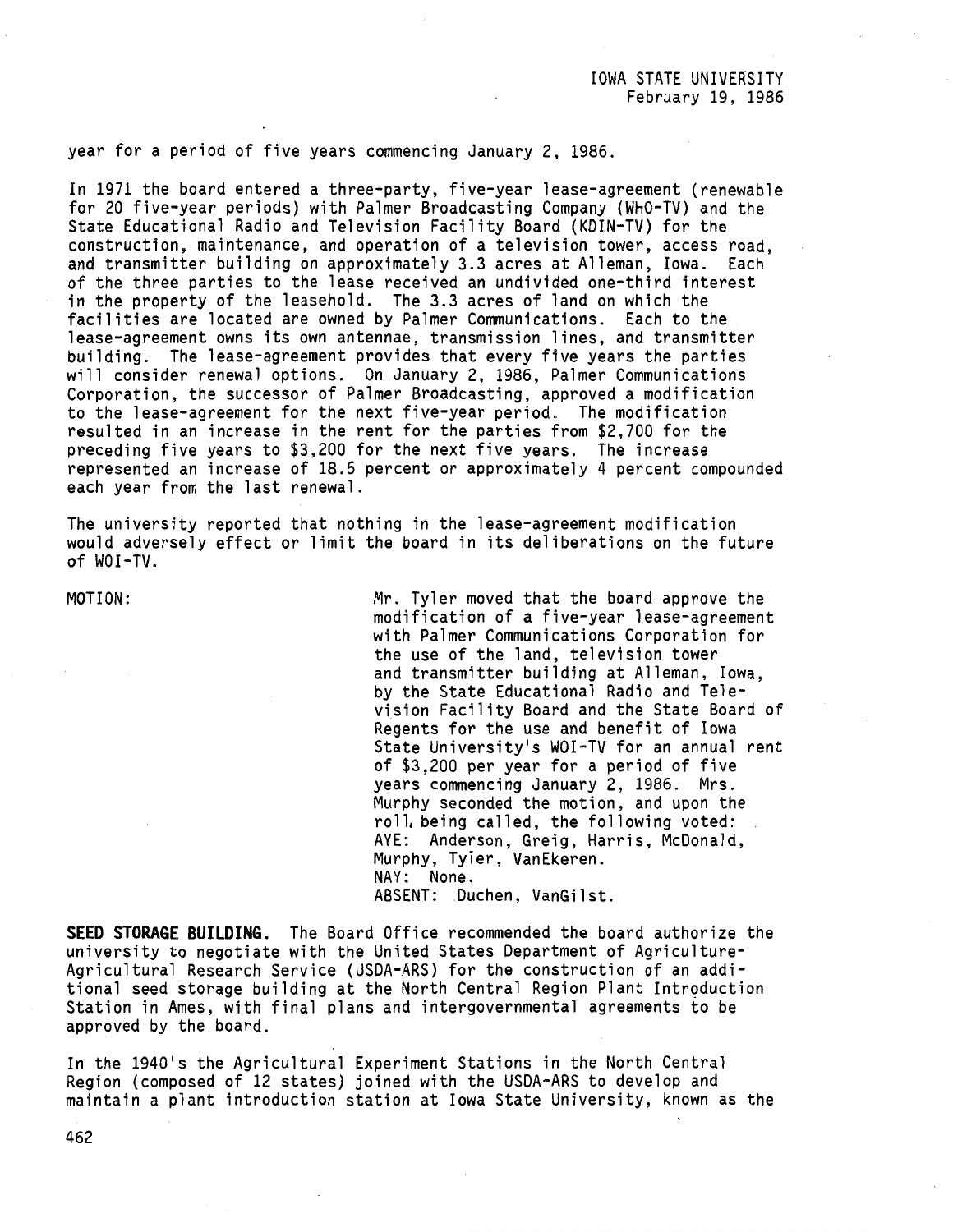IOWA STATE UNIVERSITY February 19, 1986

!SU/USDA-NCR Plant Introduction Station. It is one of such stations nationwide. It receives about one-half of its support from the USDA-ARS and the remainder from the agricultural experiment stations in the North Central Region.

The present facilities of the station have reached their capacity for storing germplasm of foreign and domestic plants. The university has land available for construction of an additional seed storage building at Mortensen Road and South State Avenue, adjacent to the existing seed storage area. The university contemplated that the USDA-ARS would agree to build a facility of approximately 4,000 square feet on this land at a cost of approximately \$280,000. There would be no state funds involved in the construction.

MOTION: Mrs. Anderson moved that the board authorize the university to negotiate with the United States Department of Agriculture-Agricultural Research Service (USDA-ARS) for the construction of an additional seed storage building at the North Central Region Plant Introduction Station in Ames, with final plans and intergovernmental agreements to be approved by the board. Mr. Greig seconded the motion, and it passed unanimously.

**COMPUTATION CENTER PROGRESS REPORT.** The Board Office recommended the board receive the report from the university on financing options for the proposed Computation Center; and request the university to continue to work with the Board Office and appropriate consultants and to return to the board with a specific financing proposal.

In this report, the university sets forth a general plan for financing the \$10 million project. The university indicated that it will continue to work with the Board Office to ensure that planning steps comply with all requirements of the board.

The general financial plan proposed by Iowa State University is similar to that utilized to finance the University of Iowa Human Biology Research Facility. It would be supported by \$3.7 million in gifts to the Achievement<sup>1</sup> Foundation and the anticipated receipt of \$6.3 million in additional gifts during the next seven years. The university suggested that the ISU Achievement Foundation issue bonds or some other type of debt security to finance the project.

Under the type of financing suggested by the university, the land would be leased to the ISU Achievement Foundation and the Foundation would construct the building. Following completion of construction, the university would lease the Computation Center from the Foundation with a provision that the building become the property of the university in seven years when a11 outstanding bonds are retired. The lease payments to the Foundation were proposed to be equal to annual debt service on the bonds.

The university suggested anticipated gifts of \$6.3 million be used to meet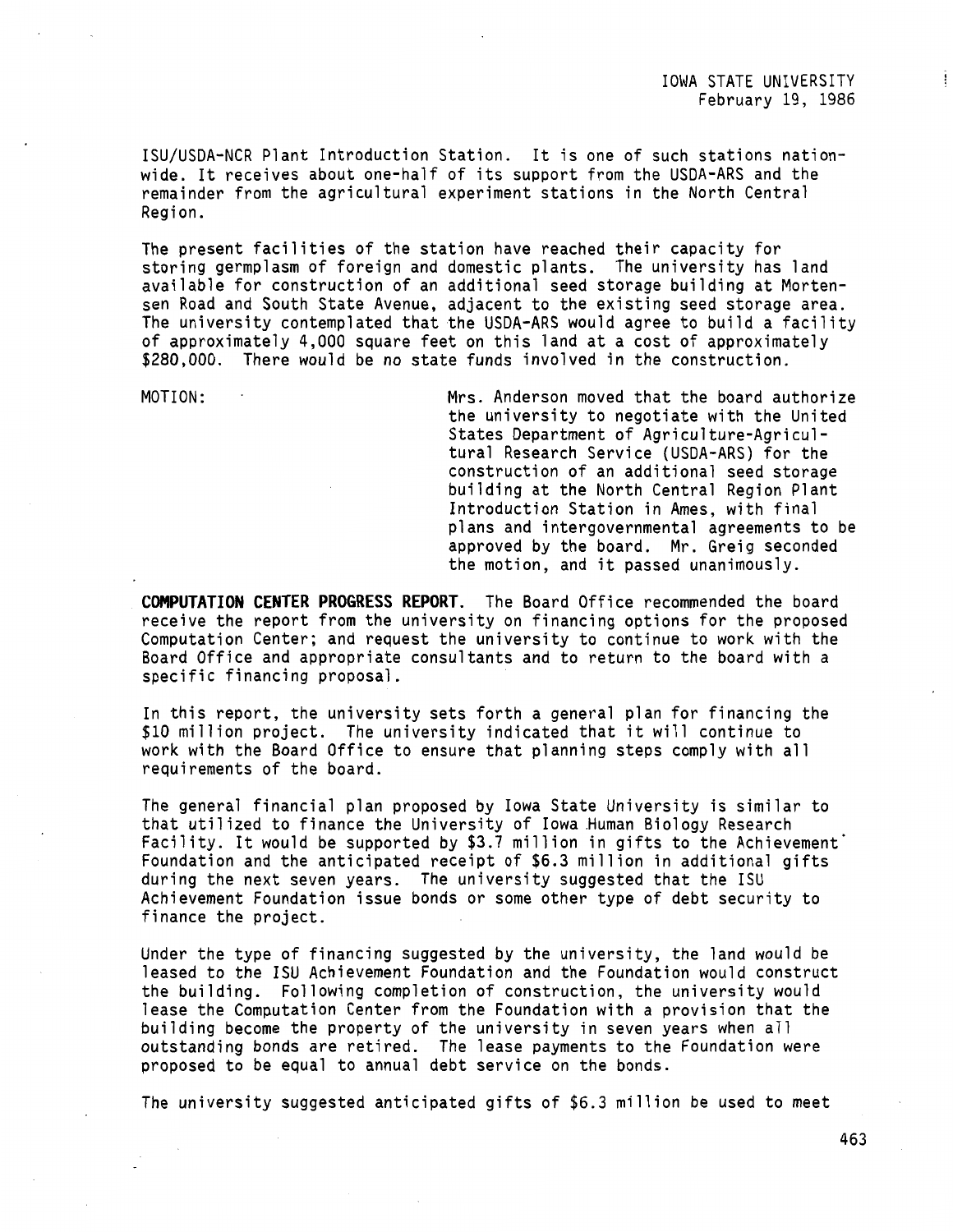the debt service principal with the university paying interest costs. It is also assumed by the university that university funds would be used to meet operating costs of the facility during the period of the lease.

A number of basic issues need to be examined carefully with the board's bond counsel and financial consultant before any concrete financial plan could be presented to the board for approval. It was expected a detailed financial plan can be presented to the board for examination and action could be presented at the April or May board meeting.

MOTION: President McDonald stated the report was received by general consent of the board.

**HOME ECONOMICS ADDITION** - **PHASE** I. Vice President Madden introduced Robert Mathieu and Kirk V. Blunck of the firm, Brooks, Borg, and Skiles, and Everett Swagert, university architect.

Mr. Mathieu stated his firm had been retained to develop a plan for the entire College of Home Economics. The plan included evaluation of the existing MacKay Hall and LeBaron Hall buildings in relationship to the long-range planning and programming goals established by the College of Home Economics. One of the goals was to get the Child Development Department closer to the other departments of the college. MacKay and LeBaron Halls needed approximately 40,000 additional net square feet to accomplish that goal. The first phase of the project would be construction of a new building which would house a computer lab, media center, reading room, conference and seminar rooms, classrooms and lecture hall, offices and research labs.

Mr. Blunck stated that, after the new building was completed, existing activities could be moved from MacKay Hall which would allow required  $e^+$  ansion of other departments. He stated the building would be located directly to the west of LeBaron Hall. Direct connections would be made to the west end of MacKay Hall and to the southwest stair tower of LeBaron. Phase I of the project has an approximately total of 36,000 square feet, on three levels. The basement level would be unfinished except for spaces devoted to mechanical and electrical equipment rooms. Exterior facing material would be limestone similar to the exteriors of the library, Beardshear, MacKay and Curtiss Hall.

Dr. Ruth Deacon, Dean of the College of Home Economics, stated that the project allowed for a very functional facility and for efficient expansion of LeBaron and MacKay Halls.

ACTION: President McDonald stated the report was received by general consent of the board.

**SECURITY OFFICERS.** The following appointments of security personnel were approved as a part of the consent docket:

Permanent Status: Mervin Johnston, Jack Opperman, Gerald Prescott.

Temporary Status: Robert Bowers and Raymond Nichol.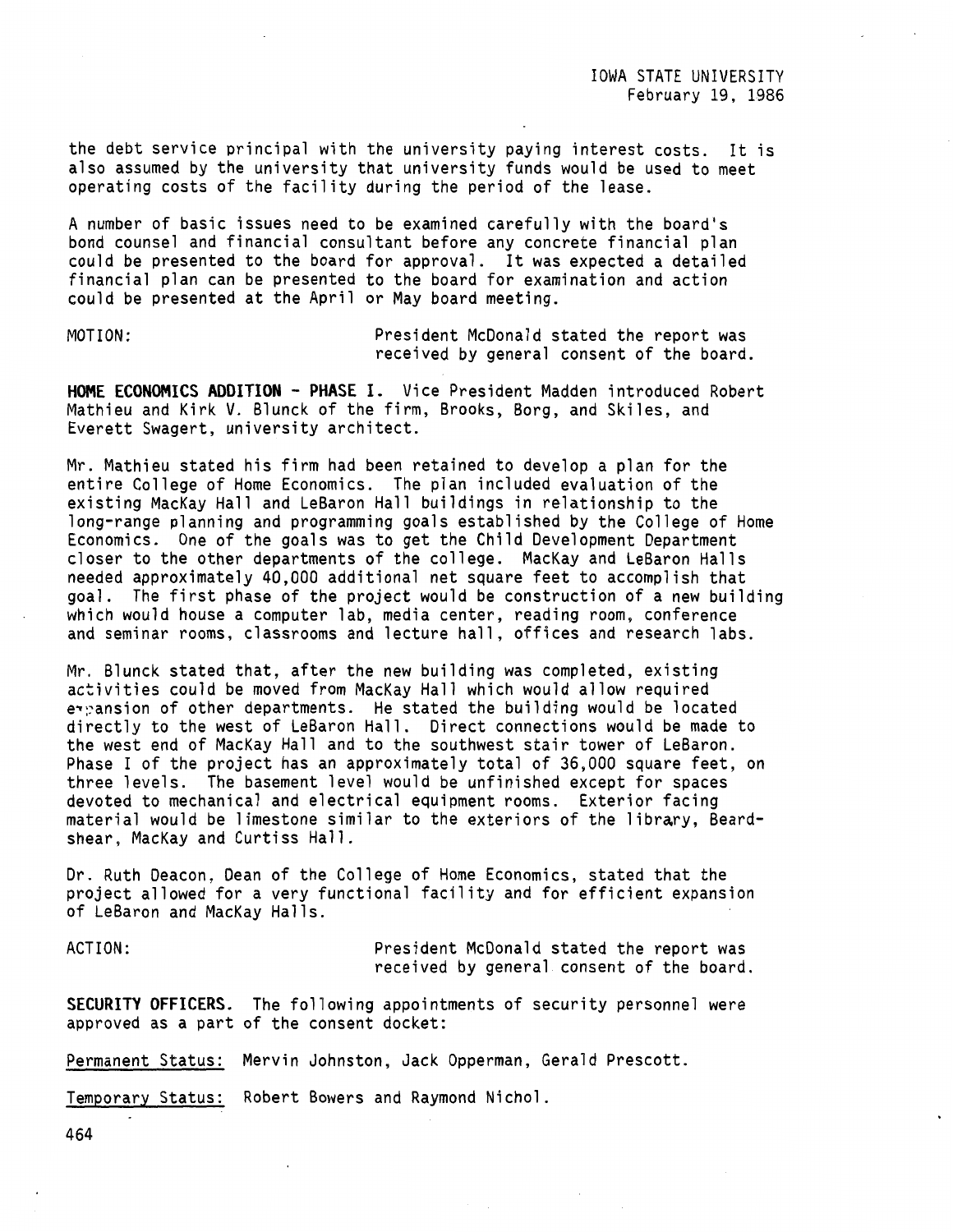**NAMING OF BUILDING.** The Board Office recommended the university be authorized to designate the Quadrangle Building as the Virgil S. Lagomarcino Hall.

Iowa State University requested that the Quadrangle Building be in the future officially known as Virgil A. Lagomarcino Hall.

The Quadrangle Building, built in 1912 for veterinary medicine, currently houses the administrative, classrooms and laboratories of the College of Education. The building was extensively remodeled in 1981 and has been the home of the College of Education since that time.

Dr. Lagomarcino has been on the faculty at Iowa State University since 1961 and has served as the only dean of the.College of Education since it was established in 1968.

 $\mathcal{L}^{\text{max}}$ 

MOTION: Miss VanEkeren moved that the board approve the designation of the Quadrangle Building as the Virgil S. Lagomarcino Hall. Mrs. Anderson seconded the motion, and it passed unanimously.

**AGREEMENT WITH THE ALUMNI HALL CORPORATION TO TRANSFER OWNERSHIP OF ALUMNI HALL TO THE UNIVERSITY.** The Board Office recommended approval of the agreement authorizing the transfer of Alumni Hall to the university, subject to approval of the Executive Council.

In December 1984 the board authorized the university to acquire Alumni Hall with no cost or debt to the institution. It also authorized the university to negotiate for architectural services to renovate the building for appropriate university programs.

It was reported by the university that in 1904 a predecessor organization to the Board of Regents authorized the construction of a building and made certain program commitments to the Young Men's Christian Association (YMCA) and Alumni Association which are currently observed. The building, called Alumni Hall, was originally operated as a residence hall and also housed organizational offices under a trust established in 1907. That trust was dissolved, and assets were transferred to a nonprofit corporation named "The Alumni Hall Corporation" in 1979. The land upon which the building stands belongs to the State of Iowa.

In the 1979 Articles of Incorporation, the purpose of the Alumni Hall Corporation is as follows:

This corporation shall be exclusively for charitable and educational purposes, and no member shall receive any pecuniary profit therefrom. Such purpose shall be accomplished through management, maintenance, and control of a building situated on the campus of Iowa State University of Science and Technology, said building at present known as the Alumni Hall building. The principle object of said management, maintenance, and control shall be to dedicate the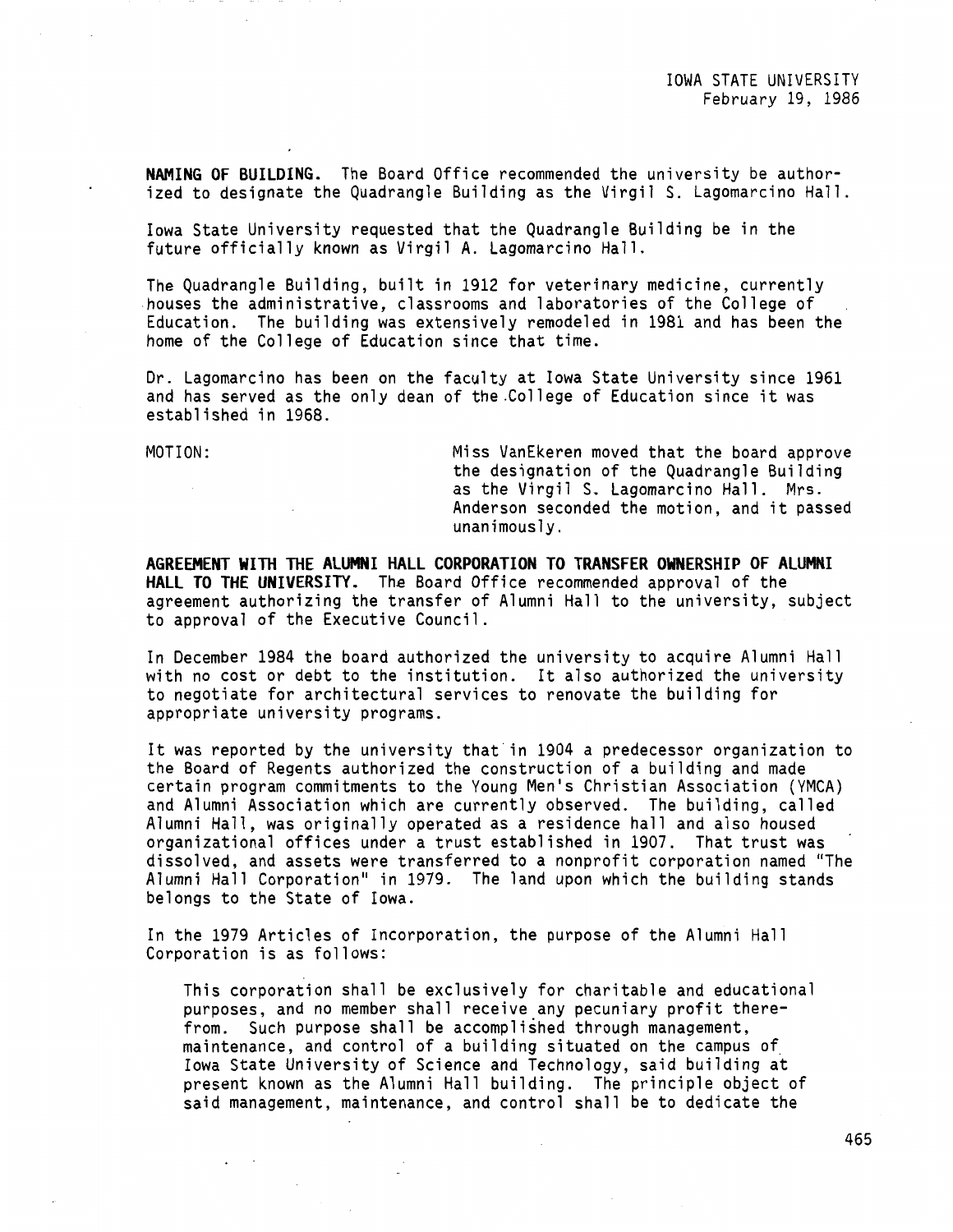building and its use to the welfare of the students of Iowa State University.

Presently, Alumni Hall is a residence hall for approximately 45 students and houses the campus YMCA and YWCA organizational offices. It is located at the south end of a pedestrian mall that extends past Beardshear Hall to the Parks Library at the north.

In 1984 the Alumni Hall board of directors expressed interest in transferring ownership of the building to the university. The deterioration of the building from age and limited funding potential to improve it led the corporation to consider university ownership. The university indicated an interest in acquiring the building at that time and estimated that remodeling the building would cost approximately \$2 million. The building is located near other campus student service departments, and the university wished to use it to meet student service department space needs.

The agreement identifies the university, the Alumni Hall Corporation, and the recognized campus YMCA and YWCA organizations as recipients of the assets of the corporation. These are acceptable recipients in terms of dissolution of nonprofit corporations, according to the university.

Upon the dissolution of the Alumni Hall Corporation, the university would receive outright title to the building and responsibility for its management. Dissolution is planned on or about June 30, 1986.

After title has transferred, the university would begin the planned remodeling of the building as presented in the capital register.

Additionally, the agreement called, in part, for the following:

- Allocation of five hundred square feet of space each for the YMCA and for the YWCA organizations.
- Assurance that both YMCA organizations may continue to occupy space indefinitely, providing they shall remain campus organizations in good standing.
- Access to conference and seminar rooms for the YMCA and YWCA shall be the same as any other tenant of the building.
- Current residents (Men of Alumni Hall) would be entitled to remove communal furnishings accumulated over many years.
- Maintenance of all space in the building would be at the university's expense.

It was the intent of the agreement that the YMCA and YWCA organizations continue to have office space in Alumni Hall indefinitely; however, the university reserved the right after five years' occupancy in the renovated space to modify the terms of the agreement. This means that changes in space allocated or relocation may occur.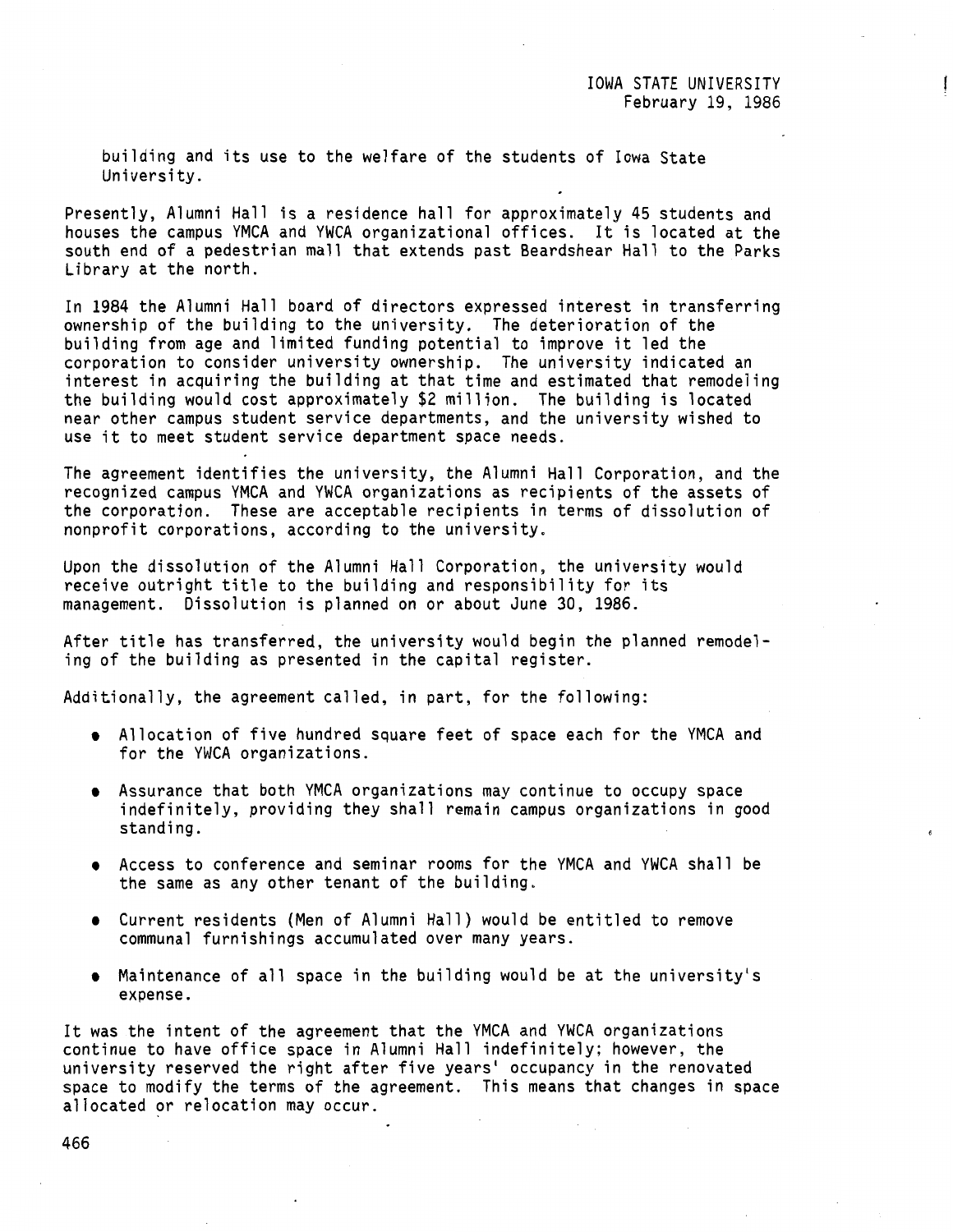The normal protective assurances are granted to the university in the agreement.

MOTION: Mrs. Murphy moved that the board approve the agreement authorizing the transfer of Alumni Hall to the university, with the transfer subject to the approval of the Executive Council. Mrs. Anderson seconded the motion, and upon the roll being called, the following voted: AYE: Anderson, Greig, Harris, McDonald, Murphy, Tyler, VanEkeren. NAY: None. ABSENT: Duchen, VanGilst.

President McDonald then asked the board members and institutional executives if there were additional matters to be raised for discussion pertaining to Iowa State University. There were none.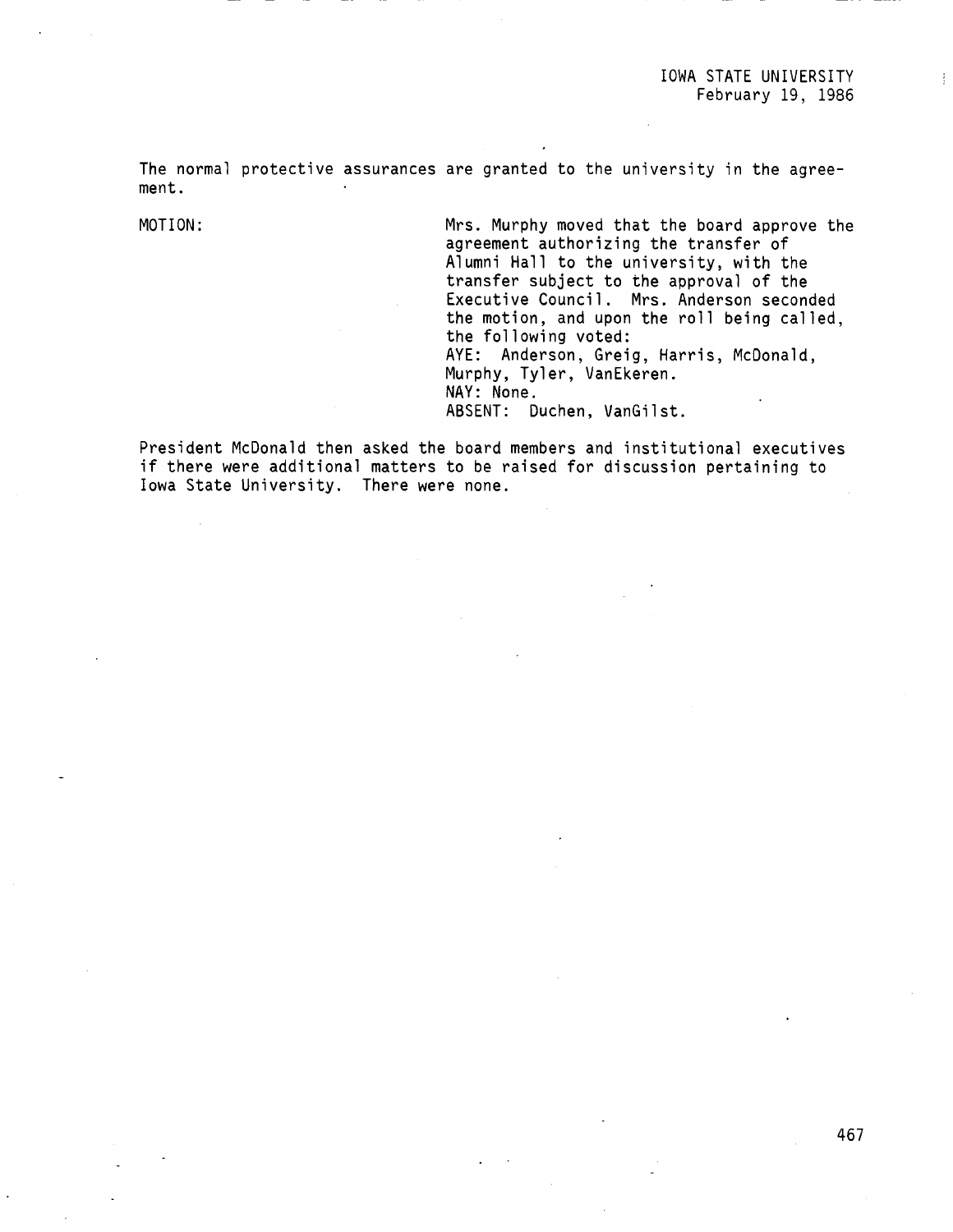## UNIVERSITY OF NORTHERN IOWA

The following business pertaining to the University of Northern Iowa was transacted on Wednesday, February 19, 1986.

**REGISTER OF PERSONNEL TRANSACTIONS.** The register for the month of January was approved as a part of the consent docket.

**PHASED RETIREMENT.** The phased retirement of Doris J. Baldwin, Secretary for the Office of Student Field Experience, effective March 1,1986, was approved as a part of the consent docket. Ms. Baldwin will reduce her appointment to half time for the year beginning March l, 1986. She meets the service and age requirements established by the board.

**FACULTY CONSTITUTION.** The Board Office recommended approval of the Constitution of the Faculty of the University of Northern Iowa as last amended, February 3, 1986.

The board considered the faculty constitution in 1973 and in 1975. On those occasions it was recommended that the board not approve the constitution because the wording in several sections abrogated the authority of the Board of Regents. On the last occasion, the board noted its appreciation for the concerns for quality of academic programs expressed by the faculty and noted its regret for the need to withhold approval of the constitution. The board was concerned that the constitution, as then drafted, represented "an unwarrranted and improper delegation of responsibilities and power which have been entrusted to the board by the legislature."

The constitution was revised to eliminate the objections previously voiced by the board and is now consistent with the wishes of the board and similar in scope to the faculty constitutions at the University of Iowa and Iowa State University.

President Curris noted that faculty governance under this constitution had been operating smoothly and effectively and encouraged approval of the constitution.

Vice President Martin introduced Dr. Edward Armend, representing the university faculty and Professor Myra Boots, representing the Faculty Senate.

MOTION: Dr. Harris moved that the board approve the Constitution of the Faculty of the University of Northern Iowa as submitted. Mr.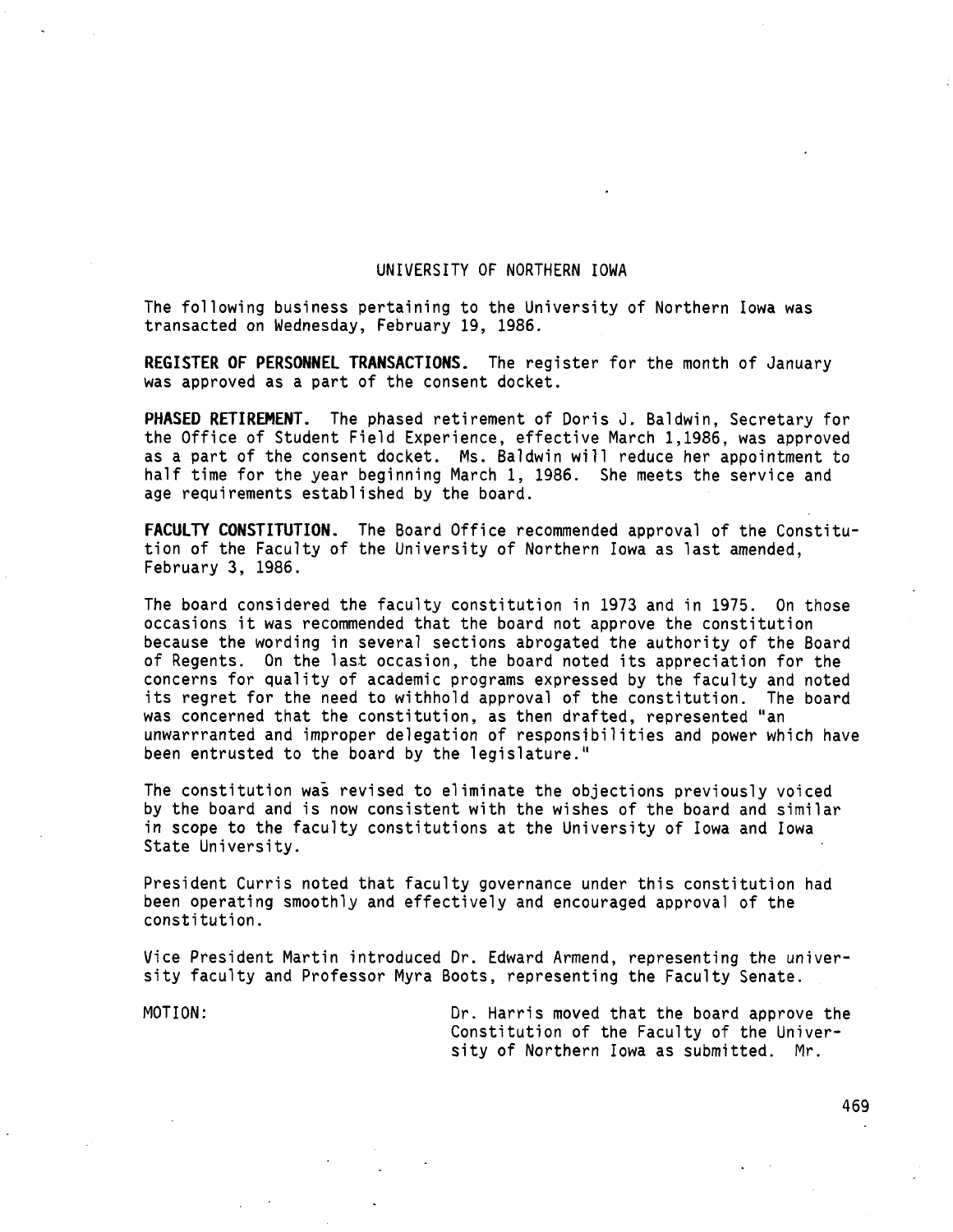Duchen seconded the motion, and it passed unanimously.

**REGISTER OF CAPITAL IMPROVEMENT BUSINESS TRANSACTIONS.** The register contained no transactions for the month.

**EASEMENT.** The Board Office recommended approval of the two easement agreements between the State Board of Regents and the City of Cedar Falls, Iowa, on behalf of the Cedar Falls Municipal Utilities to allow it to maintain a power line on the property of the University of Northern Iowa, subject to Executive Council approval.

The university requested approval to grant easements to the City of Cedar Falls. The city previously had an easement granted to them by the Chicago and Northwestern Transportation Company. The Cedar Falls Municipal Utilities operated a power line along the right-of-way of the track. When the railroad track was abandoned, the property reverted to the adjacent land owner, which in this case was the university.

The City of Cedar Falls now needs an easement from the board to continue to operate its power line. The easement has been divided into two separate parts at the request of the Cedar Falls Municipal Utilities for convenience in recording the documents.

The Board of Regents, as noted in section 262.67 of the Code of Iowa, is authorized to grant easements of public lands under its jurisdiction, subject to Executive Council approval. The easement must, in the judgment of the board, be desirable and beneficial to the state of Iowa.

The university requested approval of these easements so that the Cedar Fa~ls Municipal Utility may continue normal operations. In return, the utility is limited by the terms of the easement as to the use of the land, including access to the existing power line. The utility has offered \$6,195 for the two easements. The offer is based on comparative land values along the right-of-way and is considered reasonable by the university. The university noted the proposed easements would not materially affect operations of the golf course. Further, the proposed easements are within the area proposed for future highway construction along South Main Street in Cedar Falls.

The easements are in the standard form and contain the standard liability clause.

MOTION:

Mr. Tyler moved the board approve the two easement agreements between the State Board of Regents and the City of Cedar Falls, Iowa, on behalf of the Cedar Falls Municipal Utilities to allow it to maintain a power line on the property of the University of Northern Iowa, subject to Executive Council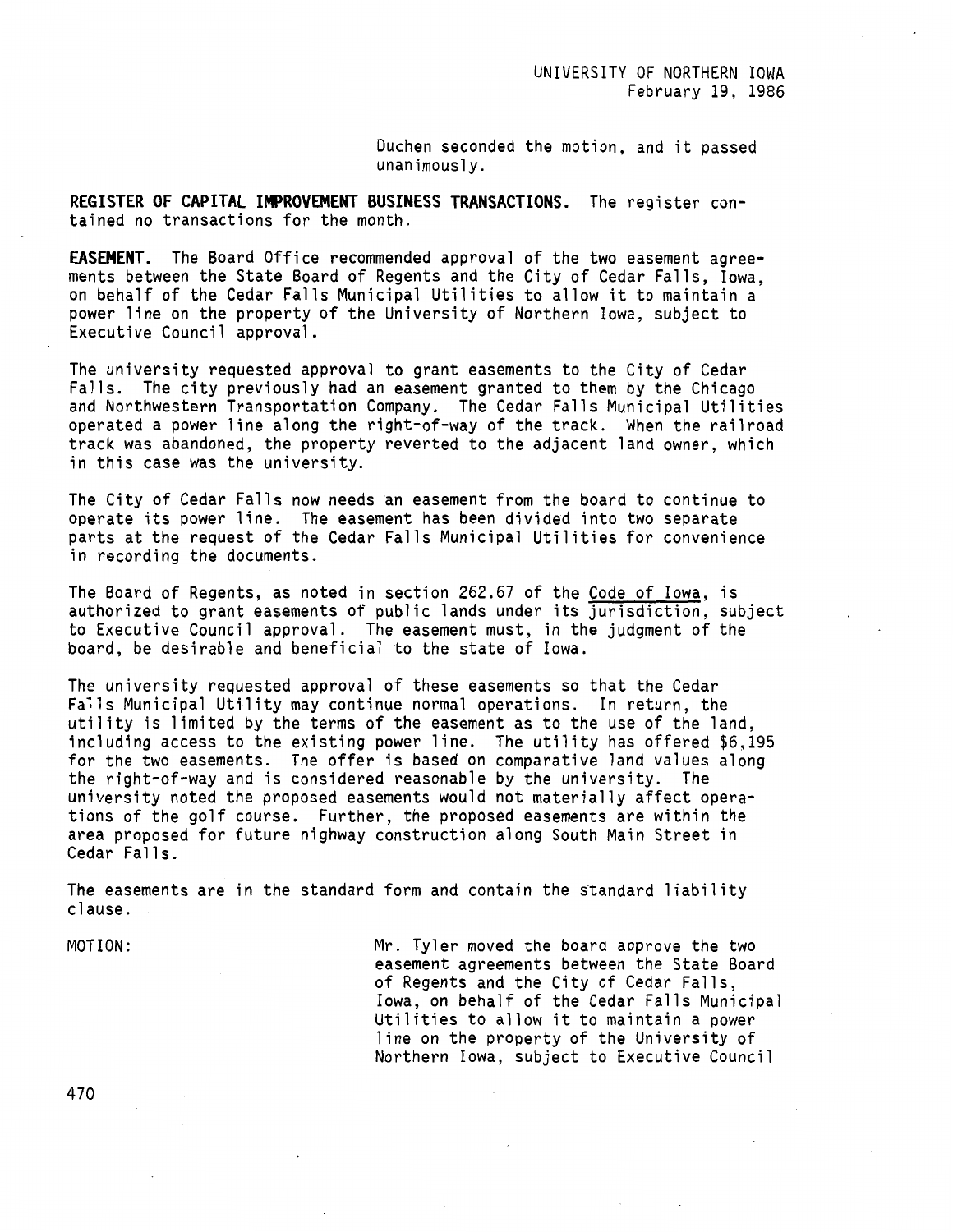UNIVERSITY OF NORTHERN IOWA February 19, 1986

approval. Mr. Duchen seconded the motion, and upon the roll being called, the following voted: AYE: Anderson, Duchen, Greig, Harris, McDonald, Murphy, Tyler, VanEkeren. NAY: None. ABSENT: VanGilst.

**RESIDENCE SYSTEM FUND TRANSFER.** The Board Office recommended authorization for the university to transfer \$750,000 from the residence system Surplus Fund to the residence system Improvement Fund.

In 1964, dormitory bond resolutions established a required annual transfer of \$250,000 from operating revenues to the Improvement Fund for necessary renovations. Over time, as a result of inflation and the aging of the buildings, the required transfer has proven inadequate to meet continuing improvement needs. This circumstance is not limited to the University of Northern Iowa, as there have been similar request for transfers from the University of Iowa and Iowa State University.

University estimates indicate a need for approximately \$912,000 in residence system improvements. To meet this need, the transfer of an additional \$750,000 to the residence system Improvement Fund is required. The improvements proposed by the university are listed below:

| Improvement                             | Amount   |
|-----------------------------------------|----------|
| Repainting                              | \$60,400 |
| Reroofing                               | 60,000   |
| Recarpeting                             | 96,000   |
| Other building improvements             | 113,000  |
| Replace elevator controls (2 buildings) | 140,000  |
| New lounge furniture                    | 142,000  |
| Replacement and new equipment           | 301,000  |

\$912,400

The university's residence system annual financial report for FY 1985 shows an end-of-year Surplus Fund balance of \$3,270,000. It is estimated that an increase of \$850,000 will accrue to the Surplus Fund from current year operations. Thus, a year-end Surplus Fund balance in excess of \$3 million is probable. This balance is believed to be reasonable and prudent given the age of the residence system buildings and the increasing annual need for remodeling, replacement, and renovations.

MOTION: Mr. Duchen moved that the board approve the transfer of \$750,000 from the residence system Surplus Fund to the residence system Improvement Fund. Dr. Harris seconded the motion, and it passed unanimously.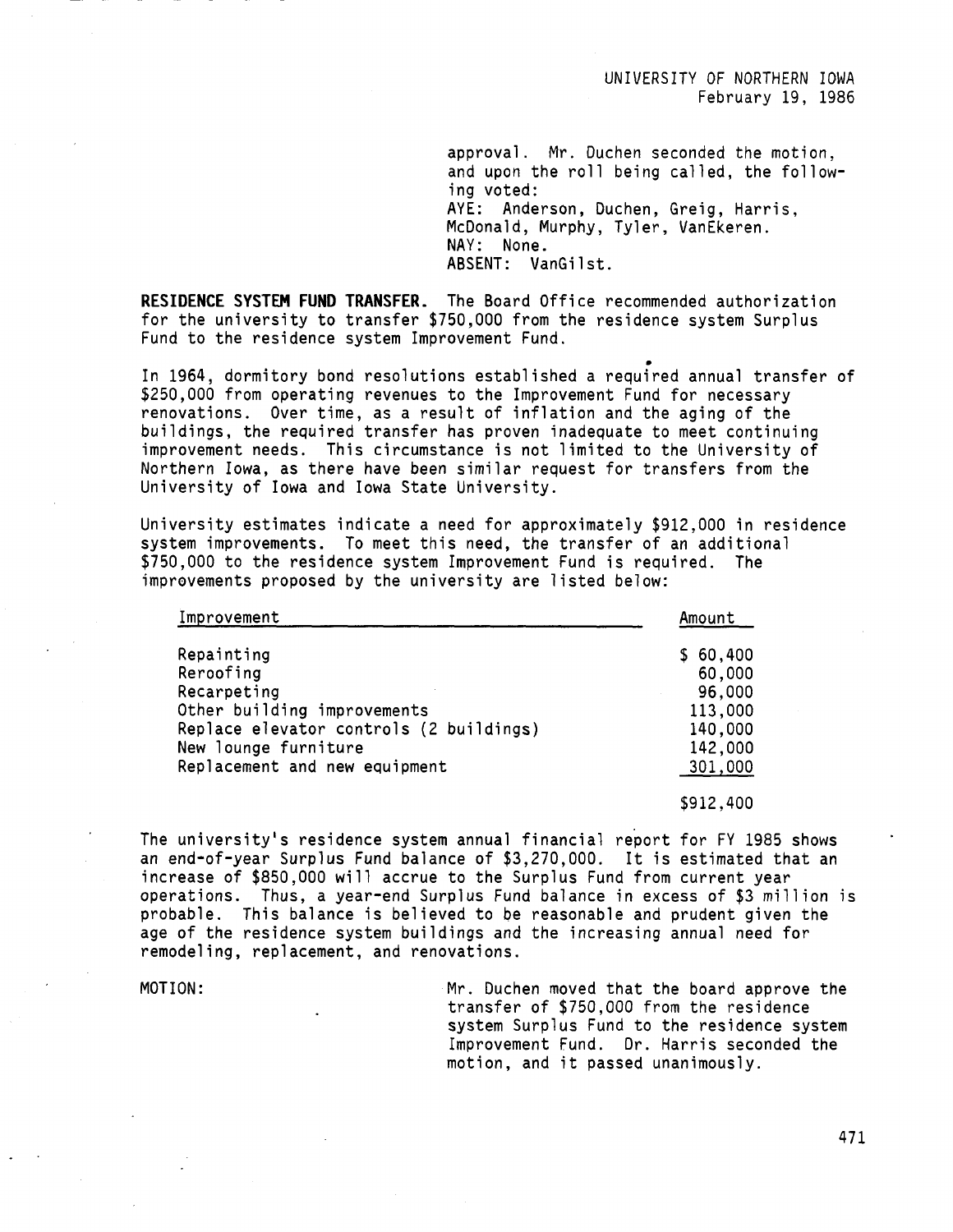# UNIVERSITY OF NORTHERN IOWA February 19, 1986

 $\sim$   $\alpha$ 

President McDonald then asked the board members and institutional executives if there were additional matters to be raised for discussion pertaining to the University of Northern Iowa. There were none.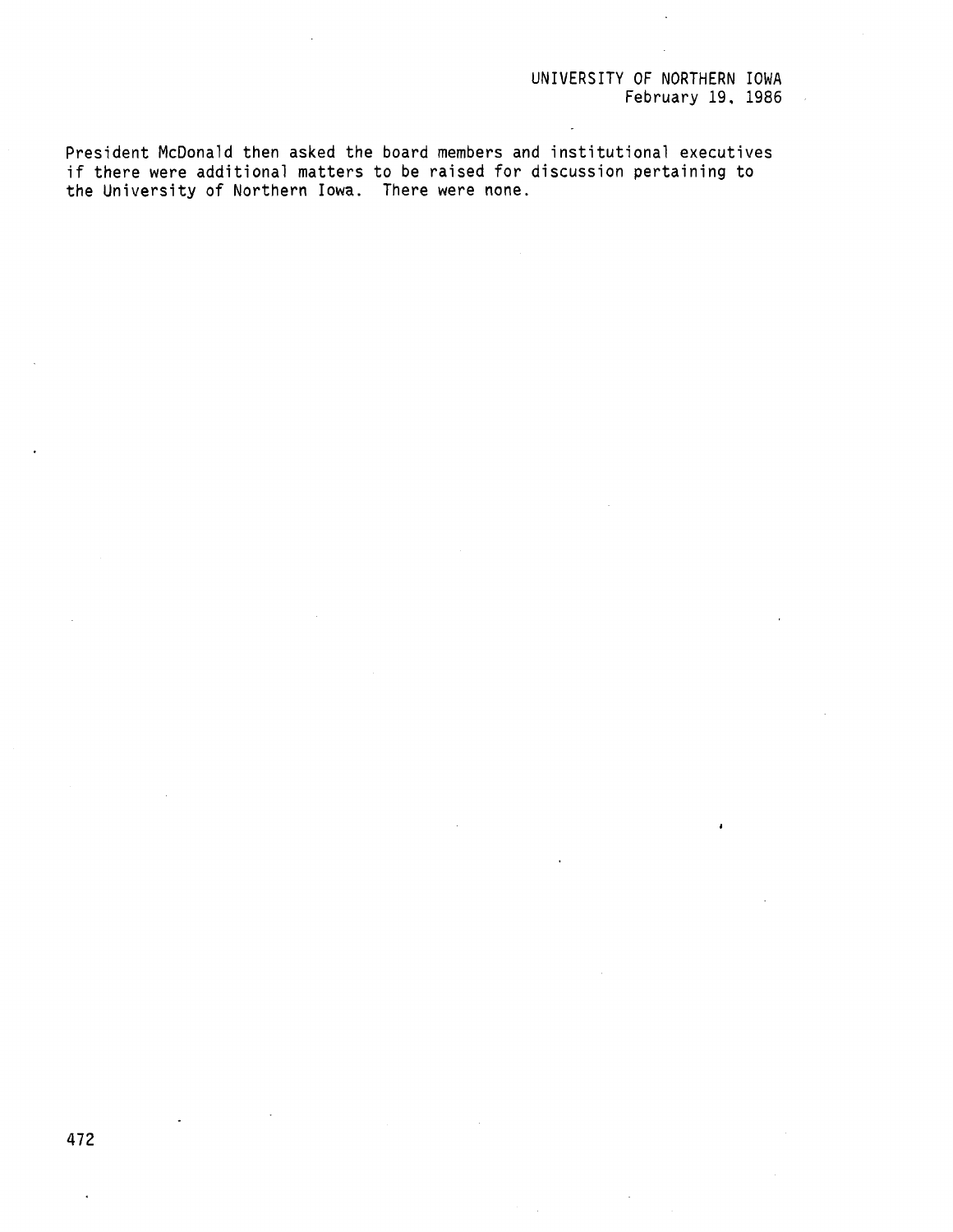#### IOWA SCHOOL FOR THE DEAF

The following business pertaining to the Iowa School for the Deaf was transacted on Wednesday, February 19, 1986.

**REGISTER OF PERSONNEL TRANSACTIONS.** The register for January 1986 was approved as a part of the consent docket.

**1986-87 SCHOOL CALENDAR.** The calendar was approved as a part of the consent docket.

The Board Office noted the calendar was constructed with strong consideration for inter-school athletic competitions and for energy conservation purposes. Consideration was given to the requirement that local schools begin their school year no sooner than the first day of September. This law passed by the General Assembly in 1985 does not apply to the special schools. However, because of the mainstreaming that occurs between the special schools and the local schools and because of the desire to provide some consistency between summer vacations of students in local schools and the special school, ISO intends to begin the school year on September 2. The school calendar was also consistent with the board's holiday schedule.

**REGISTER OF CAPITAL IMPROVEMENT BUSINESS TRANSACTIONS.** The register of the month of January 1986 contained no transactions.

**LEASE.** The Board Office recommended approval of a lease with Keith H. and Julia E. Husz for their use, on a crop-share basis, of 68 acres of land adjoining the Iowa School for the Deaf, for a period of one year, commencing March 1, 1986, and ending February 28, 1987, with automatic renewal for four additional one year terms unless written notice of cancellation is given by either party in November before the beginning of a renewal period.

The board first entered a lease arrangement for the subject land with the Huszes in March 1967. The Huszes and ISO share equally in the sale of the crops from the land. The Huszes have continued to this date this arrangement with ISO and the board, uninterrupted, through several leases, some written and some oral extensions of written leases. The school reported that for this past year it received net proceeds from the farm of \$11,327.62 or \$161.80 per acre for the seventy acres that comprised the farm in 1985. The size of the farm has diminished by two acres as the result of a sale of land owned by the Iowa Department of Transportation .which had been thought to be a part of the ISO farm. The school recommended a five-year lease of this land to the Huszes. The Board Office recommended that the lease be for one year, automatically renewable for four one year periods with a provision for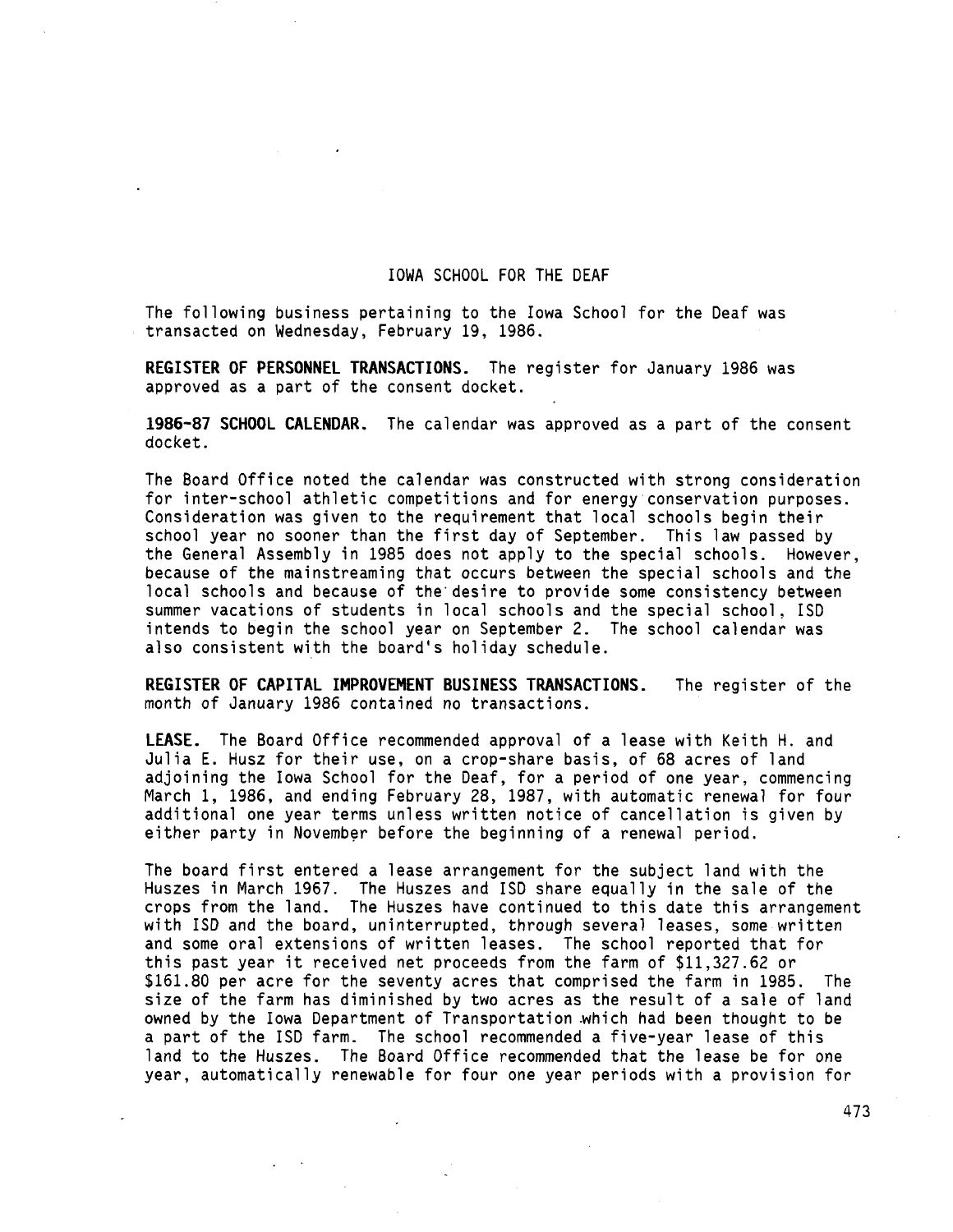IOWA SCHOOL FOR THE DEAF February 19, 1986

termination before the beginning of each renewal period which would provide the board flexibility should it wish to consider alternate future uses of the land.

MOTION: Mrs. Murphy moved that the board approve the lease with Keith H. and Julia E. Husz for their use, on a crop-share basis, of 68 acres of land adjoining the Iowa School for the Deaf, for a period of one year, commencing March 1, 1986, and ending February 28, 1987, with automatic renewal for four additional one year terms unless written notice of cancellation is given by either party in November before the beginning of a renewal period. Mrs. Anderson seconded the motion, and upon the roll being called, the following voted: AYE: Anderson, Duchen, Greig, Harris, McDonald, Murphy, Tyler, VanEkeren. NAY: None. ABSENT: VanGilst.

President McDonald then asked the board members and institutional executives if there were additional matters to be raised for discussion pertaining to the Iowa School for the Deaf. There were none.